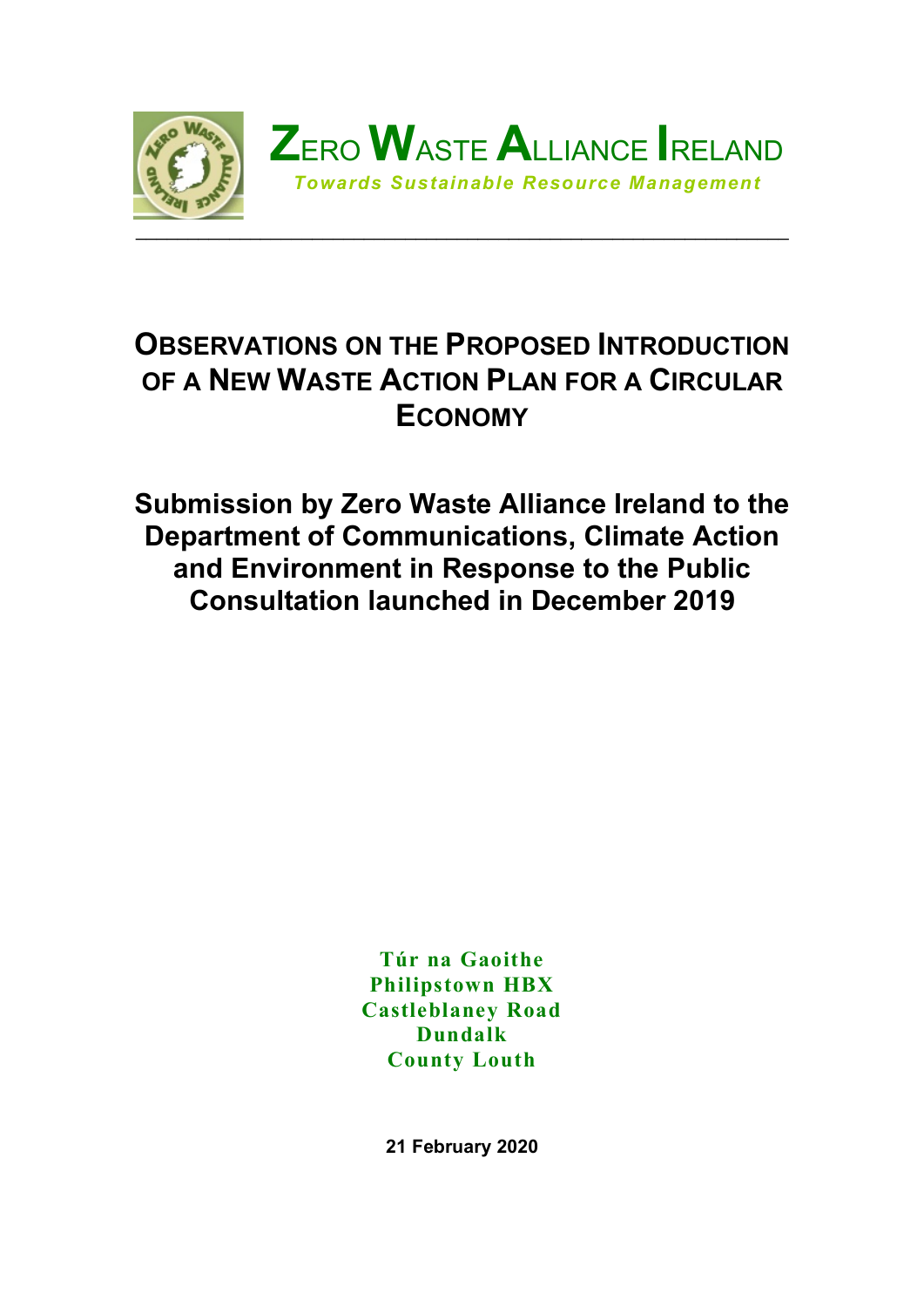# **Z**ERO **W**ASTE **A**LLIANCE **I**RELAND *Towards Sustainable Resource Management*

\_\_\_\_\_\_\_\_\_\_\_\_\_\_\_\_\_\_\_\_\_\_\_\_\_\_\_\_\_\_\_\_\_\_\_\_\_\_\_\_\_\_\_\_\_\_\_\_\_\_\_\_\_\_\_\_\_\_

**Túr na Gaoithe Philipstown HBX Castleblaney Road Dundalk County Louth**

21 February 2020

Waste Action Plan Consultation, Waste Policy & Resource Efficiency, Department of Communications, Climate Action & Environment, Newtown Road, Wexford, Y35 AP90.

> **BY EMAIL TO**: Wastecomments@DCCAE.gov.ie

Dear Sir / Madam,

#### **Observations on the Proposed Introduction of a New Waste Action Plan for a Circular Economy**

#### *Submission by Zero Waste Alliance Ireland to the Department of Communications, Climate Action and Environment*

On behalf of Zero Waste Alliance Ireland (ZWAI), we attach our observations on a new Waste Action Plan for Ireland as part of the transition to a Circular Economy.

The submission provides a brief overview of our policy and objectives on a number of issues relevant to the development of a Waste Action Plan supporting the well-established strategy and policy of aiming for "Zero Waste", supporting the "Circular Economy" while developing a more resource efficient economy.

In our observations ZWAI express hope that the new Waste Action Plan for a Circular Economy will develop economic instruments for the transition to a more circular economy, that resources will be kept in use for as long as possible, extracting the maximum value from them while in use, then recovering and regenerating products and materials at the end of each service life.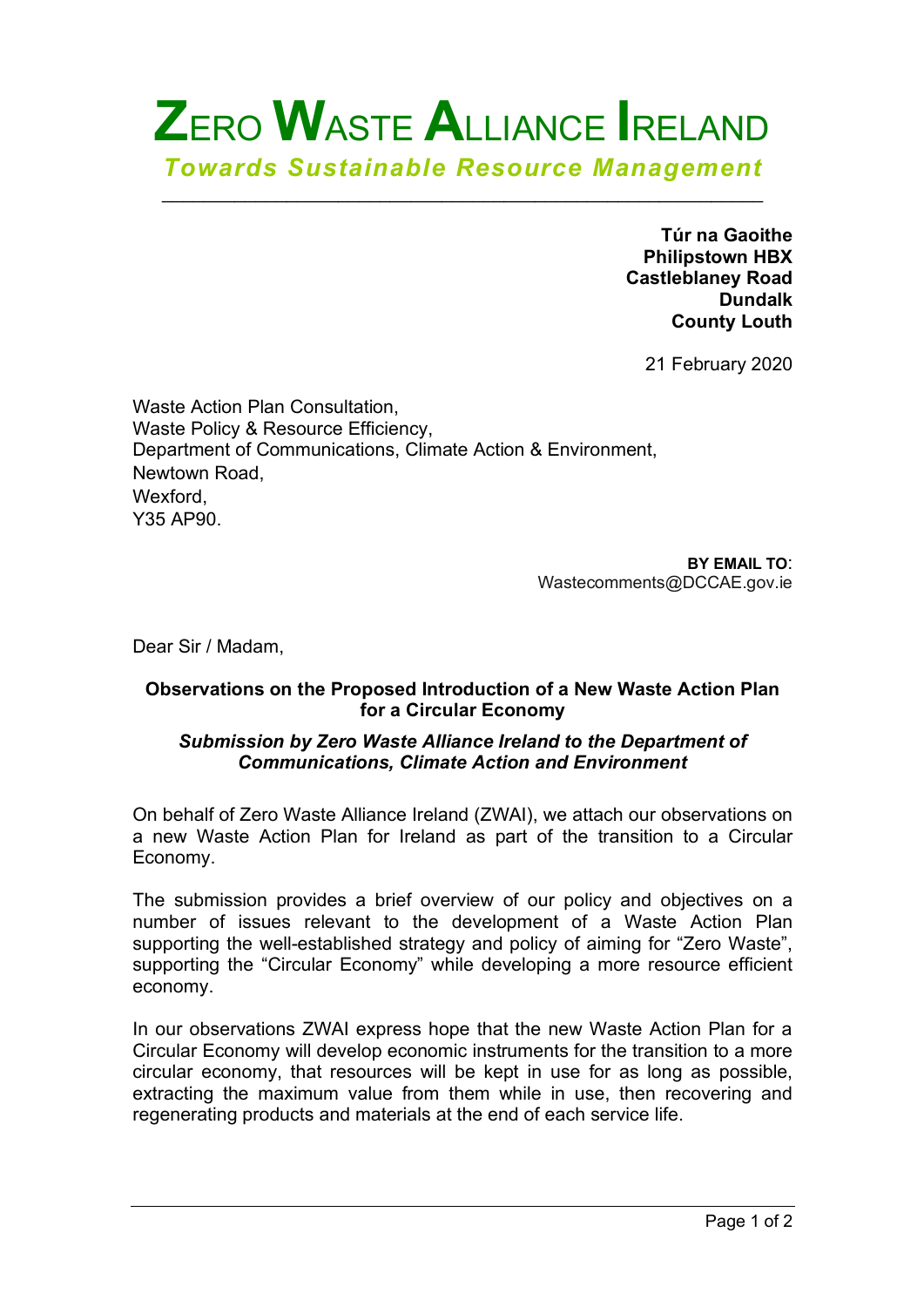We hope that the attached submission will help the Department of Communications, Climate Action and Environment to turn and face towards a more ecological approach to circular economy.

Yours sincerely,

Jack O'Sullivan.

Jack O'Sullivan

**On behalf of Zero Waste Alliance Ireland.**

ZWAI-WAP-04 Covering letter with submission, 21-Feb-20.docx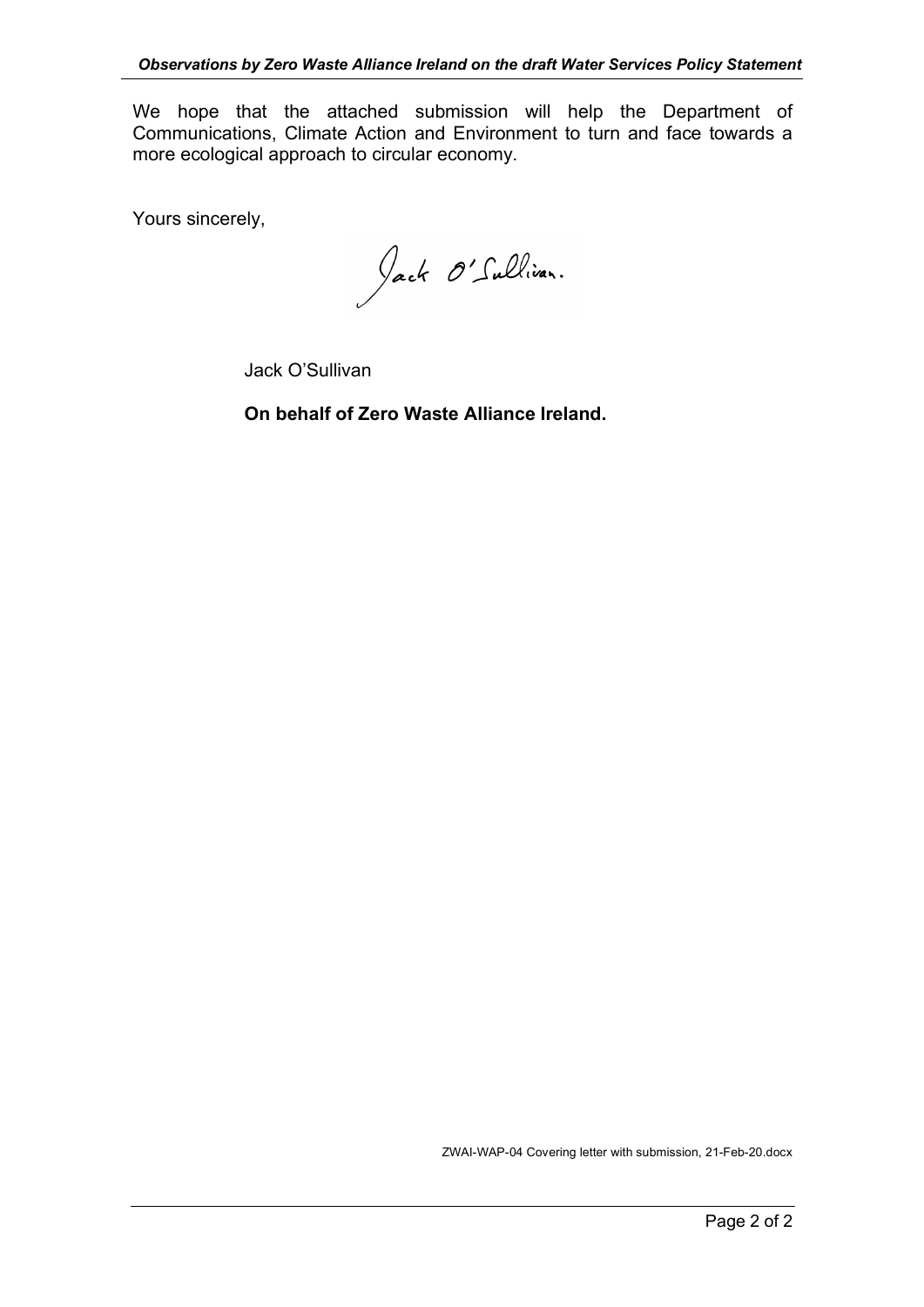# **Z**ERO **W**ASTE **A**LLIANCE **I**RELAND

*Towards Sustainable Resource Management*

\_\_\_\_\_\_\_\_\_\_\_\_\_\_\_\_\_\_\_\_\_\_\_\_\_\_\_\_\_\_\_\_\_\_\_\_\_\_\_\_\_\_\_\_\_\_\_\_\_\_\_

# **Submission to the Department of Communication, Climate Action and Environment on a Proposed New Waste Action Plan for a Circular Economy**

**21 February 2020**

# **1. INTRODUCTION**

1

On 30 December 2019, the Department of Communications, Climate Action and Environment issued a public consultation on a "*Waste Action Plan for a Circular Economy"*, with the intention of seeking views on the development of a new Waste Action Plan for Ireland as part of the transition to a Circular Economy. **1**

The consultation covers a wide range of waste-related issues, and is beiong carried out in parallel with a second public consultation on the "*Transposition of the Circular Economy Waste Legislative Package"*. **2**

An earlier public consultation, "*On the Proposed Introduction of New Environmental Levies"*, closed on 20 December 2019, and Zero Waste Alliance Ireland (ZWAI) responded to that consultation by providing a submission on current and proposed environmental levies.

These three public consultations reflect the Department's and the Government's increasing concern about Ireland's poor record in the management and recycling of potentially valuable secondary raw materials which, instead of being re-used or recycled, are either exported or burned for heat recover in incineration plants and cement production plants.

The consultation document is correct in noting that "*The proper management of resources is crucial to securing a better, more sustainable Ireland for future generations and is central to the Climate Action Plan (CAP), as 60% of* 

**<sup>1</sup>** Public Consultation -- Waste Action Plan for a Circular Economy. Department of Communications, Climate Action and Environment; November 2019.

**<sup>2</sup>** Public Consultation on the Transposition of the Circular Economy Waste Legislative Package. Department of Communications, Climate Action and Environment, December 2019.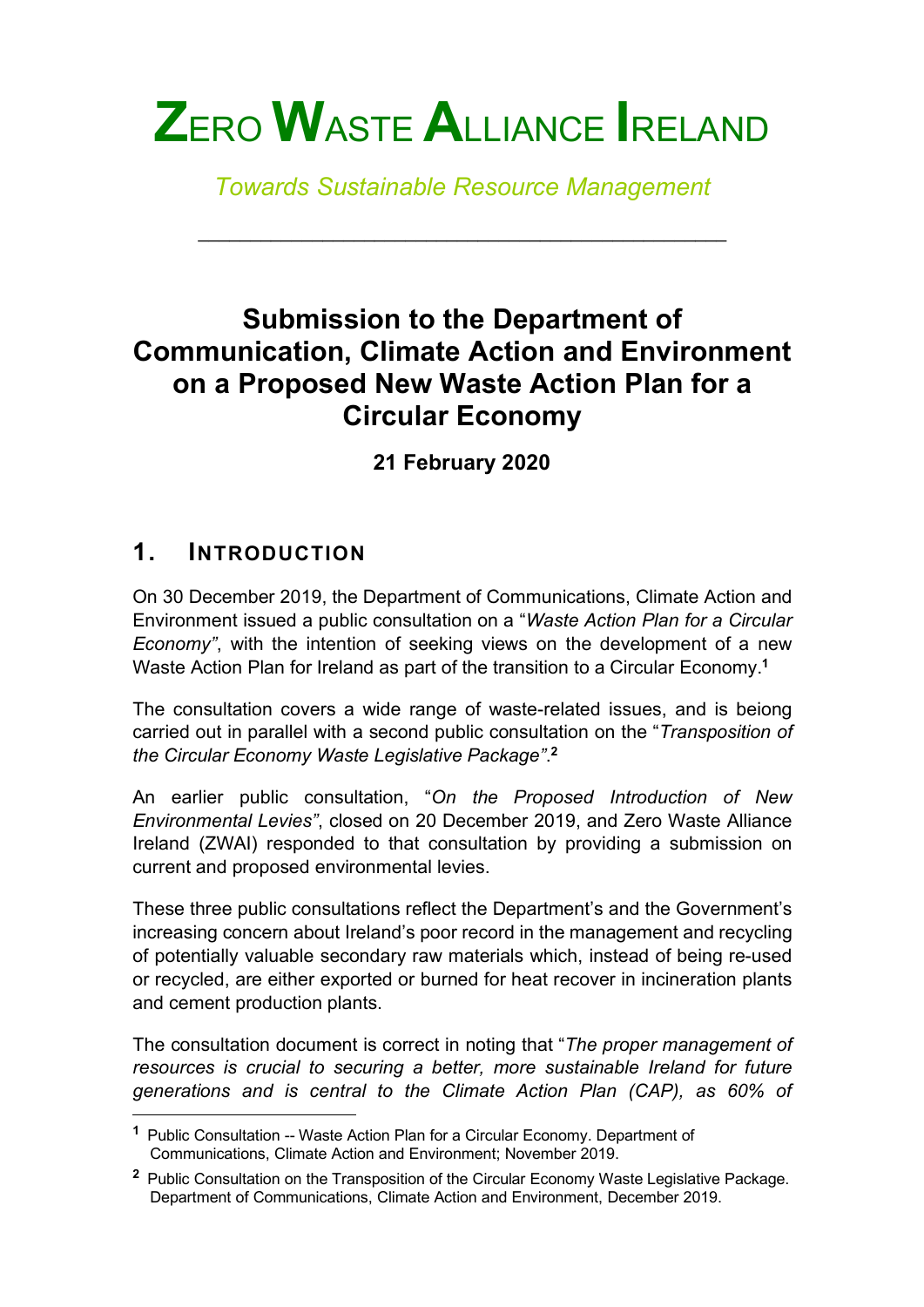*greenhouse gas emissions come from the use of materials"*. ZWAI support the view (in the introduction to the public consultation document) that "*We need to radically change the way we think about waste at every level"* – except that we consider that discarded materials and objects need not become "*waste"* unless they are impossible to repair, re-use or recycle; or the materials are so mixed that separation becomes technically difficult or economic.

Designing materials and objects, segregation at source, defining what is "waste" and what is not "waste", and when "waste" becomes a useful secondary raw material ("*end of waste"*) are therefore key policy issues which must be addressed in any meaningful transition to a Circular Economy. Other basic principles which we believe are important are that discarded materials should be considered as a community resource, since they are the products of society as a whole; and that neither individual citizens nor small firms can eliminate waste and participate in the Circular Economy without a strong Government policy, containing an appropriate balance of incentives and penalties; and without radical changes being made by manufacturers, producers and distributors of materials and goods.

The European Union proposal for a Circular economy, and the more recent proposal for a Green New Deal (launched on 11 December 2019) are important steps towards the reduction and eventual elimination of "waste", but we also believe that they do not go far enough towards ensuring that society uses the Earth's daw materials sustainably and equitably, taking future generations and the Earth's finite carrying capacity into account.

**Zero Waste Alliance Ireland** is pleased to have the opportunity to respond to this public consultation, and we will comment on a significant number of the issues raised in the public consultation document on a "*Waste Action Plan for a Circular Economy"*, along with the broader issues mentioned above, in the context of the UN Sustainability Goals, the EU Circular Economy policy, and new obligations arising under the European New Green Deal.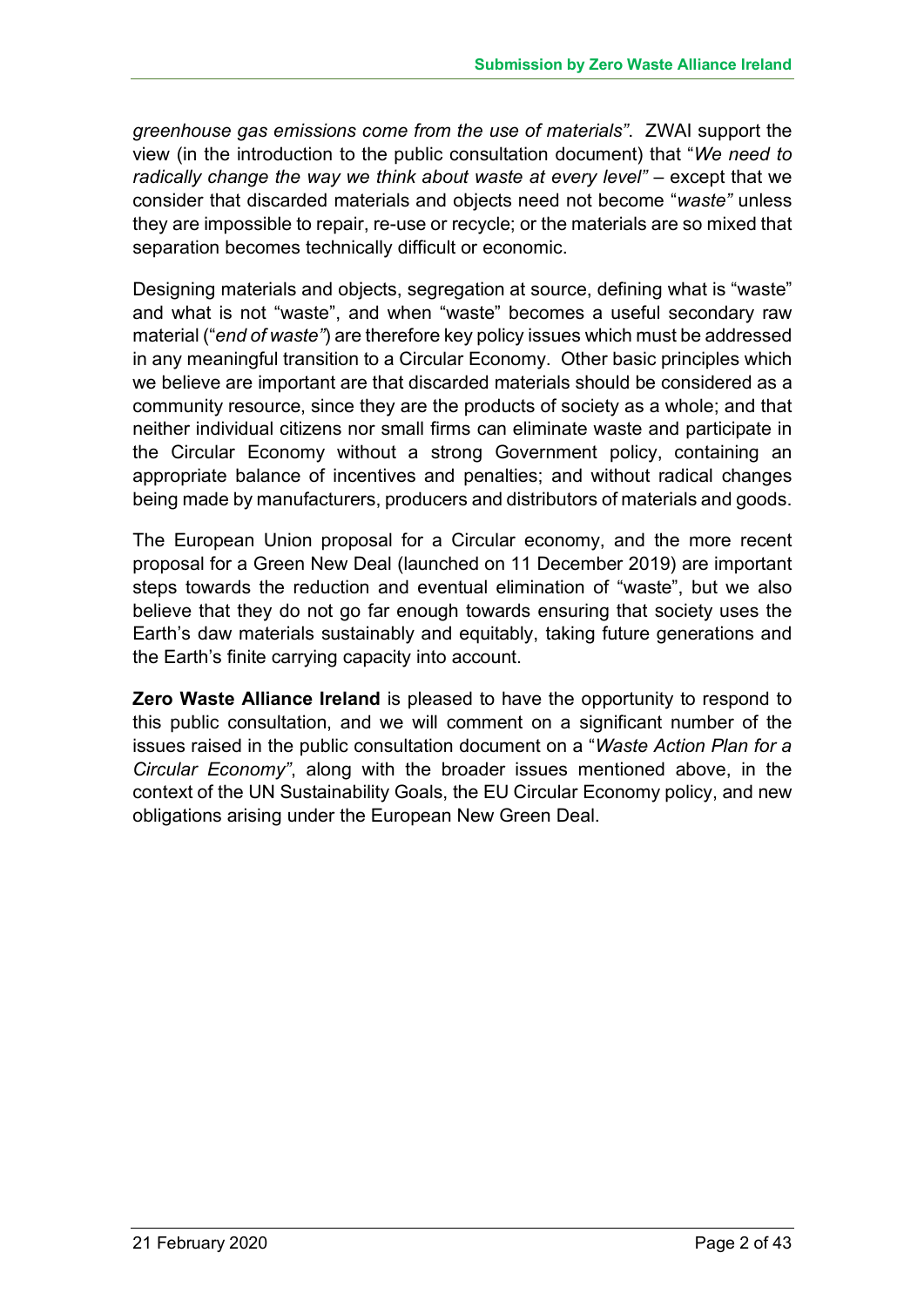# **2. ZERO WASTE ALLIANCE IRELAND (ZWAI)**

At this point we consider that it is appropriate to mention the background to our submission, especially the policy and strategy of ZWAI.

# **2.1 Origin and Early Activities of ZWAI**

Zero Waste Alliance Ireland (ZWAI) was established in May 1999 as an alliance of anti-landfill and anti-incineration groups, and subsequently developed into a national confederation of local residents' groups, supported by Ireland's principal environmental organisations, with the objectives of:

- i) sharing information, ideas and contacts,
- ii) finding and recommending environmentally sustainable and practical solutions for domestic, municipal, industrial and agricultural waste management in Ireland;
- iii) lobbying Government and local authorities to implement environmentally sustainable waste management practices, including clean production, elimination of toxic substances from products, reuse, recycling, segregation of discarded materials at source, and other beneficial practices;
- iv) lobbying Government to follow the best international practice (for example, the policies and practices of countries, regions and cities which have adopted Zero Waste) and EU recommendations by introducing fiscal and economic measures designed to penalise the manufacturers of products which cannot be re-used, recycled or composted at the end of their useful lives, and to financially support companies making products which can be re-used, recycled or are made from recycled materials;
- v) raising public awareness about the long-term damaging human and animal health and economic consequences of landfilling and of the destruction of potentially recyclable materials by incineration and burning in cement manufacturing plants; and,
- vi) maintaining contact and exchanging information with similar national networks in other countries, and with international zero waste organisations.

**ZWAI** initially had nearly 50 affiliated organisations and groups throughout Ireland, including all the principal environmental NGOs (An Taisce, Voice, Friends of the Earth Ireland, Earthwatch Leitrim, Earthwatch Sligo, Friends of the Irish Environment, Cork Harbour for a Safe Environment (CHASE), Kinsale Environment Watch, the Irish Doctors Environmental Association (IDEA)), and more than 40 active local groups developing and implementing new ways to address Ireland's waste problems.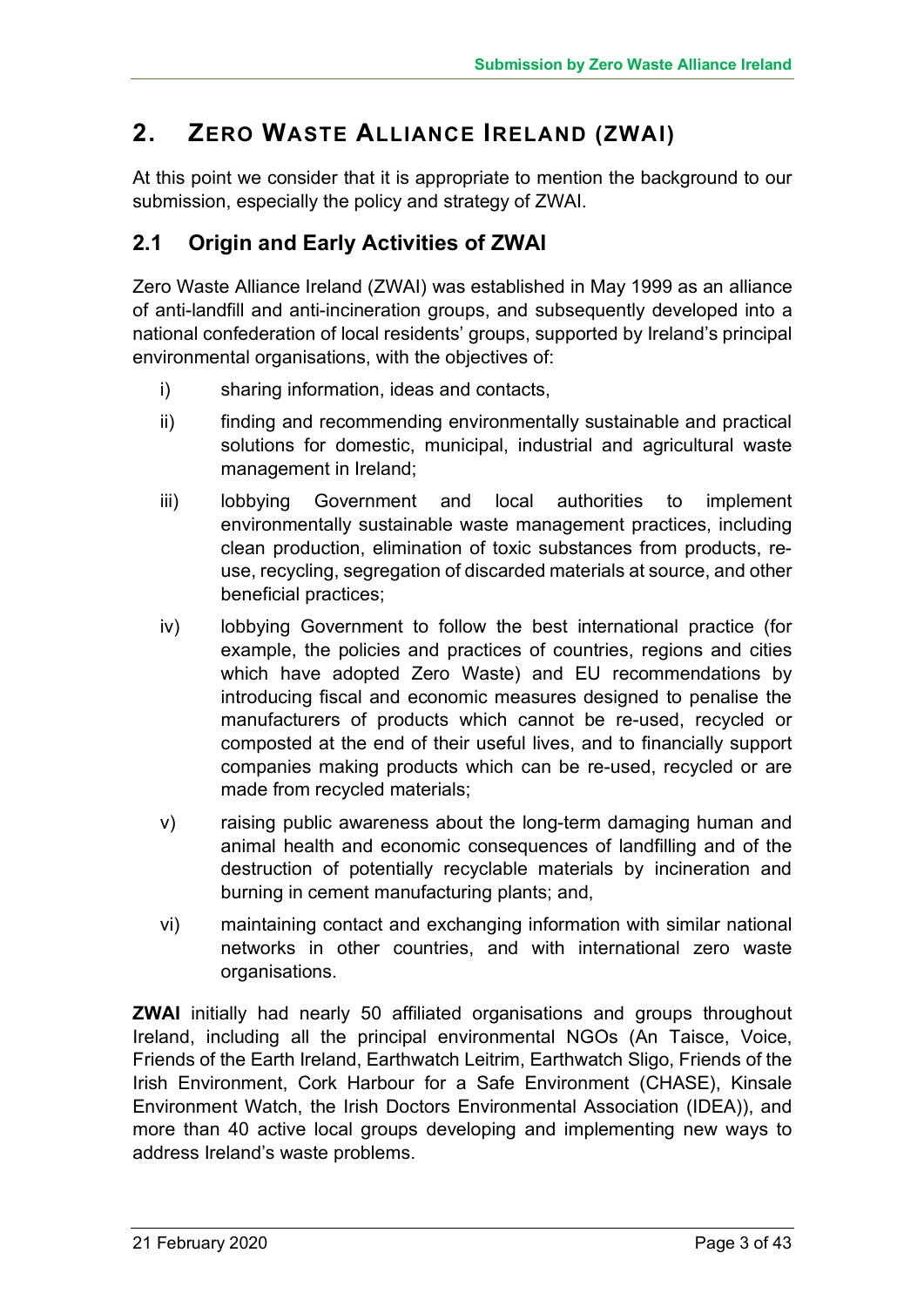In Galway, the efforts of the **ZWAI** group "Galway for a Safe Environment" had a major impact on the waste management policy of the City Council, resulting in a pilot-scale recycling initiative which spread city-wide with significant benefits.

# **2.2 Our Basic Principles**

One of the most basic principles which informs our policies and strategies is that human communities must behave like natural ones, living comfortably within the natural flow of energy from the sun and plants, producing no wastes which cannot be recycled back into the earth's systems, and guided by new economic values which are in harmony with personal and ecological values.

In nature, the waste products of every living organism serve as raw materials to be transformed by other living creatures, or benefit the planet in other ways. Instead of organising systems that efficiently dispose of or recycle our waste, we need to design systems of production that have little or no waste to begin with.

There are no technical barriers to achieving a "*zero waste society*" and a truly "*Circular Economy",* only our habits, our greed as a society, and the current economic structures and policies which have led to the present environmental, social and economic difficulties, and to the current climate and biodiversity crises.

"*Zero Waste"* is a realistic whole-system approach to addressing the problem of society's unsustainable resource flows – it encompasses waste elimination at source through product design and producer responsibility, together with waste reduction strategies further down the supply chain, such as cleaner production, product repairing, dismantling, recycling, re-use and composting.

**ZWAI** strongly believes that Ireland should have a policy of not sending to other countries our discarded materials for further treatment or recycling, particularly to developing countries where local populations are being exposed to dioxins and other very toxic persistent organic pollutants (POPs). Relying on other countries' infrastructure to achieve our "recycling" targets is not acceptable from a global ecological and societal perspective. Relying on the next generation to clean up and remove from the environment millions of tonnes of discarded materials, the production of which has contributed to global warming and the biodiversity and climate crises, is neither environmentally sustainable nor ethically acceptable.

# **2.3 What is Zero Waste Alliance Ireland Doing**

Zero Waste Alliance Ireland has prepared previous policy documents on waste management, we continue to lobby Government on the issue of sustainable resource and materials management, and to express our concern at the failure to address Ireland's "waste" problems at a fundamental level.

In recent years, as many older landfills were closed or became better managed (primarily as a consequence of the implementation of European Directives, Irish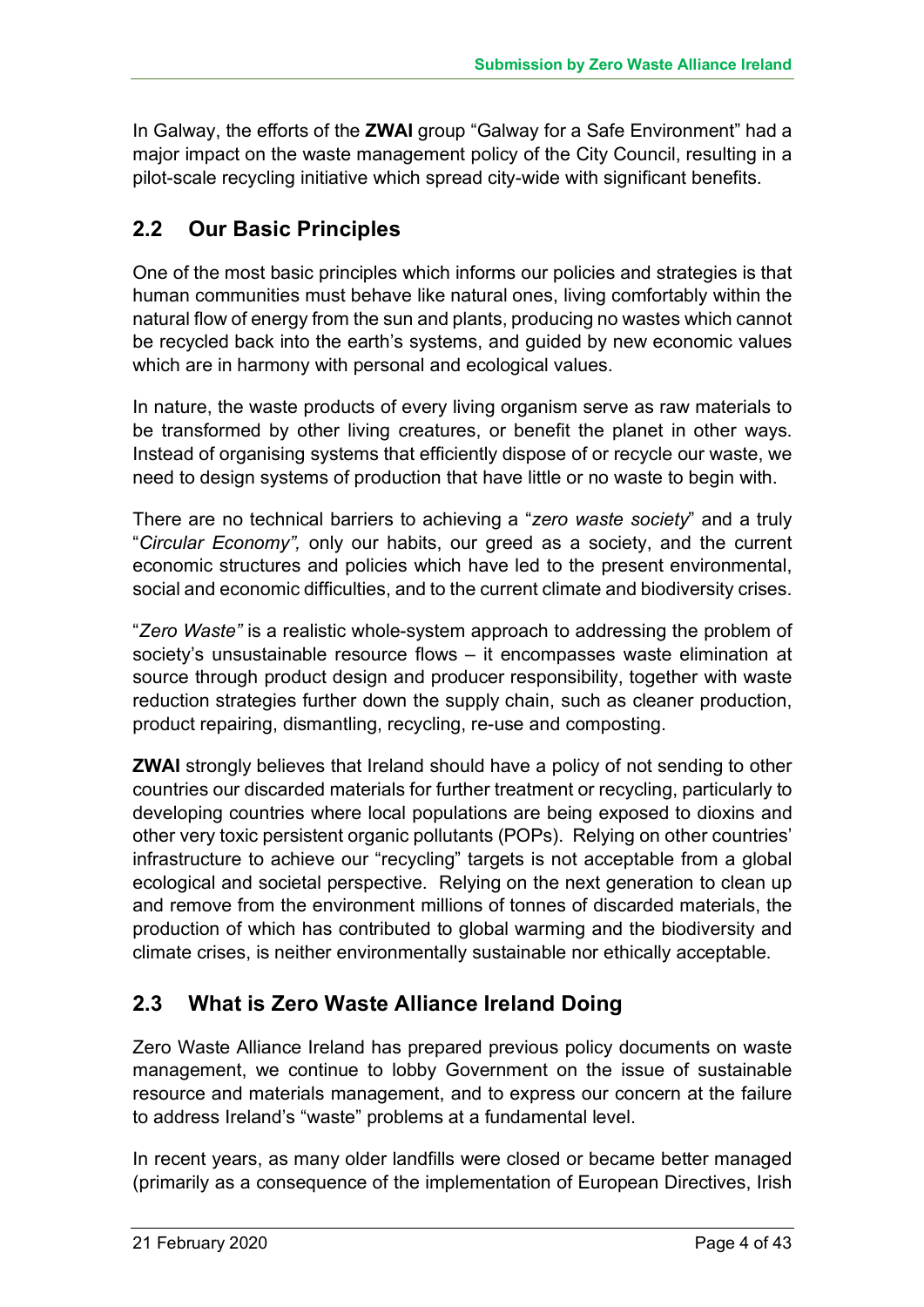legislation transposing these Directives, the development of a waste licensing regime by the Environmental Protection Agency, and the establishment of the Office of Environmental Enforcement in 2003), the number of affiliated groups concerned about the adverse environmental and public health effects of landfills decreased considerably in number. ZWAI therefore concentrated more on the objectives of ensuring that Ireland's government agencies, local authorities and other organisations will develop and implement environmentally sustainable resources and waste management policies, especially resource efficiency, waste reduction and elimination, the promotion of re-use, repair and recycling, and the development and implementation of the **Circular Economy**.

Zero Waste Alliance Ireland has made the following submissions in response to public consultations:

- a) in September 2011, to the Department of the Environment, Community and Local Government, on waste policy;
- b) in September 2012, to the Environmental Protection Agency, on the Agency's draft National Implementation Plan (NIP) for the Stockholm Convention;
- c) in December 2013, to Dublin City Council Regional Waste Coordinator in response to a notice of intention to commence preparation of regional waste management plans;
- d) in January and February 2014, to the Department of the Environment, Community and Local Government, on proposals for the regulation of household waste collection and for dealing with used or end-of-life tyres (unfortunately the valuable resources which could be obtained from the recycling of end-of-life tyres are being lost by burning the tyres in cement kilns and incinerators);
- e) in January 2015, to the Eastern & Midlands Regional Waste Coordinator, Dublin, on the Eastern and Midlands Draft Regional Waste Management Plan 2015 – 2021;
- f) in March 2015, to the Environmental Protection Agency in response to the Agency's public consultation on the National Inspection Plan 2015-2017 for Domestic Wastewater Treatment Systems;
- g) in April 2015, to Irish Water, on the Draft Water Services Strategic Plan;
- h) in February 2016, a submission proposing significants amendments to the Building Regulations;
- i) in March 2016, to An Bord Pleanála, observations on the planning application by Indaver Ireland Ltd for a proposed incinerator at Ringaskiddy, County Cork;
- j) during 2016, undertaking a research project on the Circular Economy;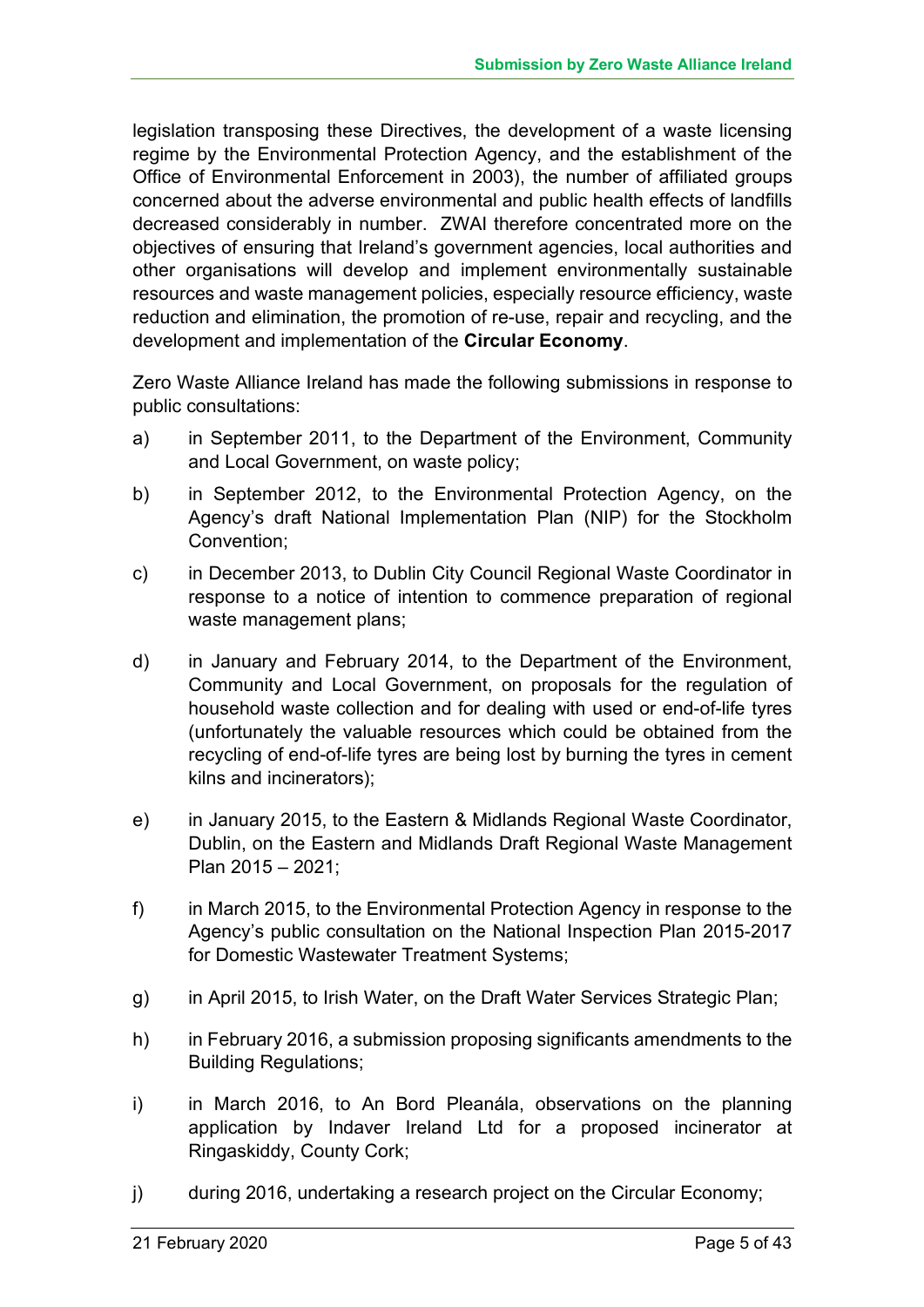- k) in October 2017, to An Bord Pleanála, observations in response to the planning application by Irish Cement Ltd for permission to burn or utilise a greatly increased annual tonnage of non-hazardous and hazardous wastes as alternative fuels and raw materials in the company's cement production plant at Platin, County Meath;
- l) In April 2018, to the Department of Planning, Housing and Local Government, giving our observations on the Department's draft Water Services Policy statement, in which we advocated the separation of nutrients such as N, P and K from wastewater, and proposed that wastewater treatment should have as one of its principal aims the recovery and recycling of water and nutrients;
- m) In March 2019, to the Environmental Protection Agency in response to the Agency's public consultation on the draft Code of Practice for Wastewater Treatment and Disposal Systems Serving Single Houses; and,
- n) in December 2019, to the Department of Planning, Housing and Local Government, in response to the Department's public consultation on new environmental levies.

In addition to our responses to these public consultations, members of ZWAI have given presentations on:

- i) "*How the European Union has addressed the problem of plastic waste"* (at a conference organised by the European Union Office to Hong Kong and Macao, and the Business Environment Council of Hong Kong, in March 2019);
- ii) "*Single-use plastic packaging by the food industry – drivers and solutions"* (at a conference organised by the Food Safety Authority of Ireland, Dublin, November 2019); and,
- iii) Annual presentations to the Sustainability Summit and the Construction Industry, Dublin, on waste-related issues, including the Circular Economy, the relationship between waste and climate change, and "*How the Construction Industry can Survive in a World of Zero Waste and Climate Change".*

It will be clear that ZWAI is primarily concerned with the very serious issue of discarded materials and goods, whether from domestic, commercial or industrial sources, how these become "waste", and how such "waste" may be prevented by re-design along ecological principles. These same ecological principles can be applied to the many ways in which we abstract and use water as a resource, and to the equivalent volumes of wastewater produced as a consequence of these uses.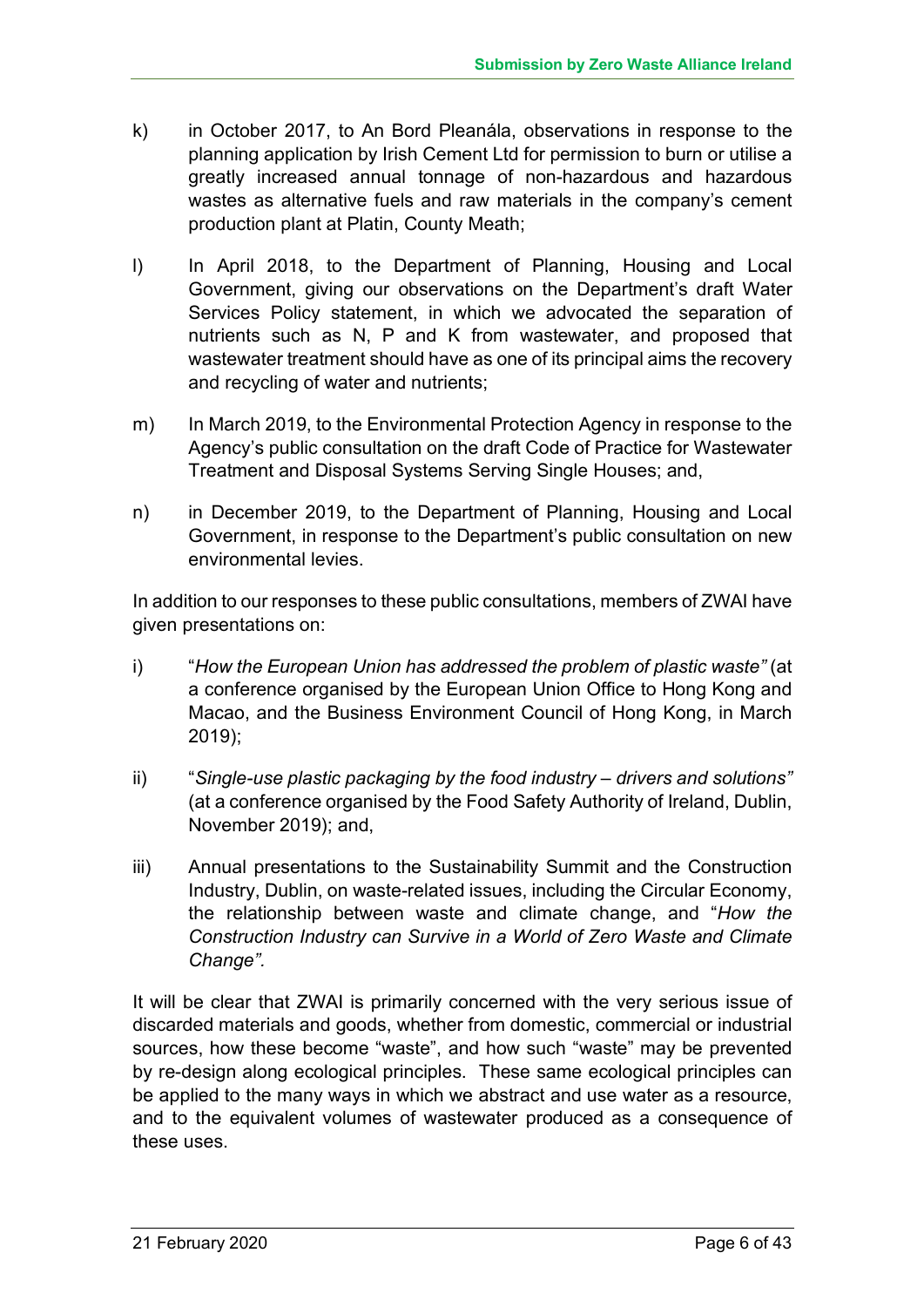**ZWAI** is represented on the Government's Waste Forum, is a member of the Irish Environmental Network and the Environmental Pillar, and is funded by the Department of Communications, Climate Action and the Environment (and previously by the Department of the Environment, Community and Local Government) through the **Irish Environmental Network**. In 2019 ZWAI became a full member of the **European Environment Bureau** (EEB); and we intend to participate (as far as our resources will allow) in the development of European Union policy on waste and the Circular economy.

**ZWAI** continues to maintain working relationships with Zero Waste New Zealand Trust, with the Grass Roots Recycling Network in the United States, the Community Resources Network Scotland (CRNS), with the Global Anti-Incinerator Alliance (Global Alliance for Incinerator Alternatives -- GAIA), and other similar international environmental organisations.

Other ZWAI activities include an active web page (http://zerowasteireland.com/), a Twitter account (https://twitter.com/zerowaster) and a much-visited Facebook page (https://www.facebook.com/ZeroWasteAllianceIreland/), with the intention of raising public awareness of the Zero Waste approach, providing Zero Waste news and activities, and reaching out to supporters and members of the public.

ZWAI is involved in three pilot-scale projects: (i) conversion of discarded food items ("food waste") into a usable and safe compost for horticultural use; (ii) recycling of used metallised plastic film crisp packets (in association with Terracycle); and (iii) recovery of phosphorus from wastewater, and using it for plant growth.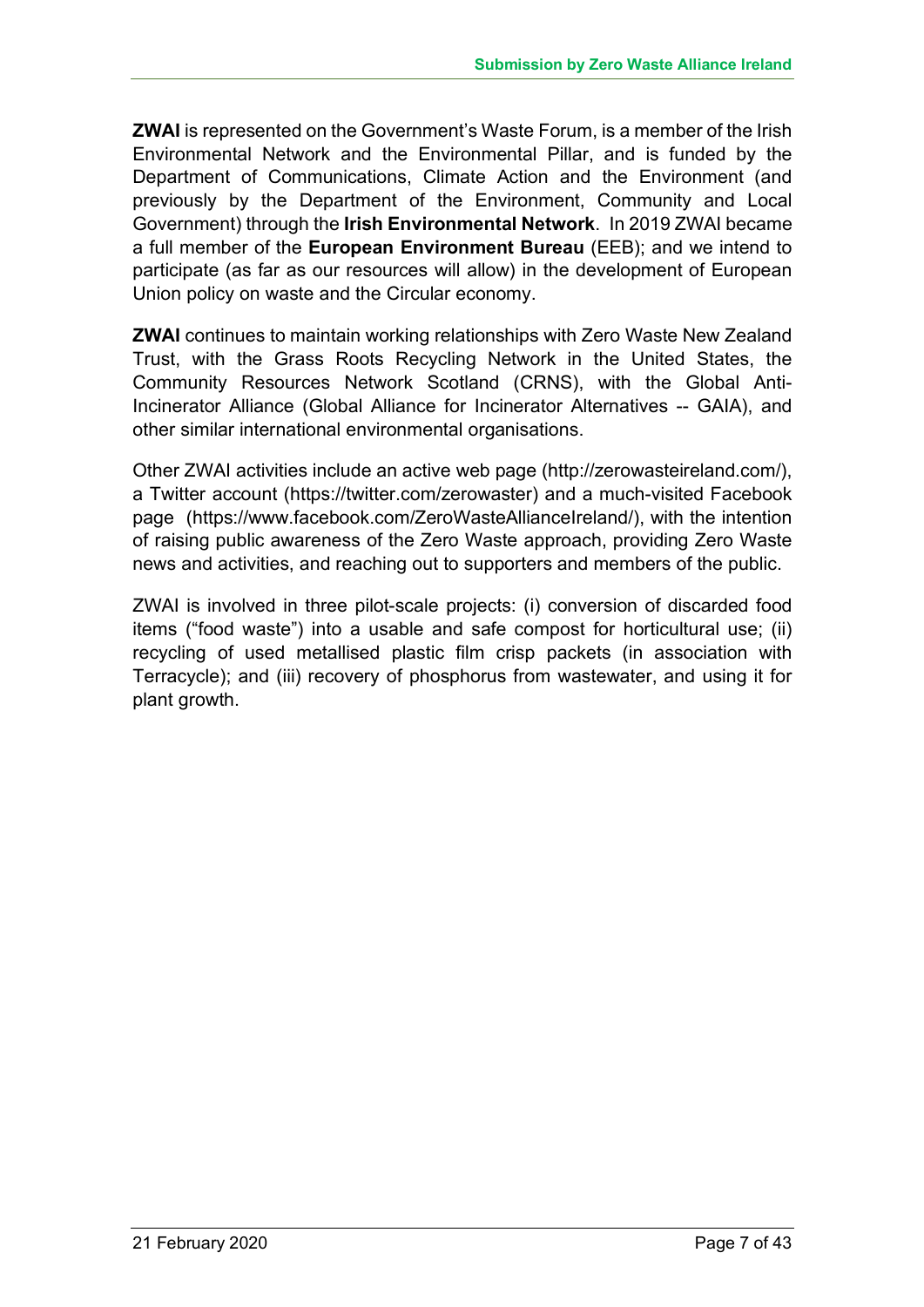# **3. ZERO WASTE AND THE CIRCULAR ECONOMY – THE CORE OF OUR SUBMISSION**

As the achievement of a truly circular economy is one of the primary goals of a Waste Action Plan for Ireland, it may appropriate to begin with discussion of both "Zero Waste" and the "Circular Economy" – what these terms mean, how they are linked, and what are the most appropriate steps towards achieving these goals.

Firstly, it is extraordinary that "Zero Waste" is not mentioned at all in the public consultation document Circular on a "*Waste Action Plan for a Circular Economy"*. The Circular Economy is the subject of some 40 or 50 references, including the relevant question of how respondents would like to see Ireland transition to a more resource efficient and circular economy by improving our waste management practices? Section 7 of the document addresses the question of what the Circular Economy means, with reference to activities and reports by the United Nations Environment Programme (UNEP), the Organisation for Economic Co-operation and Development (OECD) and the European Union (EU).

## **3.1 What is Zero Waste**

As Zero Waste has been a primary goal of ZWAI, and is a fore-runner to the Circular Economy, we believe it is appropriate to begin by considering this approach and concept.

The goal of Zero Waste, which could also be described as environmentally sustainable materials management, requires as a basic principle, that human communities must behave like natural ones, living comfortably within the natural flow of energy from the sun and plants, producing no wastes which cannot be recycled back into the earth's systems, and guided by new economic values which are in harmony with personal and ecological values. In nature, the waste products of every living organism serve as raw materials to be transformed by other living creatures, or benefit the planet in other ways. Our policies and our practices need to mirror this ecological reality.

The Zero Waste approach states that the only long-term sustainable solution is to completely eliminate the production of materials which cannot be re-used, recycled or naturally biodegraded. This will result not only in a saving of scarce resources, but will re-adjust our relationship to the earth's material assets from a linear to a cyclical one, enhancing our ability to live comfortably while reducing environmental damage. We can go further, as suggested by Paul Hawken in *The Ecology of Commerce*, and "*instead of organising systems that efficiently dispose of or recycle our waste, we need to design systems of production that have little or no waste to begin with".* That is entirely within our capacity at present; there are no technical barriers to achieving a "zero waste society", only our habits, greed, economic structures, and narrow self-interest of the institutions to which we have given power.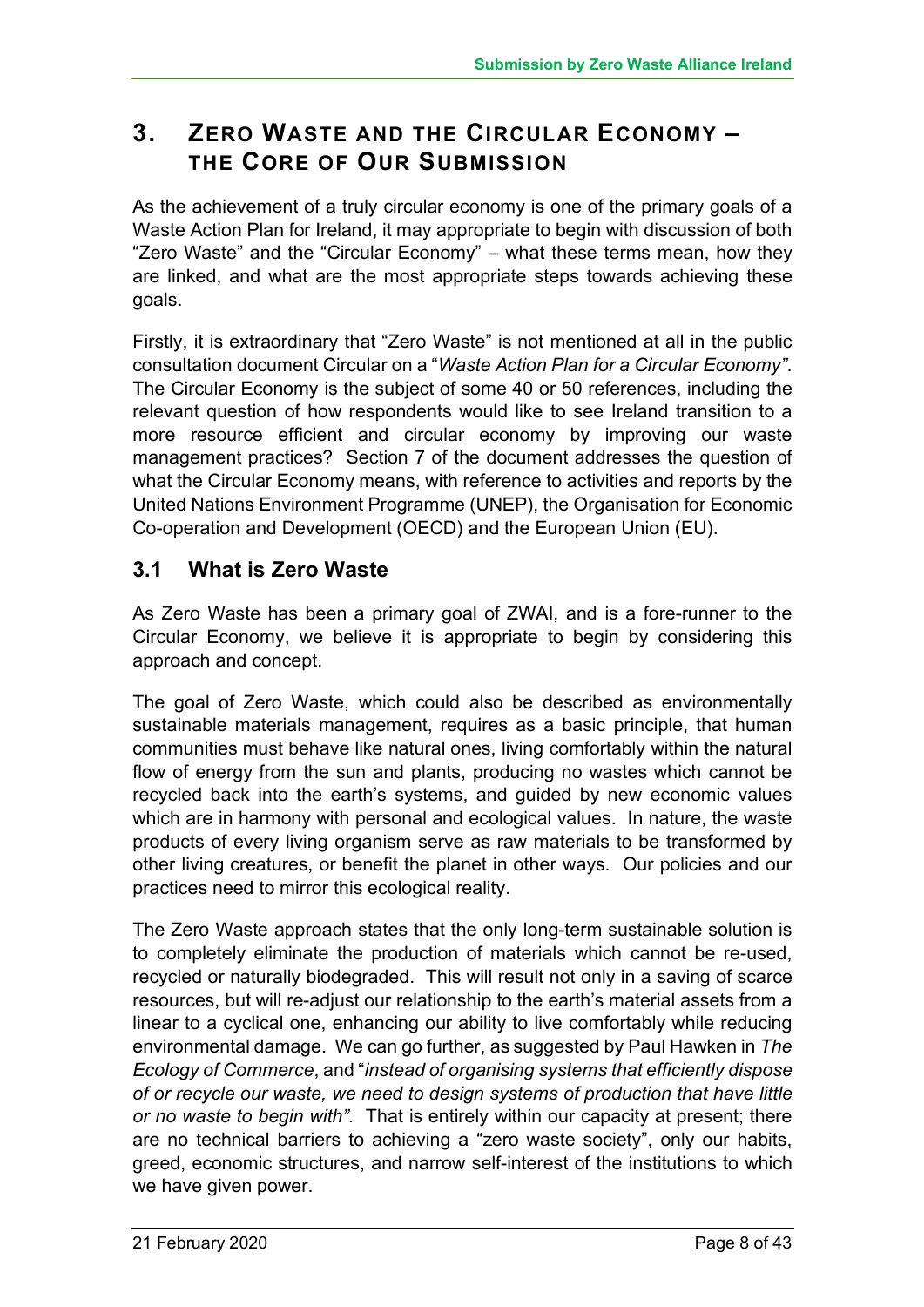This "zero waste" approach is realistic – as long ago as the year 2001, some 40% of the municipal authorities in New Zealand had adopted Zero Waste goals, and the country as a whole adopted Zero Waste as a national policy, aiming for the elimination of waste production by the year 2020. Other cities and towns which have adopted "zero waste" strategies include Canberra (Australia), Seattle (Washington State, USA), and a number of counties in the United States.

"Zero Waste" is a whole-system approach to addressing the problem of society's unsustainable resource flows – it encompasses waste elimination at source through product design and producer responsibility, together with waste reduction strategies further down the supply chain such as cleaner production, product dismantling, recycling, re-use and composting. Communities that have implemented Zero Waste strategies are aiming to switch from wasteful and damaging waste disposal methods to value-added resource recovery systems that will help build sustainable local economies.

**Zero Waste is therefore in complete opposition to landfilling and incineration, and is also contrary to the practice of exporting waste or other discarded or potentially recyclable materials to distant countries (usually in the Far East) for segregation, partial recycling and landfilling or burning under poorly managed conditions which result in detrimental impacts on workers' health and the environment. It is our strongly held view that this practice should no longer be permitted, particularly as "waste" is frequently exported under cover of "traded recyclable materials", and Ireland is a significant offender in this area.**

# **3.2 Some Practical Principles of Zero Waste**

- $\triangleright$  Waste is made by mixing a variety of discarded materials; therefore segregation at source is an essential pre-requisite to zero waste and sustainable waste management;
- $\triangleright$  Dealing with the wastes we produce does not require high-technology solutions;
- $\triangleright$  It is essential that waste is considered as a community resource, and not as a bulk commodity to be removed by disposal to landfill or by incineration;
- $\triangleright$  Communities should be encouraged to handle their discarded materials responsibly;
- $\triangleright$  Communities cannot resolve the waste problem alone and should not be forced to clean up after irresponsible industries;
- $\triangleright$  Communities faced with discarded materials and objects they cannot reuse, recycle or compost have to demand that industry stops producing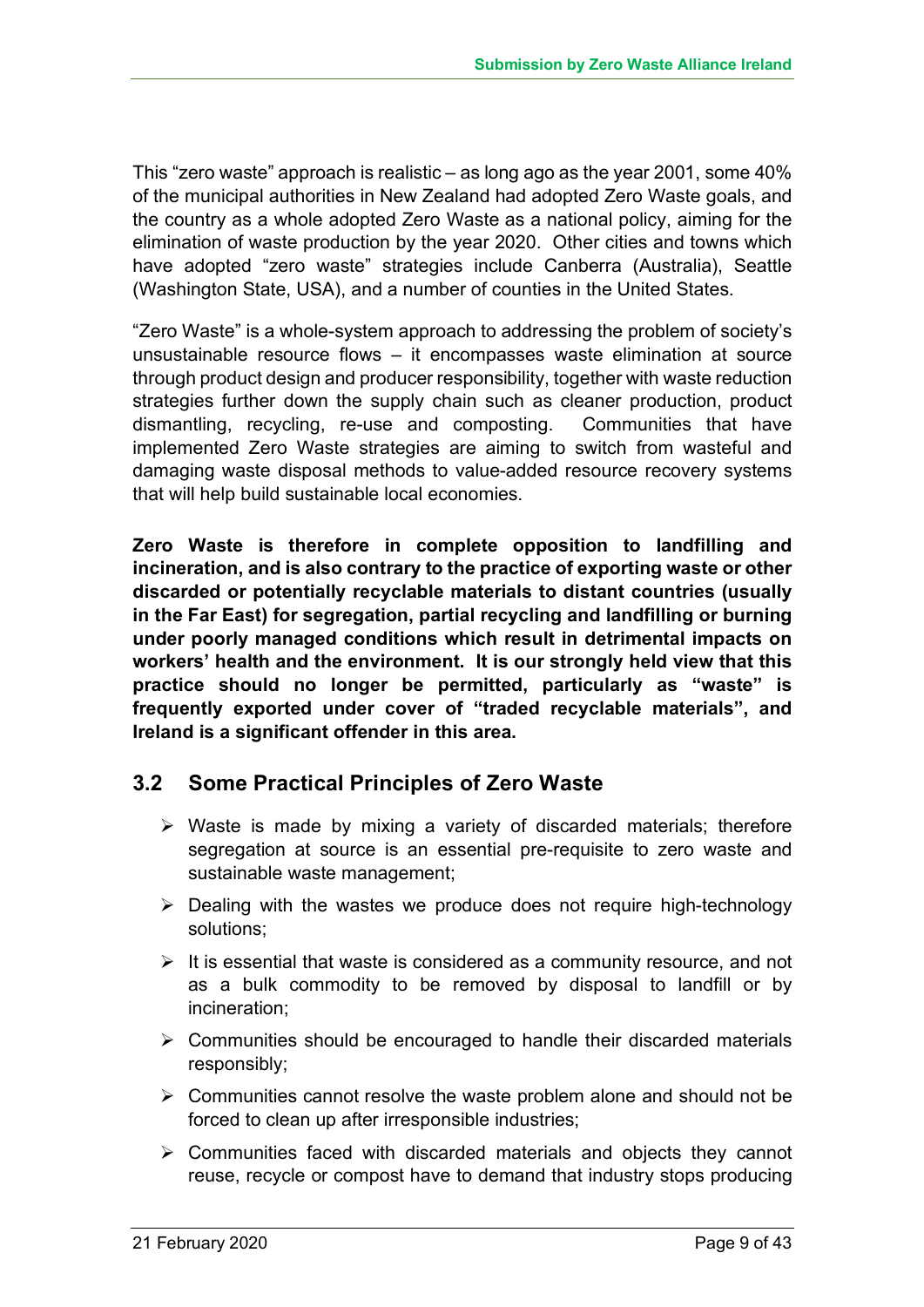them; achieving a high level of repairing, re-using and recycling is not approachable without industry's help;

- Ø Sustainable waste management or "Zero Waste" combines community practices such as reuse, repair, recycling, toxic removal and composting, with industrial practices such as eliminating toxics and re-designing packaging and products for the environmental and ecological demands of the twenty first century;
- $\triangleright$  Zero Waste or sustainable waste management brings together the need to develop sustainable communities and sustainable industry and business;
- $\triangleright$  Zero Waste or sustainable waste management combines ethical practice with a solid economic vision, both for local communities and for local and national businesses. On the one hand, it creates local jobs and small scale enterprises, which collect and process secondary materials into new products, and on the other hand, it offers major companies a way of increasing their efficiency, thereby reducing their demands on virgin materials as well as their waste disposal costs,
- $\triangleright$  Zero Waste or sustainable waste management also upholds the principles of Clean Production and Environmental Justice (the link with Clean Production comes from the fact that as long as discards are contaminated with toxic substances the tendency will be to try 'to get rid of them' rather than reuse them; while the link with Environmental Justice comes from the fact that as long as officials must look for places to get rid of the waste they will have to select sites for landfills or incinerators, and unfortunately all too often the sites selected for these undesirable activities are in the poorest and most disenfranchised communities).

# **3.3 Steps to Take At Local Community Level**

Our starting point is that waste is a productive resource, capable of generating new opportunities for local economic development, and that we are currently paying for the disposal to landfill of discarded materials which could be creating income and wealth through recycling, job creation, and saving on imports. This approach, we might add, was developed by and promoted by ZWAI as long ago as 2003 in our statement of waste policy, strategy and objectives – we may have been ahead of our time some 17 years ago, but it is our submission that this approach is currently a valuable and useful way of considering how we should deal with discarded materials.

Local communities (both rural and town or city based) should be encouraged to take responsibility for their own wastes, with emphasis on waste minimisation, reuse, repair, recycling, home and local composting; with financial and other supports and incentives from central Government, channelled through local authorities. Similar examples of community-based approaches in Ireland include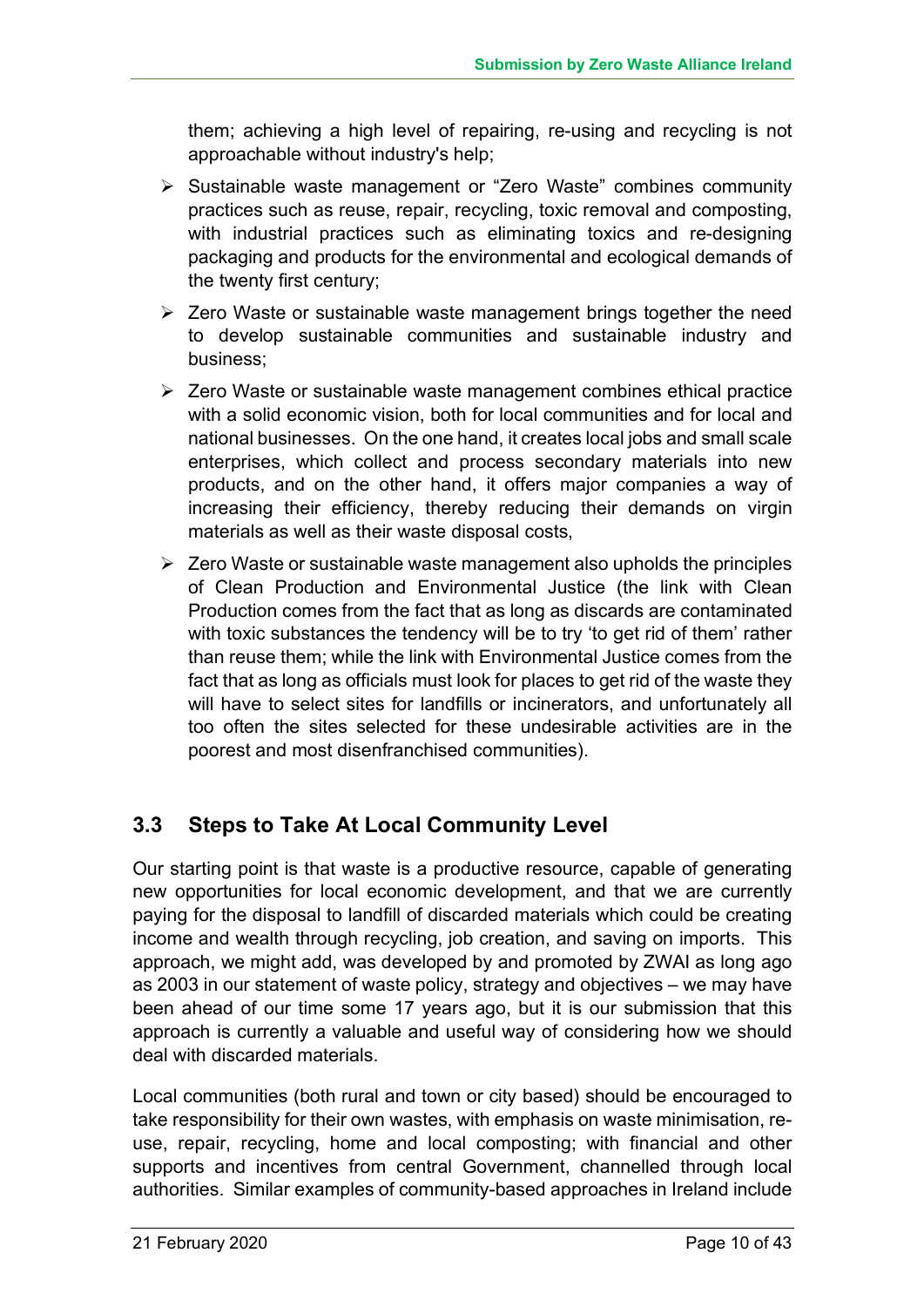Group Water Schemes – autonomous and decentralised approaches to managing local needs. Significant funding will be required to develop similar operations for waste management, but this expenditure can be offset against savings from reduced future costs. A competent and professional approach, supported by adequate funding, will be essential to ensure the long term viability of these community schemes.

Traveller families have long been associated with certain forms of waste collection and recycling, but the number of persons engaged in this activity is unknown, and has almost completely disappeared in Ireland. In other countries, especially in Central and Southern Europe, it is generally agreed that this informal economic sector is marked by resourcefulness and imagination, and by a low level of awareness of the dangers associated with handling wastes. For these reasons we do not advocate this type of activity.

Locally based recycling and repairing enterprises will generate employment and economic benefits, but the location of these facilities should be carefully chosen to comply with planning and development guidelines. In our experience, a number of small independent businesses which are taking discarded materials for collection and sorting are poorly located and irresponsibly managed, causing local nuisance and resistance to further necessary facilities. A minority of such businesses have gone even further along the line of irresponsibility, and have been involved in the illegal dumping of wastes, as shown in a recent RTÉ Investigates documentary. **<sup>3</sup>** As long as "waste management" is seen as an activity with the potential to generate a significant cash income, it will be an attractive business for certain types of operator, not all of whom are ethically motivated. It would be preferable if locally based re-use, repair and recycling initiatives were undertaken by communities, perhaps as not-for-profit companies, and linked to a wider network of recycling organisations.

The implementation of local community and neighbourhood schemes for the management and utilisation of discarded materials demands an approach quite different from the privately operated "business" of waste collection and disposal – the current model prevalent in Ireland.

**Managing our discarded materials and goods must not be viewed as a problem, or as a means of private gain or profit, but as a comprehensive and integrated method for more effectively using valued community resources of skills and materials, encouraging people to assimilate and modify technologies to suit their own needs, improving rural health and quality of life, keeping wealth within the community, increasing productivity by re-using and recycling objects and materials, and saving energy.**

1

**<sup>3</sup>** We therefore welcome the information in section 16.3, page 55, of the public consultation document that in 2020, the EPA will prepare a report on crime in the waste sector in Ireland.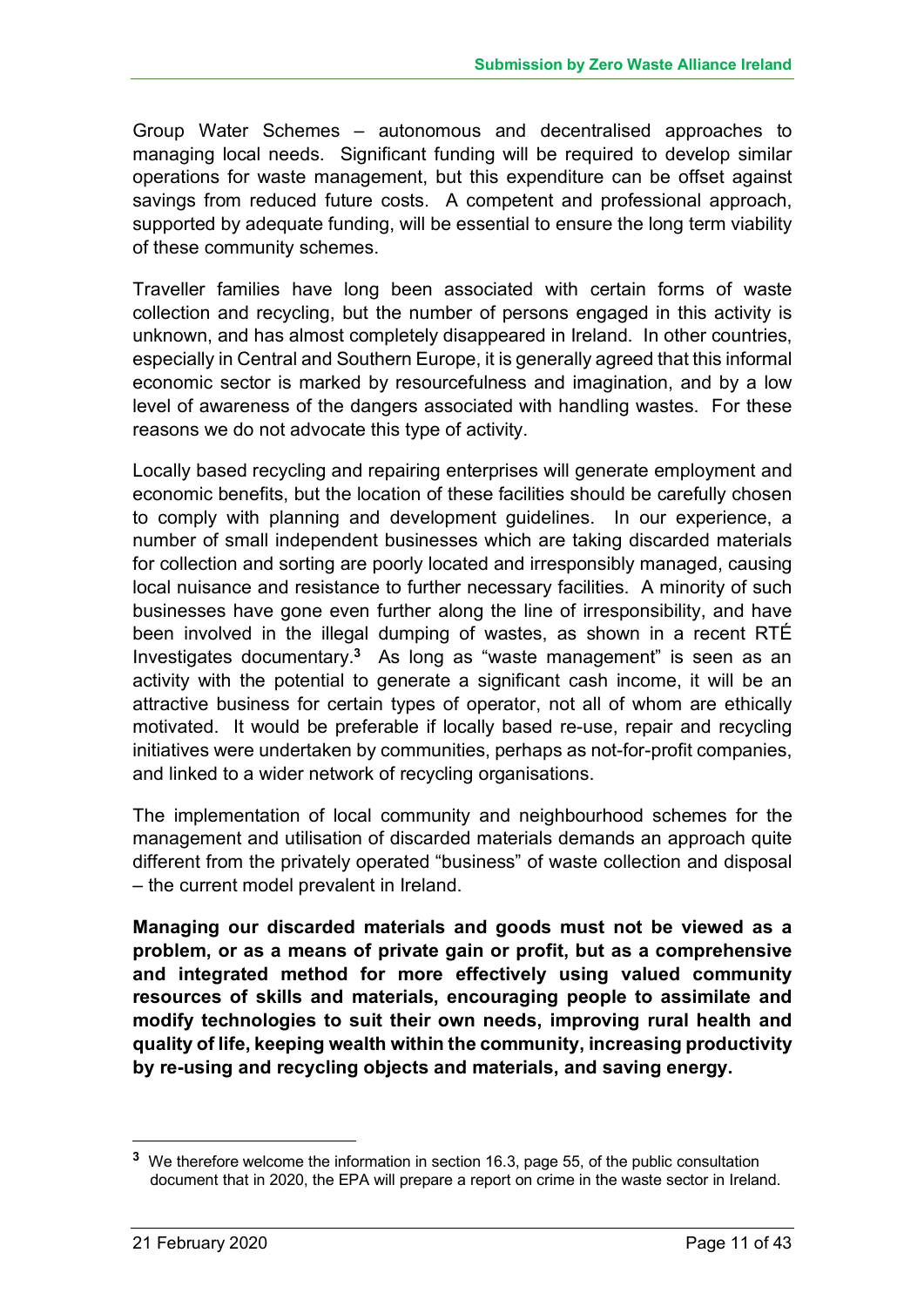The principal criticisms levelled at community-based materials management networks are that they are unviable in the face of globalisation; their small-scale activities are no match for the power of mechanisation, economies of scale and international operations of global corporations; and that a sufficient degree of long-term commitment cannot be found in local communities to maintain such schemes.

These criticisms miss the point that local recycling and other forms of community waste management operate more effectively and at a lower cost than larger enterprises in the small-scale and diverse environment of individual households, neighbourhoods and small commercial firms. Large companies operating in the "waste management" field are at an advantage only when waste is not considered as a community resource, but as a bulk commodity to be removed by disposal to landfill or by incineration.

In order to create such a system of small community based enterprises, it is essential to have:

- $\triangleright$  Guidance and leadership from local authorities and Government:
- $\triangleright$  Investment by government in waste and recycling ambassadors to reach into communities, schools and businesses to increase public awareness and encourage positive action;
- $\triangleright$  Financial assistance (from the Environment Fund and from other national sources) for suitable small-scale and local enterprises;
- $\triangleright$  Removal of liability issues and the need for expensive insurance which is a significant barrier to waste prevention initiatives community based enterprises, whereby Repair Cafes and Reuse initiatives are hampered by the perceived risk associated with the reuse of an item which has been repaired, exchanged or re-furbished; and
- $\triangleright$  Recognition by the proposed Advisory Group on a Waste Action Plan for a Circular Economy that community based schemes have an important role to play (we strongly suggest that at least one community representative should be appointed to the Advisory Group).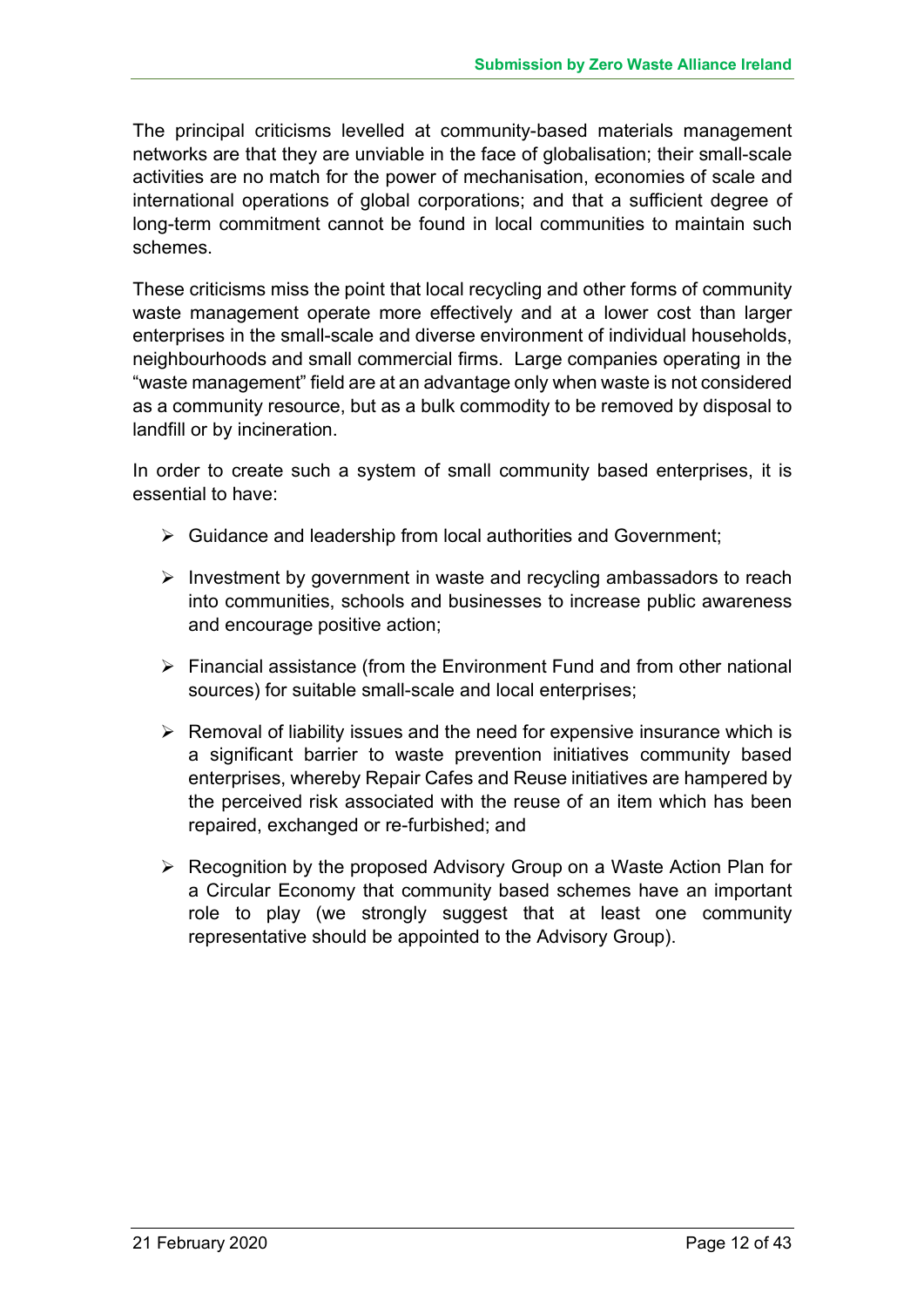# **3.4 Waste Prevention**

While Zero Waste Alliance Ireland is happy to acknowledge that many of the waste prevention initiatives operated or funded by the EPA or by local authorities are very effective (including, for example, Stop Food Waste, Free Trade Ireland, Reuse Month and Community Reuse Network Ireland (CRNI)), it is our submission that they are significantly under-funded and under-utilised.

The Conscious Cup Campaign, funded by the Waste Regions, has been quite effective in informing people that disposable cups are not recyclable and difficult to manage and that the reuse opportunity is easy to adopt. Unfortunately, it appears that many of the government-supported initiatives that actively achieved waste prevention have been discontinued, such as Green Business, Green Healthcare and SMILE. These programmes were effective in reaching individuals and companies to encourage behavioural change.

Many waste prevention programmes supported by local authorities are undertaken at a community level with very small financial support, and within a short time-frame. While these types of projects may be valuable to illustrate what works and what doesn't and what is effective, they are discontinued when the funds are exhausted, and there is no mechanism to utilise and build on the expertise and experience gained through these pilot-scale projects, so as to share and develop similar initiatives in other communities.

As we pointed out in section 3.3 above, local waste prevention initiatives require:

- a national programme; and,
- guidance and leadership from local authorities and Government.

We can point out the one of the positive developments which we have seen is a huge shift in the individual behaviour of people seeking zero waste solutions. For example, the **Zero Waste Alliance Ireland** Facebook page has nearly 15,000 members, packaging-free and refillable shops are popping up throughout the country, new businesses have been established that upcycle and revamp old items, shoppers are now buying second-hand clothes and other items; while communities that have gone plastic-free are now investigating how to move towards zero waste. However, there is very little Government or institutional support for their actions; and apart from **Zero Waste Alliance Ireland**, **Community Reuse Network Ireland**, the **Re-Discovery Centre** in Ballymun and **VOICE**, there are almost no organisations which can provide guidance on how people can start their journey to zero waste.

It is our submission that it is vitally important that the government must adopt strong policies to advance waste prevention actions, but it is equally important to financially support the work of communities and individuals to make choices that support sustainable consumption. The priorities are clear under SDG 12, Responsible Consumption and Production.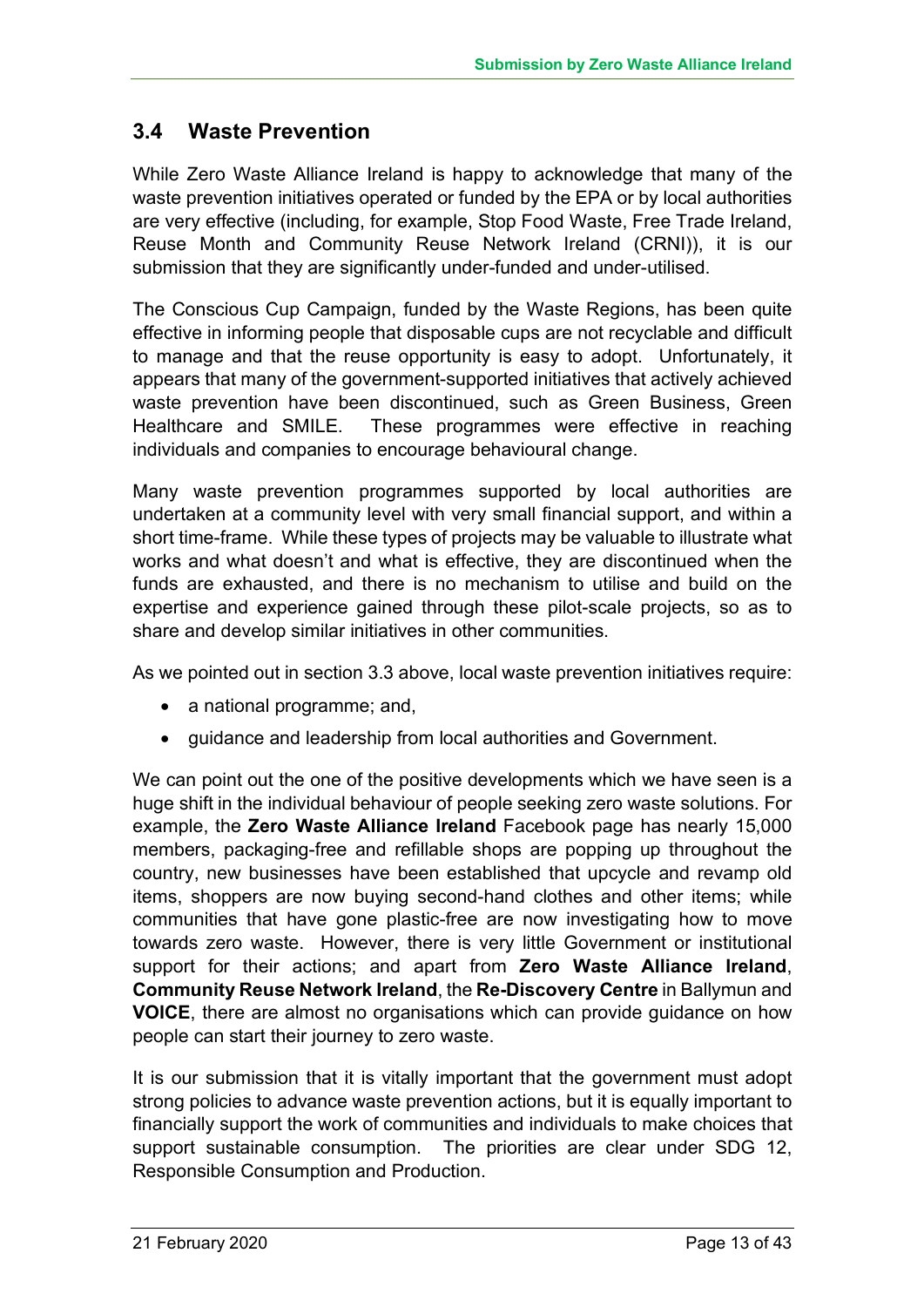For example, Scotland and Wales have Zero Waste offices to promote zero waste and the circular economy. The success of Zero Waste Scotland to sustain multiannual projects, offer support, advice and certification/training is a testament to the structure adopted, that of a not-for-profit limited-by-guarantee company. The longevity and sustainability of such a structure is a stark contrast to the poorly funded and ad hoc temporary projects undertaken in Ireland – and is also in stark contrast to the way in which Irish Governments have handed control of all our discarded materials to the "waste industry", with the result that the State has lost control over waste, as pointed out in the recent report by the Competition and Consumer Protection Commission.

A brief summary of Zero Waste Scotland (ZWS) will serve to show what can be achieved in Ireland if we adopt a similar long term support structure:

- Using evidence and insight, the ZWS goal is to inform policy, and motivate individuals and businesses to embrace the environmental, economic, and social benefits of a circular economy.
- It is a not-for-profit environmental organisation, a company limited by guarantee, funded by the Scottish Government and the European Regional Development Fund.(ERDF)
- Since the formation of the company in 2014, it has seen Scotland recognised internationally as one of the leading nations driving a circular economy.
- Some key achievements include:
	- $\checkmark$  Transforming attitudes to food waste; ZWS has helped to reduce household food waste by 7% between 2011 and 2015 and has supported local councils, which now provide food waste recycling services for 80% of Scottish households.
	- $\checkmark$  Supporting the implementation of the 5p carrier bag charge which saw distribution of single-use bags fall by 80% in the first full year since it came into effect.
	- $\checkmark$  Implementing lifetime cost savings of more than £200 million, by avoiding more than 1 million tonnes of carbon emissions between 2013-2017
	- $\checkmark$  Creating the Revolve quality standard, in partnership with the reuse sector. In August 2017 , reached the milestone of 150 Revolve stores certified through the programme – a number which continues to rise.
	- $\checkmark$  Delivering the Circular Economy Investment Fund and supporting the Low Carbon Infrastructure Transition Programme, both backed by European investment, to develop game-changing innovation and infrastructure for a more resource efficient, circular economy.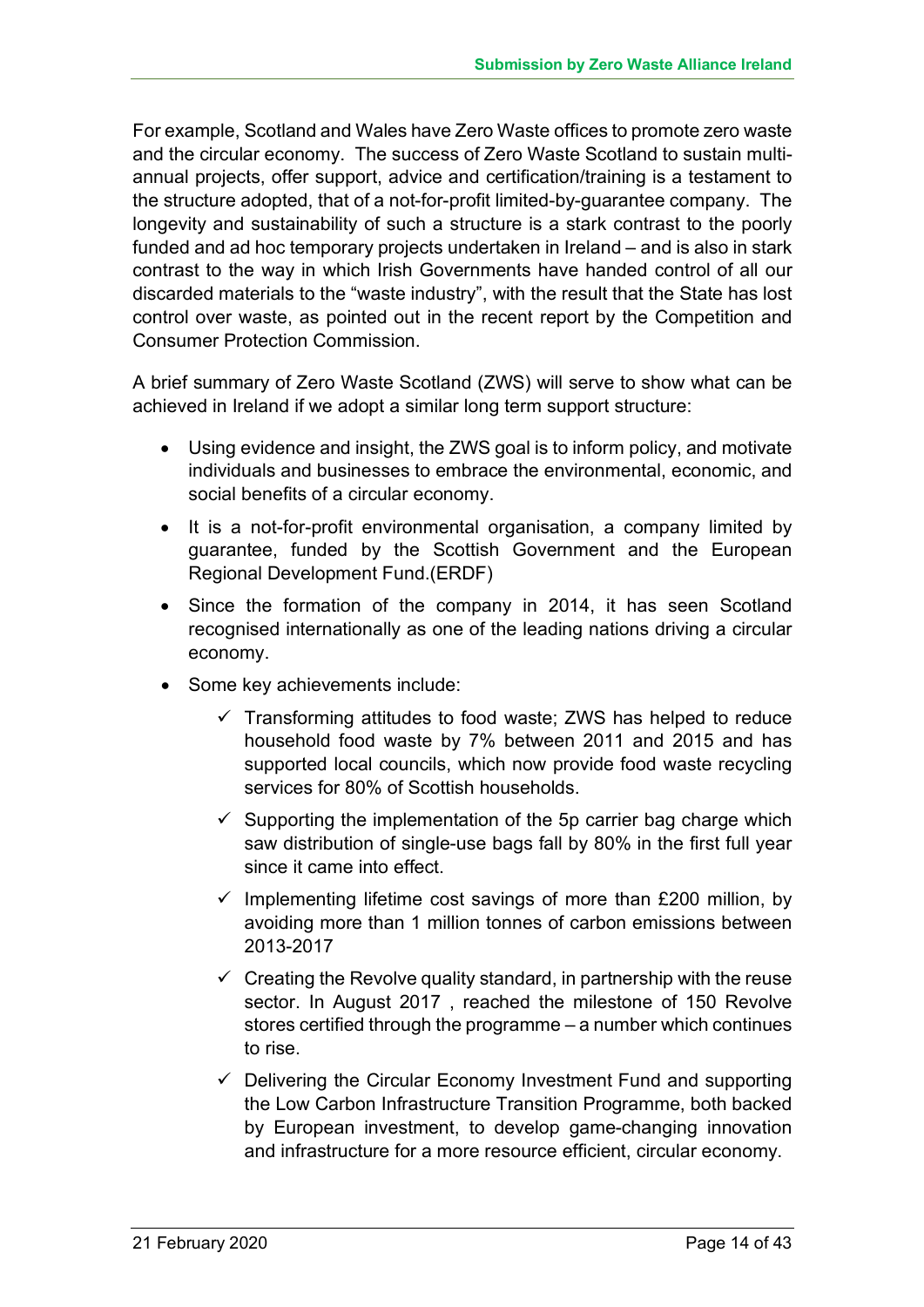$\checkmark$  Working with government and other agencies to jointly win the World Economic Forum: Circulars Award 2017 for Cities and Governments and hosting a major international Circular Economy Hotspot in 2018.

It is our submission that a similar organization, if created and funded in Ireland, would serve as a major catalyst to offer continuity of supports, funding opportunities and a one stop shop location for both communities and industry. It would educate, lead, shift our behaviour and expectation towards a genuine Circular Economy in Ireland.

## **3.5 Financial Supports and Incentives for Waste Prevention**

It is our submission that consumers and businesses should be incentivised to shift a more sustainable consumption pattern by means of balanced financial supports, encouragement and penalties, coupled with strong enforcement

Shops, supermarkets and restaurants/cafes must make it easy and economically beneficial for consumers to make the sustainable choice. Producers must place items that are package-free or with packaging that is easily recyclable or compostable with easy to understand end of life instructions. Products themselves must be easily repairable with open-source repair instructions and once the product has reached the end of its life, it must be easily recyclable or compostable. Eco-design criteria for many high-tech items have been established in the EU and standards, including eco-labelling, and this criteria must be adopted for popular items bought by consumers.

In addition, the following actions and facilities should be widely available in all supermarkets, shops and cafes – it is inadequate that while they may be available in a few outlets in Ireland, individuals have to make very serious efforts to shop sustainably. Our suggestions include:

- Remove liability issues from re-using food containers;
- Currently, some supermarkets and food outlets will not allow shoppers to bring their own containers to buy meat, fish, cheese, deli-meats and salads as well as drinks; while other countries including France and Italy, have adopted legislation outlining this right to re-use;
- Encourage supermarkets and shops to offer bulk buying of goods and cleaning products with refillable containers; for example, Italy has created a fund to support shops that offer refill options of up to  $\epsilon$ 5,000 per shop, to install refill infrastructure; and France also calls for a National target of 5% refillables packaging by 2023 and 10% refillables packaging by 2027;
- Address the liability concern around repair and reuse, as we have pointed out above; currently, there are many community groups that wish to run Repair Cafes, but are barred from doing so because they cannot get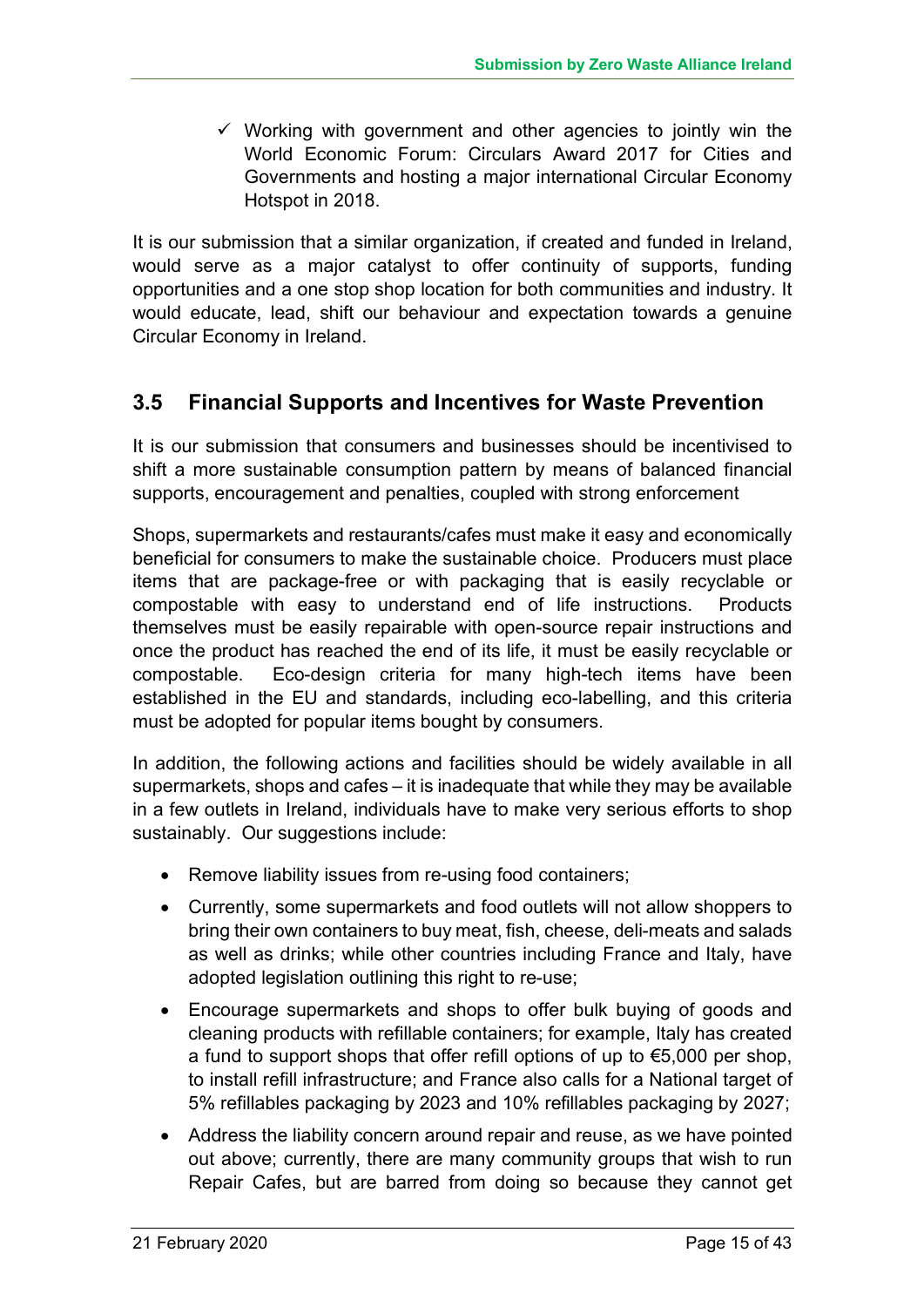insurance, or the cost of insurance is too high; and this is a clear example of the very profitable insurance industry holding communities to ransom, while moving their privately gained profits out of Ireland to parent companies in other countries;

- It is our submission that there should be a right to repair, with the owner of the repaired item taking responsibility for the repaired item, relieving the repairer free from liability, when the item is repaired for free in a community initiative. This should not apply for commercial repair work;
- Additionally, remove liability for food donation to organisations such as FoodCloud to encourage supermarkets and other food shops to donate excess food. Such liability should be limited to areas where the donor is 'grossly negligent';
- Reduce the cost of an item when an individual brings their own container, as is the case with the Conscious Cup Campaign where participating cafes offer some form of discount to those patrons who bring their own cup;
- As advocated by ZWAI more than a decade ago, the VAT rate should be reduced to 0% for reuse or repair actions to bolster this service-based business, which supports the goal of moving towards a circular economy.
- Charge shoppers for containers they use when buying products, where the loose, unpackaged item is available, i.e., for fruit and veg, dry goods and cleaning products.
- Increase the plastic bag tax and expand the tax to include all single-use plastic, compostable and paper bags, including bags used for bread, fruit and veg, and meat.
- If customers don't bring their own packaging, they have the option to purchase a recyclable or compostable container or rent one through a deposit/refund scheme.
	- $\circ$  For example, if a person wanted to buy a coffee, they could have the following options:
		- bring their own cup;
		- if they forgot their cup, they could use one of the cafe's ceramic cups and consume on-premises or rent one through one of the burgeoning cup rental schemes such as RíCup or 2GoCup;
		- Purchase a compostable take-away cup for  $\epsilon$ .50 or  $\epsilon$ 1, whatever levy the government determines is the appropriate level;
- Reintroduce 'pay by weight' waste regime to both households and commercial enterprises to encourage the proper segregation of waste;
- Mandate that waste companies enforce proper segregation similar to actions taken by Panda which refuses to take contaminated bins and takes photos and issues warnings to households not separating properly;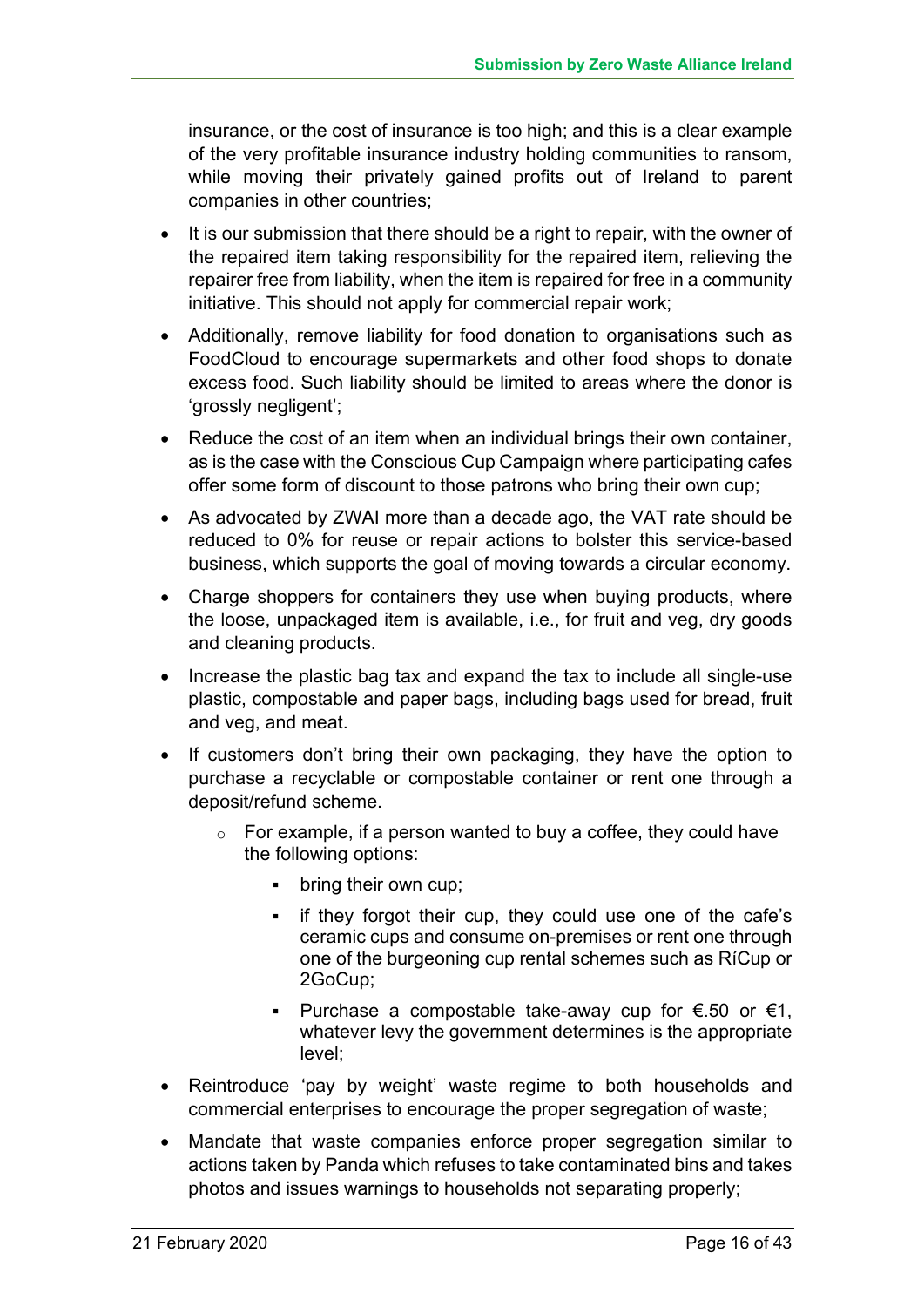- Require the full implementation of the household food waste regulations 2012 to install organic bins to all households;
- Mandate that all commercial premises, including apartment buildings, install a three bin system;
- Enforcement of these initiatives must be fully funded and resourced;
- Increase significantly the fees that producers pay for placing unsustainable packaging onto the market through effective eco-modulation;

# **3.6 Segregation at Source**

In section 3.2 above, we proposed that segregation at source is an essential prerequisite to zero waste and sustainable waste management. The problem is how to achieve this, in the context of a modern society. Waste companies still indicate that there is huge contamination of the recycling and organic bins.

Most households have a three bin system, but confusion as to what goes into the bin and how it goes in is still rampant. MyWaste.ie has been a good source of information for those individuals seeking clarification. However, despite investment in advertisements, posters and social and traditional media, knowledge of the recycling list and how to manage household and commercial bins is still not as high as we would like.

Waste companies also need to help with public awareness and use their existing communications with their customers to push how to separate their recyclables/organics. Many people now use more visual content for their information such as videos and vlogs. We reviewed several waste companies' websites, and none of them had good videos on how to recycle. An easy way to reach customers is by featuring a 'how to' video on their websites such as the one done by the Irish Times.

In other countries, pay-by-weight has shown to be very effective in increasing the recycling and organic collection rate and decreasing the material thrown in the residual bin. For example, the city of Parma, Italy was able to increase separate collection of waste, reduce residual waste per capita, and increase the effective recovery rate whilst simultaneously reducing the average household waste bill.

But it is our submission that Ireland should go further than the current 3-bin system, and that households and businesses should be encouraged and incentivised to segregate discarded materials into, e.g., paper and cardboard, plastics, tins and metal, objects, glass, etc.

Most importantly, Ireland should implement the Packaging Waste Directive by insisting that all larger shops and supermarkets should have a facility within the shop where customers can deposit excess packaging waste before leaving the shop; and can also deposit packaging waste when returning to the store on the next shopping trip. In such a system, common in some other EU member states,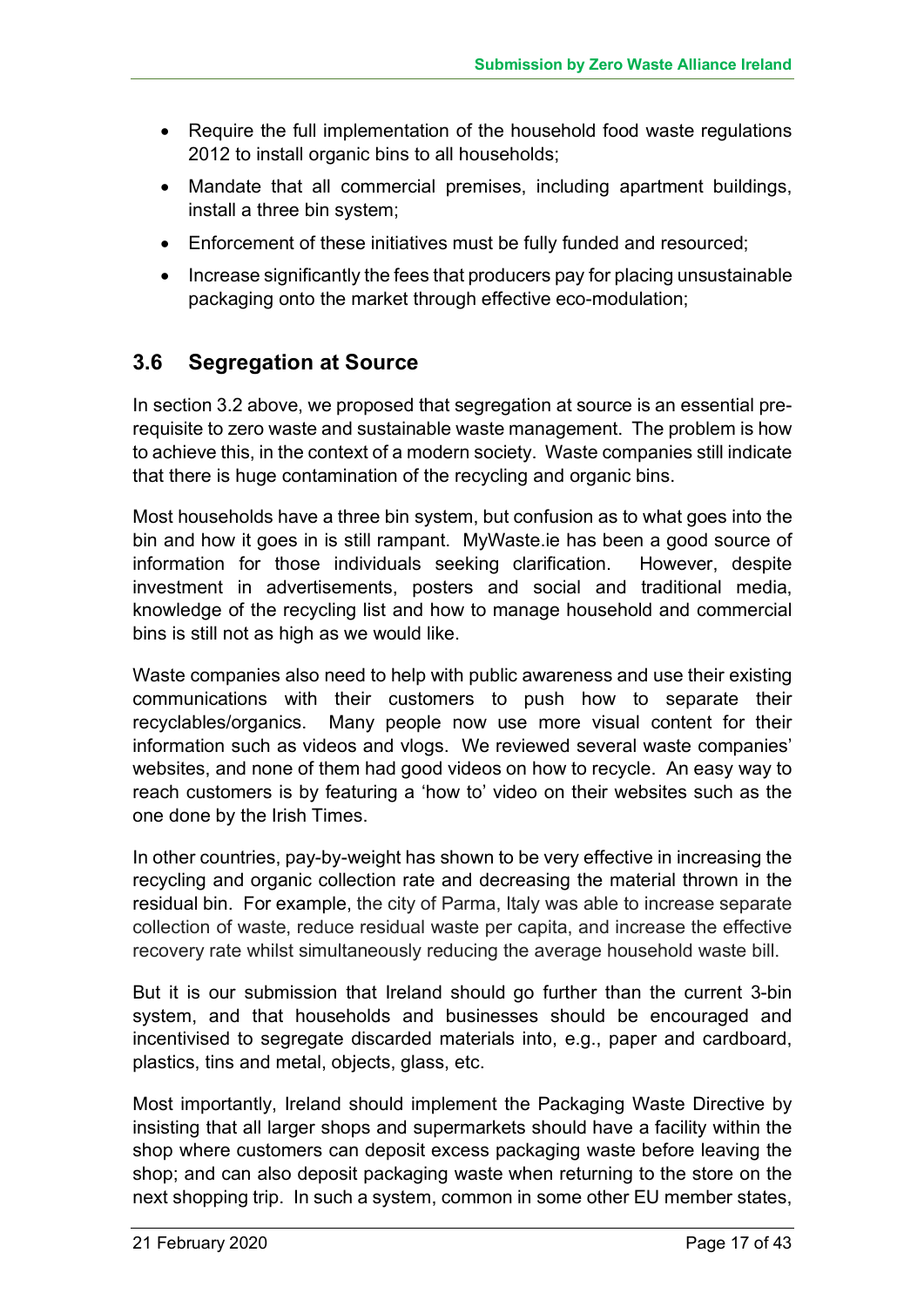discarded packaging is deposited under the watchful eye of other shoppers, and any customer who throws into the "recycling basket" a dirty or incorrect item can be quickly given a gentle reprimand. In this way, failure to segregate properly sorted and clean discarded packaging can become as socially unacceptable as littering with cigarette butts (or, in an earlier era, which a few of us can remember, when buses had warning notices advising passengers that "spitting was prohibited" !). In a similar manner, public attitudes can be made to change; but as long as people can place into a "waste bin" materials which then mixed with other householders' wastes in a compaction vehicle before being delivered to a so-called "recycling facility", nothing will change.

## **3.7 Civic Amenity Sites**

The role of a Civic Amenity Site could be multi-purpose, depending on the available space for the necessary activities. At a minimum, Civic Amenity Sites should take all recyclables, which many of them already do. These materials include plastics, WEEE, used paint, chemicals, textiles (those that are dirty/torn and unable to be reused), organic waste, bulky items and furniture.

We also suggest that these sites should take residual waste as well to prevent fly-tipping/littering; and if a household cannot have collection of discarded stuff, or if collection is too expensive, they should be easily able to bring their waste to a Civic Amenity Site for disposal. In most cases, the fees charged by Civic Amenity Sites to take such materials are sufficiently low to encourage householders, especially those living in rural areas, to use the CA site instead of paying for bin collection, even if driving to the nearest CA site incurs a cost.

The household to which the writer of this section belongs is a rural household, and the person responsible for disposal of unwanted materials, e.g., waste, finds it more convenient and less costly to drive 25 km to the nearest CA site, rather than pay for household bin collection.

It is also our submission, based on what we have observed in other EU member states, that CA Sites are ideally placed to provide re-use opportunities, especially if people are bringing their broken furniture, old items, timber, slates, small amounts of concrete blocks or brick, etc. The writer of this submission has inspected CA sites in Belgium and another EU member state where the number of people bringing discarded materials and items to a Civic Amenity site operated by a local authority was nearly equalled by the number of people examining and what had been deposited, and taking some of it away to re-use. We have never seen this activity in Ireland – instead, all of the materials and objects deposited in the CA site are taken by a private waste contractor to a sorting facility, from where some of the "waste" may be taken for recycling, may be exported, or more likely will end in a landfill, incinerator or cement production plant in the form of Solid Recovered Fuel (SRF) or similar material.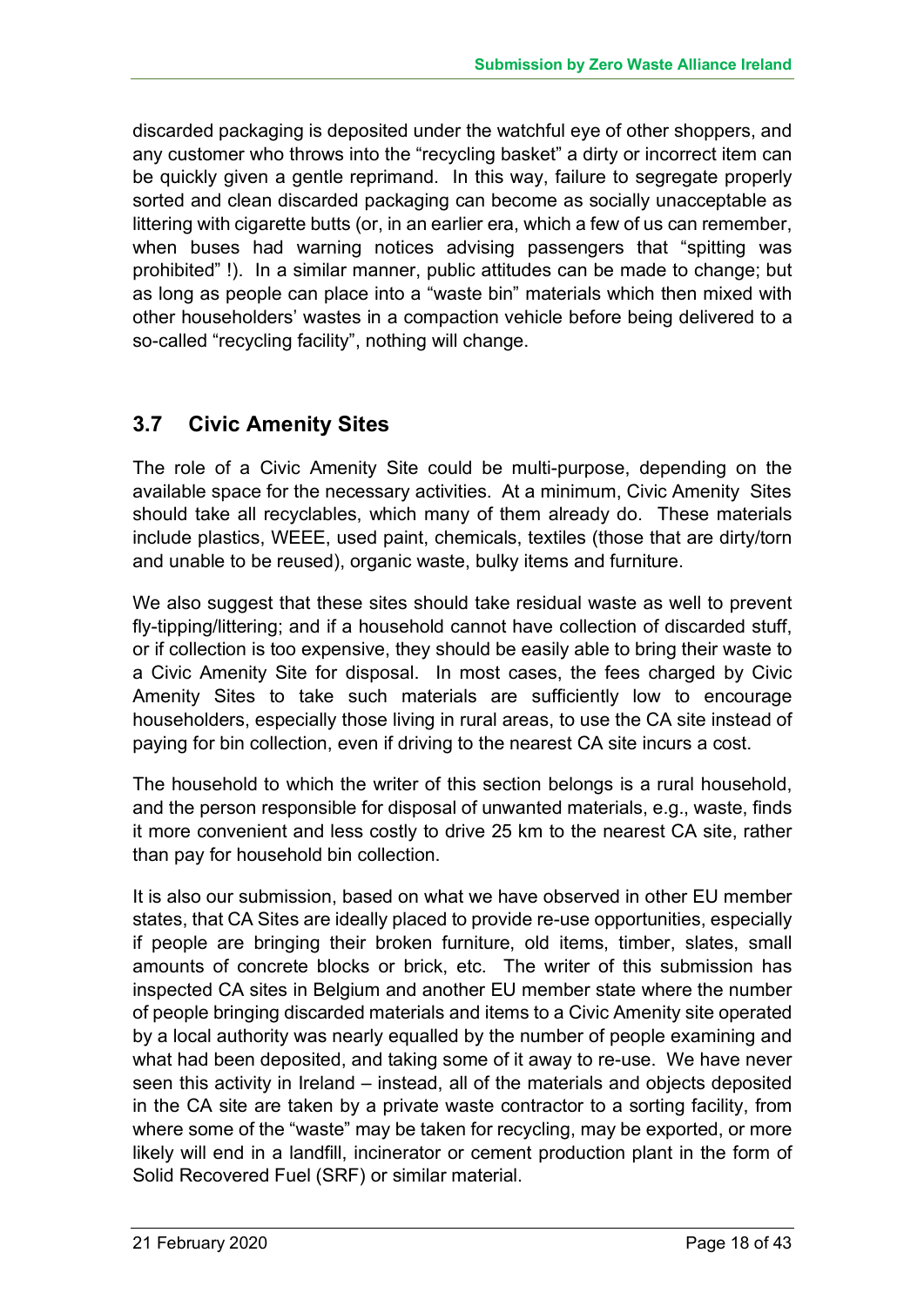There is no reason why genuine re-cyclers or up-cyclers could not use these discarded items as raw material for their new products. However, a storage area should be provided for this and a covered workplace would be practical to encourage the work to be done on-site and visible to people bringing their old things.

Sweden has been one of the leaders encouraging upcycling and providing venues for such actions. For instance, Alelyckan Re-use Park, Sweden offers people the option of donating items that may have another life, either through sale at a thrift shop or repaired or upcycled. Sweden also has a Recycling Mall, where everything sold in the shopping centre is either second-hand, repaired, upcycled or organic/local. This is a larger version of the Rediscovery Centre and offers a large space where artisans can upcycle and repair items.

If room is made for such upcycling and repair activities, this could be a place for repair classes, swaps or other reuse activities. VOICE, along with other organisations, ran a Library of Things at the Dublin Food CoOp in 2017 during Reuse Month. It was well received and this type of initiative could be expanded upon and permanently located on a CA Site as well.

# **3.8 The Specific Problem of Waste Management in Apartment Blocks**

The most problematic area for separate collection of recyclables and food waste is in apartment, flat and multi-family dwellings. In most apartment complexes, residents do not pay for the waste and it is unfortunately believed in Ireland that there is no way to enforce rules to control usage of the facilities. Communal waste facilities offer the potential for greater efficiency in collection, but unmanaged apartment bin storage areas endure what is known as the Tragedy of the Commons, where individuals act contrary to the common good and spoil the resource through their actions.

Currently, residents in most apartment buildings in Ireland do not have access to proper recycling and food waste collection facilities and hence all this waste currently goes into the single residual bin. Additionally, according to the waste industry, buildings that do have separate waste collection bins, the contamination levels are very high, making the recycling material less attractive in the recycling loop.

Nine percent of the country's population or 414,000 individuals currently live in apartments or converted houses, (CSO 2016 Census), which is double the amount in the 2011 Census (4% or 188,000 people).

In 2015, Ireland generated 1 million tonnes of food waste and 983,300 Tonnes of packaging waste, averaging 80 kg of food waste and 213 kg packaging waste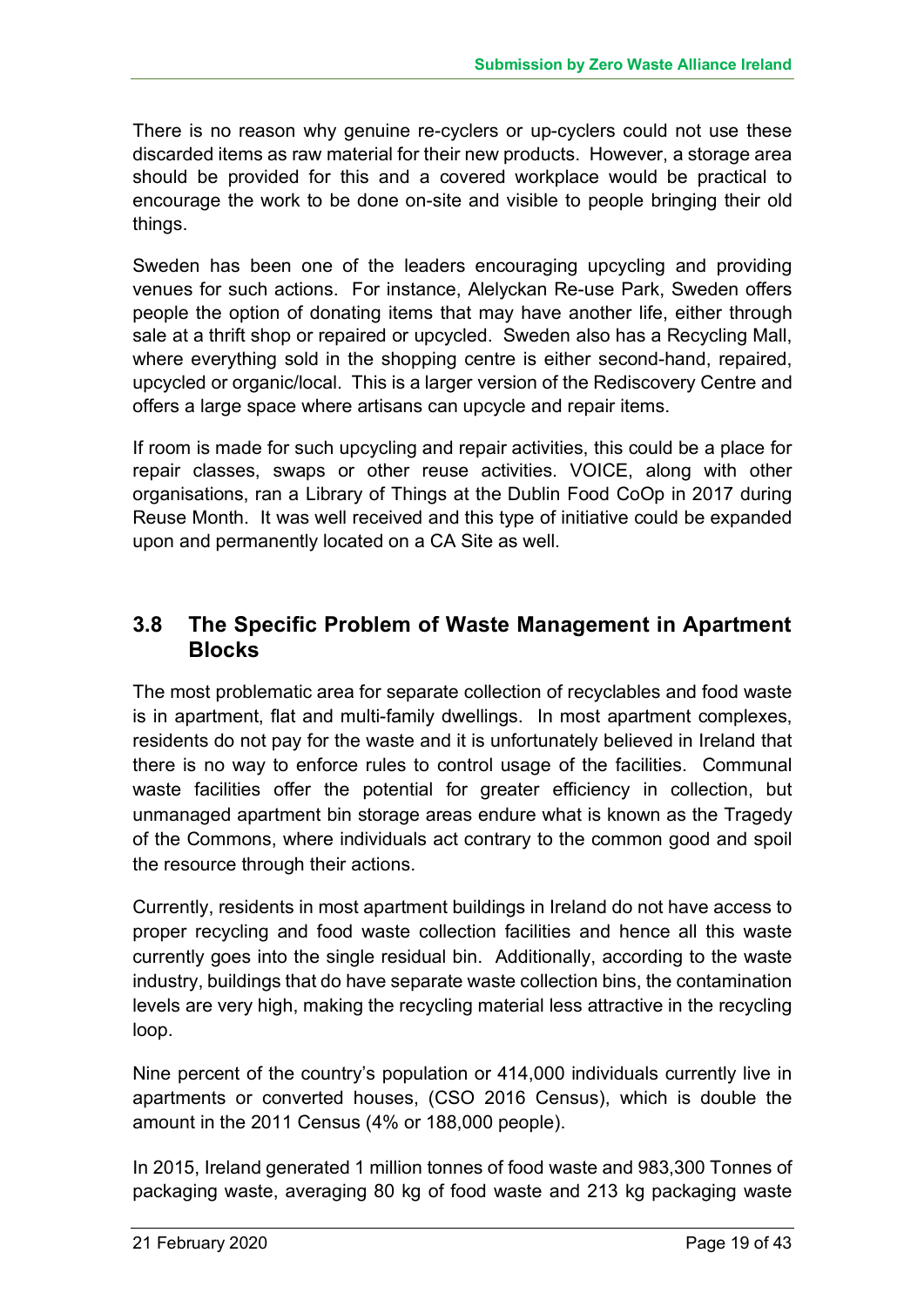per person. This amounts to 77,500 tonnes of packaging waste generated by apartment dwellers, which is potentially recyclable and over 29,000 tonnes of food waste annually

To date, very little has been done in Ireland to tackle effective waste separation systems in a multi-family living environment; and this is in contrast to what is being done in some other EU member states, where apartment-living has a much longer history. Countries such as Estonia, Lithuania and Slovenia have for many years used a system of waste collection where apartment dwellers can get help to segregate discarded materials, and bring them to a central site within the block or complex. Obviously, in such a situation, any dirty, soiled or inappropriately segregated objects would be seen as "un-neighbourly" !

In 2014, VOICE coordinated with Dun Laoghaire Rathdown County Council (DLR) in its Beacon South Quarter apartment food waste collection pilot programme to tackle behavioural change, but the Council discovered that it was difficult to engage directly with residents, and found lacklustre support from the management association and waste collection company.

DLR convinced the waste management company to provide aerated food bins and the management company provided free biobags to residents. Signage around the bins was improved and with this three-month, limited access pilot, this pilot-scale scheme was able to achieve 25% diversion of food waste from the residual bin with relatively little contamination. We do not have information of whether the separation of food waste in the Beacon South Quarter is continuing.

Under the Building Energy Rating (BER) system, any house going up for sale must have a BER rating. Most home owners would like to have a high BER rating to encourage buyers to agree to a higher price. There are many businesses and individuals that are trained to conduct the BER inspection to issue the certificate, which is paid for by the homeowner. Similarly, the government could set out mandatory waste segregation criteria for different bands of certification and a pool of independent inspectors could go out to each business to evaluate their bin system, hold workshops with employees and issue a rating certificate. These waste inspectors would be trained and the companies would pay directly for their services. This system would also be mandatory for apartment buildings.

# **3.9 Commercial Waste and Small Businesses**

It is our submission that the adoption of a Deposit Refund Scheme (DRS) for drinks containers would encourage businesses to collect and recycle more of their aluminium cans, plastic and glass drinks bottles. Such DRSs have been functioning very well in Norway, Sweden, Austria, Estonia, Lithuania. Slovenia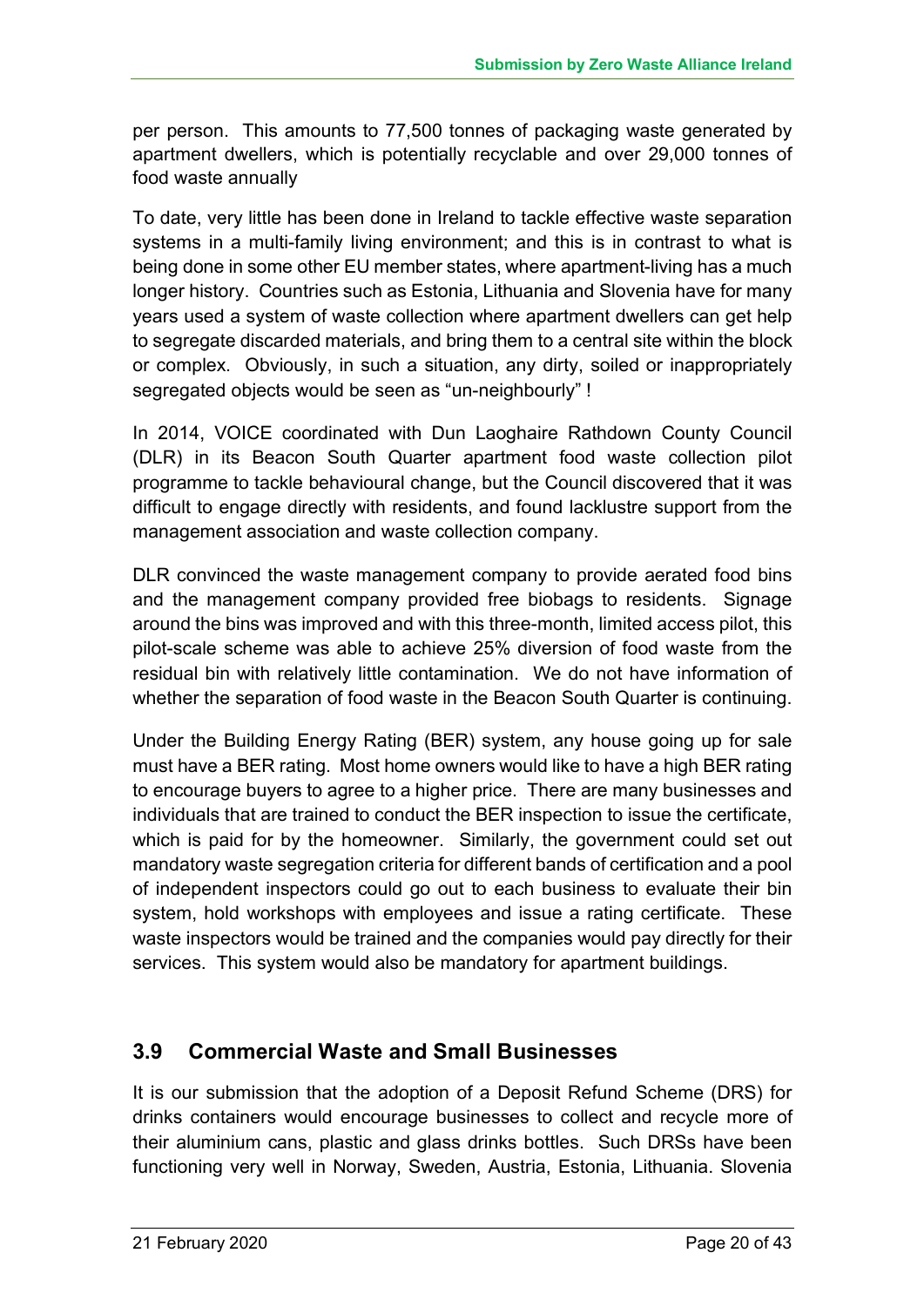and other countries (in some of them for nearly two decades); and we cannot understand the delay in adopting these schemes in Ireland.

The government could incentivise the installation of a 3-bin or a 4-bin or 5-bin system through tax credits or grants, as long as the quality of the collected recycling and organic waste is certified to be free of contamination.

This would be a good way to encourage the proper management of waste in a corporate setting and allow companies the 'bragging rights' of being platinum, gold, silver or bronze waste-free companies. There should also be a certification for those businesses that have adopted in-house initiatives to reduce their residual waste.

Additionally, like Health and Safety requirements and enforcement actions, businesses must prove that they have a multi-bin system and invest in proper training and attendance of their staff in how to manage their waste streams (including WEEE, textile and other waste streams). They can then post on their websites and walls that their waste management and training certification is up to date.

Currently, many commercial premises have 1, 2 or 3 waste streams, but pay their waste management companies per lift rather than by weight. There is no incentive for them to properly segregate their waste under this payment arrangement or to reduce their residual waste. However, there are waste contractors that offer a pay by weight option and this should become mandatory and rolled out to all commercial premises, including apartments.

Under a curious anomaly, specific to Ireland as far as we know, apartments are considered commercial entities rather than households and as such do not fall under the Household Food Regulations 2015; and management companies and waste companies do not have to provide an organic waste collection service. This should be addressed and the government should mandate that all commercial premises (including apartment buildings) have a multi-bin system and be charged on a pay-by-weight basis.

# **3.10 Food Waste**

Approximately 30% of Ireland's food waste comes from farms, 30% from retail outlets, and 30% from households. Stop Food Waste has outlined the causes for each segment, including from retail: kitchen waste, portions too big, plate waste, lack of measurement and from household: lack of planning, bad storage, buying too much, underuse of leftovers.

Another major cause of food waste is the supermarkets' overuse of pre-packaged food items and multi-buy 'buy on get one free' options. Consumers are forced to buy more food than they need, seduced by a lower price, bagged items such as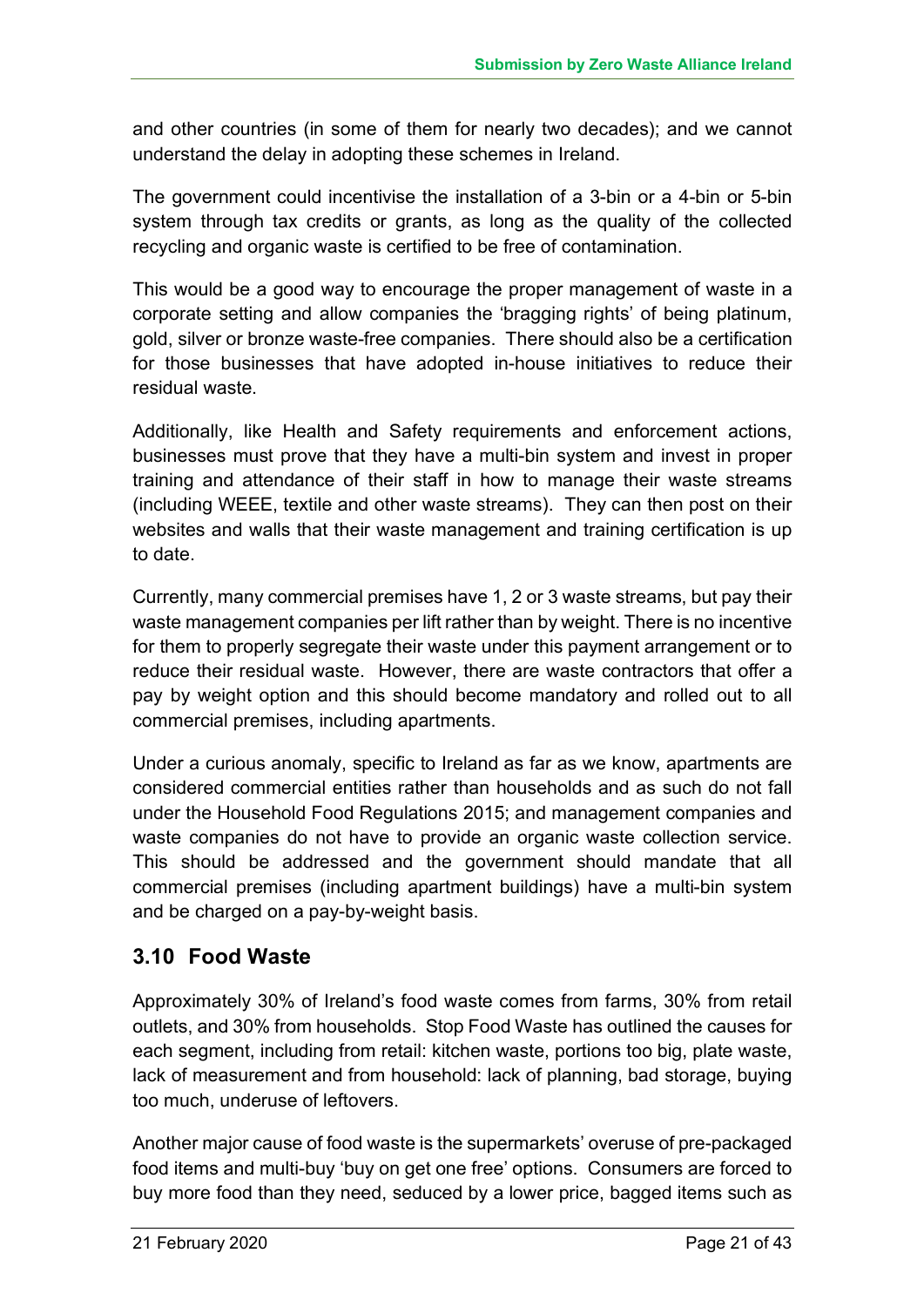a bag of carrots where they calculate that it is less expensive for them to buy more and throw away unused items rather than buying what they need for a higher price per kilo. Lack of education and awareness of the personal cost implications of food waste, and the environmental effects of food waste, are also contributors to the high amount of food waste. Also, more people are strapped for time and find that the quickest way to feed their family is through convenience pre-prepared food. Cooking and home economics skills are wanting as well.

Ireland produces many high quality food items which should be promoted and marketed for home consumption. The best way to reduce the carbon footprint of food production is to shorten the supply chain and support community supported agriculture schemes and 'buy Irish' products. In a paper presented to a conference organised in 2019 by the Food Safety Authority of Ireland (see section 2.3 above), our ZWAI speaker pointed out that that food grown locally, sold locally and eaten locally needs much less packaging (especially plastic packaging, which was the topic of the conference paper) than food brought to Ireland from distant countries.

ZWAI is also trialling a project which will help the generators of food waste, e.g., hotels, restaurants, hospitals, canteens, etc., to convert discarded food into a usable and safe compost.

FoodCloud has become Ireland's biggest food redistributor to charities, however, they could take in more food if supermarkets and food companies were relieved from potential liability, which can be done through legislation, see Good Samaritan Food Donation Act referred to above. Additionally, legislation could be adopted to mandate that all food businesses donate surplus food instead of disposing of it, such as was done in France.

# **3.11 Plastic and Packaging Waste**

Awareness around the environmental impacts of plastic packaging waste is huge, and consumers are angry with the amount of products wrapped in plastic, as illustrated in the number of people partaking in the Sick of Plastic 'Shop and Drop' days of action and communities that are trying to go 'plastic free'. Currently, there are 69 'Sick of Plastic' groups around Ireland and many 'plastic-free' communities and schools trying to go plastic free. Under ChangeX.org, there are 154 Plastic free Schools and 61 Last Plastic Straw groups throughout the country. Recently, Dun Laoghaire County Council passed its draft by-laws to ban single-use plastic, which exceeds all restrictions under the EU Single-Use Plastic Directive.

We believe that there are several ways to make it easy for the consumer to make the right choice: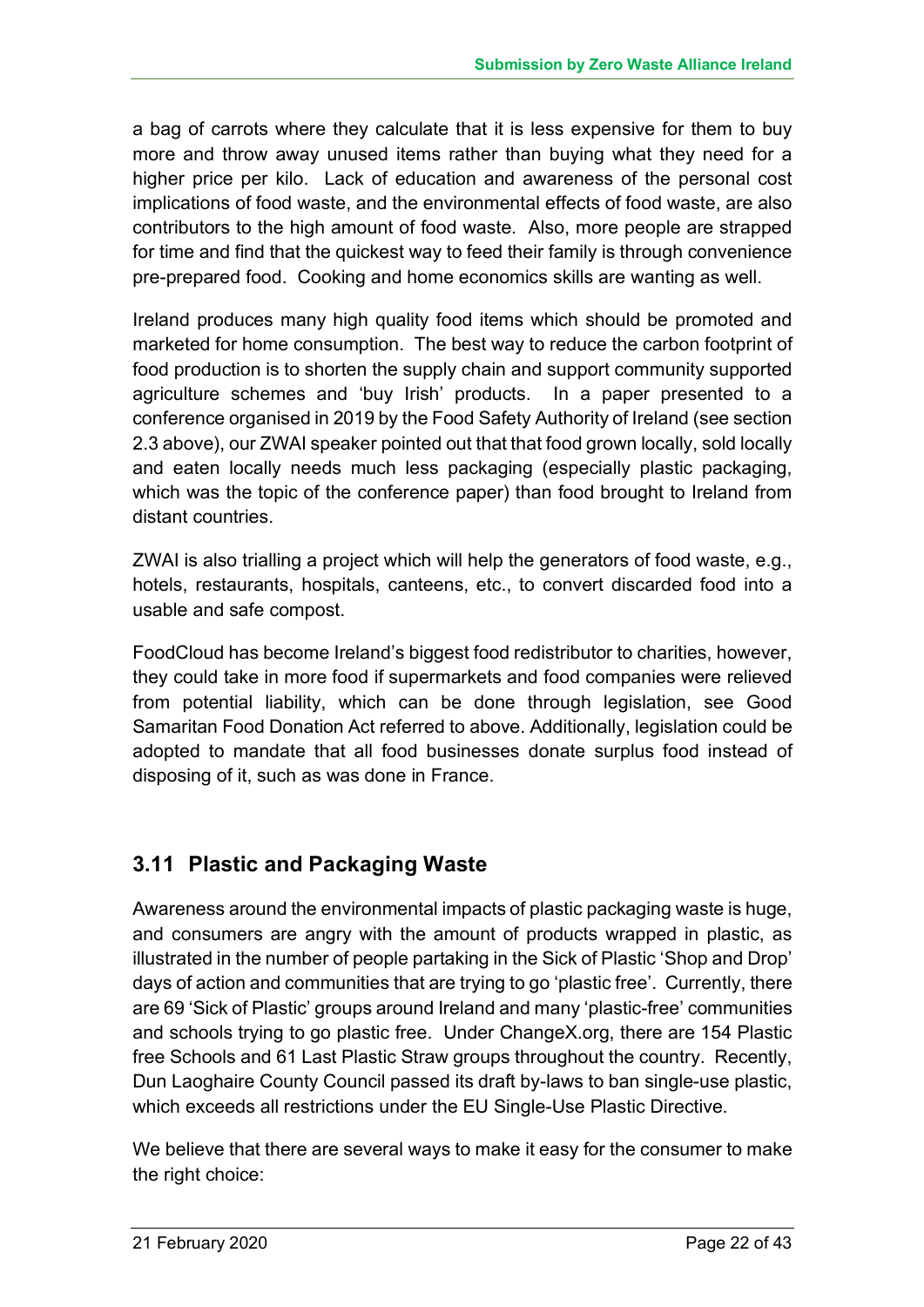- 1. Make buying in bulk mainstream and encourage supermarkets/shops to install refill options for dry goods, spices, nuts and cleaning products through incentives (like the €5,000 grant in Italy). Ensure that buying in refillable containers is less expensive.
- 2. Mandate that supermarkets offer unpackaged fruit and veg at the same or discounted price to pre-packaged items so that customers pay for the convenience of buying products wrapped in plastic.
- 3. Charge plastic levies at the till, similar to the plastic bag levy and expand this levy to all single-use bags and to-go plastic packaging, including disposable coffee cups and plastic clamshells. Create a consumer awareness campaign to go along with this approach to explain why the government is doing this, where the money goes and options on how people can avoid these levies (ie, using a reusable bag, container, etc.)
- 4. Address the liability concerns and pass legislation allowing the 'right to reuse' to reduce the amount of plastic packaging used and encourage consumers to bring their own containers.
- 5. Encourage refill options both at home and in shops.
- 6. Create a label to be affixed to all packaging stating in which bin the packaging goes.
- 7. Ensure that all plastic packaging is easily recyclable and increase face to face engagement with consumers on how to recycle correctly (clean, dry and loose) and easy ways to avoid plastic packaging.
- 8. Mandate that all retailers have signage and messaging to their consumers that loose is best and how to manage their plastic packaging at home and on the go.
- 9. When individuals are consuming food on-site, mandate that all food vendors offer reusable cups, plates, cutlery for in-house consumption. If the customer is taking the food/drink off-site, the first question from the business employee should be 'do you have your own packaging and can I fill it for you?' If the customer wants disposable packaging, they should pay for it or participate in a deposit/refund scheme and rent the container.
- 10. Legislate against 'greenwashing' and deceptive messages put out by companies/producers. For example, both in Ireland18 and in other EU States19, some producers are now labelling their existing single-use plastic cups, plates and cutlery as reusable, urging consumers to wash them to use again. This deceptive practice must be stopped in its tracks
- 11. Retailers and Manufacturers who ship their products to customers (individuals or businesses), including retailers from other countries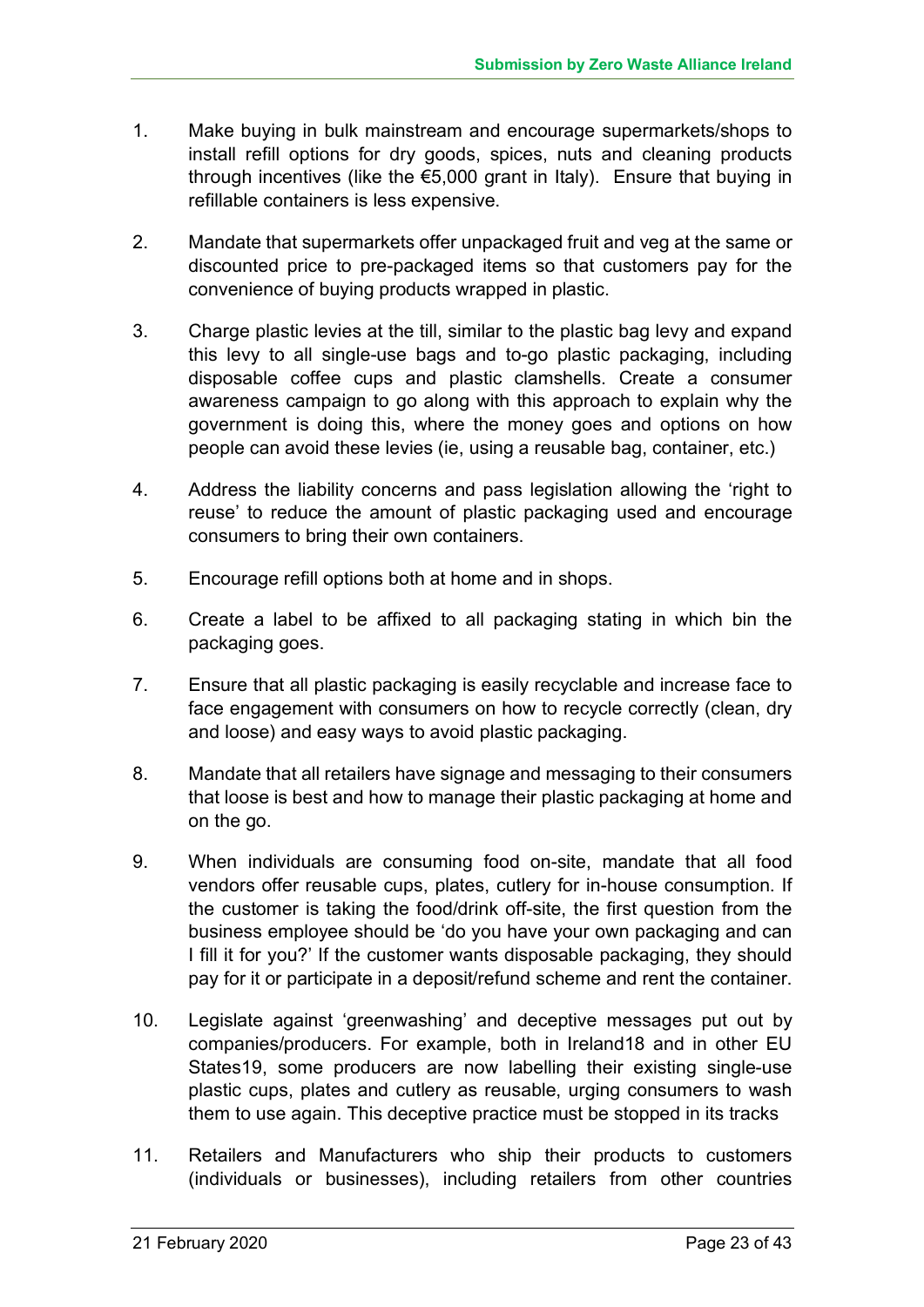(including Amazon), must make significant efforts to reduce their singleuse packaging and pay for the introduction of such secondary packaging onto the marketplace.

12. Manufacturers must first look at methods to provide their products without packaging, including secondary and tertiary packaging and plastic wrap, and then ensure that their products and packaging are easily recyclable/compostable and label their packaging with how to manage their packaging and products at the end of life.

# **3.12 Single Use Plastics**

The Single Use Plastic Directive (SUPD) banned ten single-use items that had a significant environmental impact and where there were readily available alternatives. While we feel that a significantly high latte levy would impact consumers and nudge them to use reusable cups, a complete ban on single-use cups would also have an immediate effect and is allowable under the SUPD where the establishment of market restrictions (completely or for certain applications only) are allowed on food containers and cups. We would completely support the ban on non-reusable cups as reusable ones are readily available. This ban should also apply to cold drinks that are sold in shops, theatres and other venues and cups that are sold in bulk either through wholesale or retail environments.

The 'right to reuse' should also be enshrined in Irish law, allowing consumers to bring their own containers, at their own risk, when buying products, and any liability on producers/retailers should be limited to grossly negligent behaviour, which must be proven by the person who brought their own container.

Retailers (restaurants, shops, cafes, etc) should offer reusable items before placing anything in a disposable container and all food consumed on-site should be placed in a reusable container, using reusable cutlery. Compostable alternatives should only be offered for takeaway food/drink where it is difficult to adopt a reusable container, but a levy should be imposed on such items. Additionally, if compostable packaging/cutlery is on offer, there must be a compost bin collection on-site and adequate signage informing customers to place these items and left-over food in organic bins.

As mentioned previously, consumers should focus on buying the products, not the packaging, and if they want the single-use packaging, they must pay a price for this container. This could be done through a levy, where the product is prepackaged or purchase arrangement where customers pay extra for a container when the food is ordered and placed into the container. Street organic bins should be in place to collect compostable packaging and food. As with all new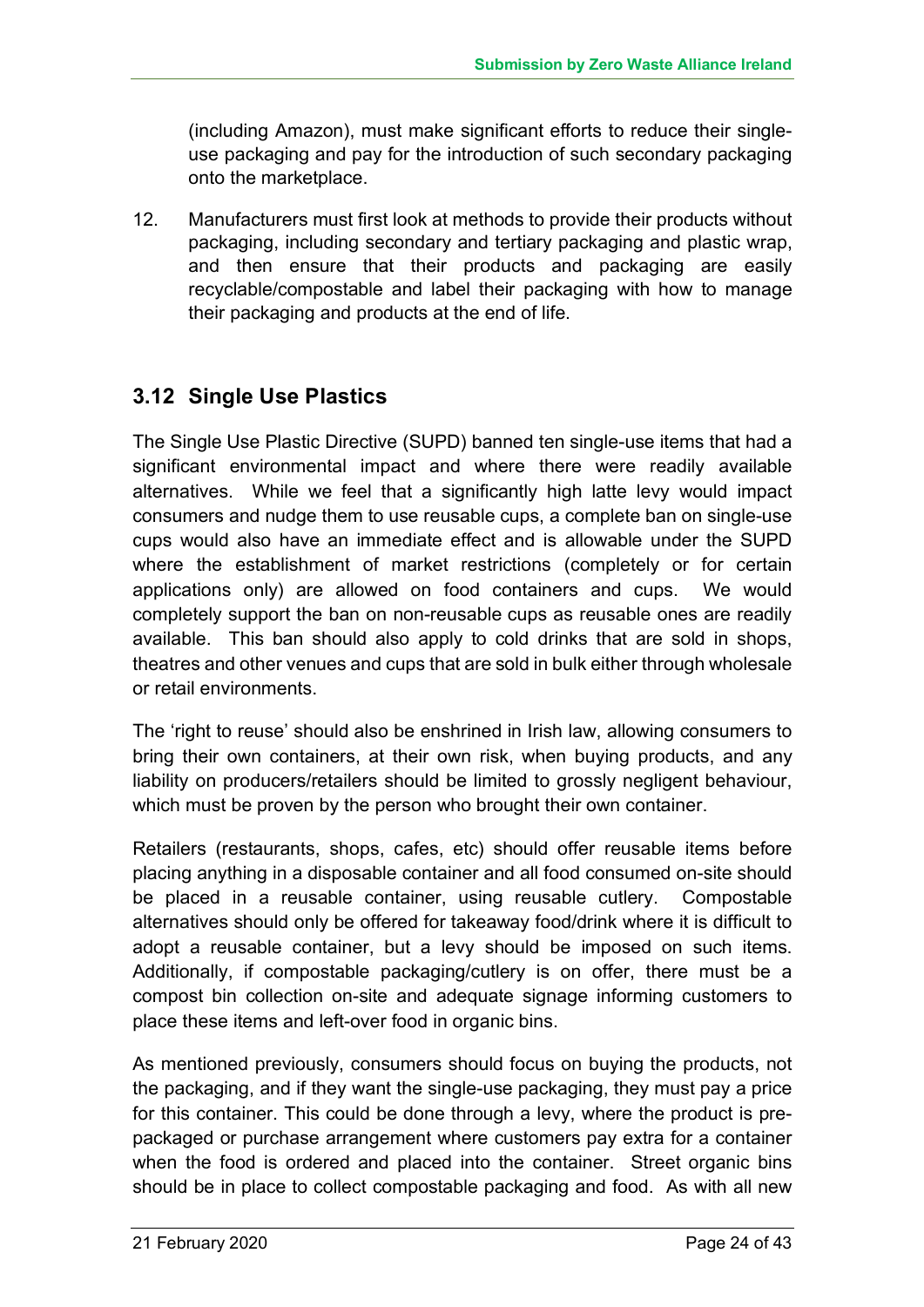initiatives, there needs to be an orderly rollout with an effective and impactful public awareness campaign.

Additionally, customers should be offered the opportunity to 'rent' a container through a deposit refund scheme. A reusable to go food container pilot is now underway at University College Cork. There are other initiatives in the Netherlands and Switzerland adopting this approach and the environmental group, Recycling Netwerk in the Netherlands is working with Deliveroo in Hasselt, called "Deliveround", to pilot reusable containers that will be delivered and old containers collected in reverse logistics.

Lastly, individuals, businesses or community groups that purchase disposable cups, plates and cutlery for personal, social or business use should also be subject to the levy when they buy these products in bulk. This levy should be placed on prepacked items for non-retail use as well.

Currently, the Conscious Cup Campaign encourages individuals to use their reusable cups whenever they purchase beverages in cafes and shops and they have mapped cafes that offer some form of economic incentive, whether it is a discount, double loyalty points or a donation to a charity. To date, there are over 2,000 listed participating shops and cafes; this does not include many entities that offer discounts and are not mapped. If a levy is adopted, then a mandated discount is not needed.

There are a few shops in the Dublin area that offer a discount to customers for bringing their own containers for foodstuff. Marks and Spencers in Britain offer a discount to customers who purchase takeaway meals in their own reusable containers.

However, it has been confirmed through a study done by Cardiff University for Bewleys, that an incentive alone is not as effective as it is in conjunction with a levy. It states that their "…field experiment explored how the use of reusable coffee cups could be encouraged by easily implementable measures. It found that through clear messaging, the provision of reusable alternatives, and financial incentives, the use of reusable coffee cups can be increased by (on average) 2.3 to 12.5%.

Another example to follow is a local law in Berkeley, California, which was passed last year to encourage the use of reusable items in the following ways:

- mandates only reusable food-ware be used by restaurants for on-site dining (imagine McDonalds and Starbucks won't be able to serve in disposables on-site);
- charges \$0.25 for take-out disposable cups;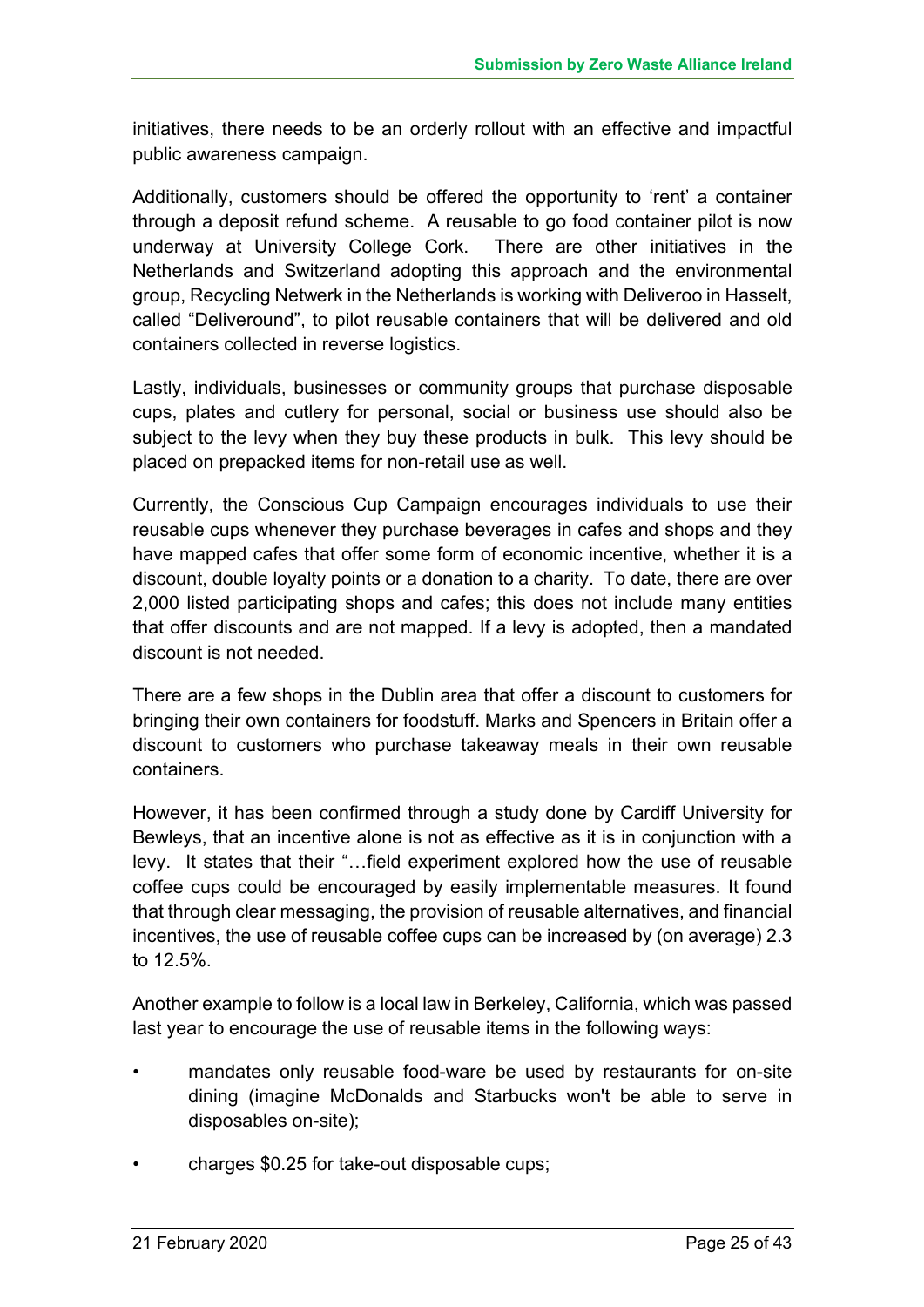- accessory foodware items for take-out (straws, lids, stirrers, utensils) only available on request;
- mandates all take-out single-use foodware must be compostable in the City's waste system (they already banned polystyrene in 1989!);
- establishes grant funding and technical assistance to help businesses convert to reusable foodware;

As a result, two other cities in California enacted similar ordinances: Watsonville and San Anselmo; and there is a similar but stronger measure under consideration in San Francisco which (if enacted) will:

- mandate only reusable foodware be used by restaurants for on-site dining (imagine McDonalds and Starbucks won't be able to serve in disposables on-site);
- charges \$0.25 for take-out disposable cups AND food containers;
- mandates all take-out single-use foodware must be compostable in the City's waste system;
- says that online food ordering is subject to the mandatory cup and container charges, AND requires that customers can only be given accessory foodware items (straws, lids, stirrers, condiment packages, napkins, utensils, etc) only provided if the customer requests them- there has to be an "opt-in" place to click on the app or website;
- Mandates that food vendors also provide a reusable option at no charge to the customer for take-out cups and containers. This supports 'producer responsibility' as customers shouldn't always have to carry reusable food containers and cups with them- they should be available free of charge when customers make their take-out order. A deposit can be charged to ensure that the customer returns the cup or container.

In addition to single use plastic products used in the food industry, including sale and consumption of take-away foods, ZWAI believes that single-use menstrual products, nappies and wet wipes create serious environmental, economic and social impacts throughout their lifecycle, from the production phase to the end-oflife.

There is a growing awareness about the negative consequences of the current production and consumption model of single-use plastics, but so far, the environmental and economic impacts caused by single-use menstrual products, nappies and wet wipes have not been put on the table. Within the current EU legal framework, there is no specific regulation addressing the waste management (collection, treatment and final disposal) of these products and no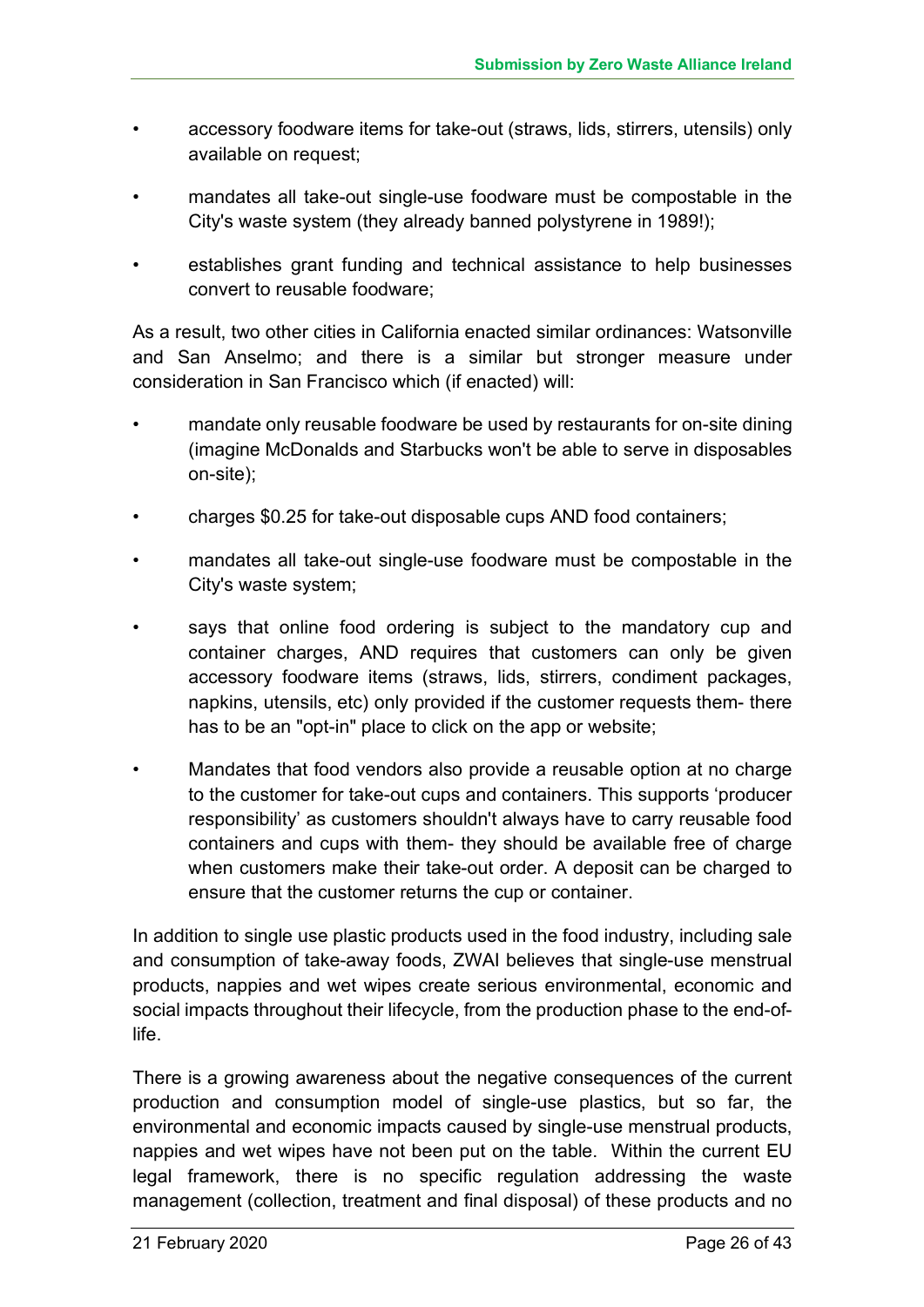legal measure exists to support effective circular systems – such as reusable models and closed-loop recycling processes. To achieve the EU Circular Economy objective, a legal framework for these products needs to be created to assure that only safe, circular and sustainable products are placed on the market, while at the same time allowing single-use products to be effectively collected and recycled.

Current waste generation of single-use menstrual products, baby nappies and wet wipes accounted for approximately 7,832,000 tonnes within the EU-28 in 2017 alone. This is a huge amount of unwanted and potentially hazardous material which is currently not separately collected for recycling, ending up in incineration facilities (13%), at landfills (87%) or littered into the environment.

It is therefore our submission that a strategy must be adopted to increase the market size for reusable menstrual products (e.g Moon Cup), nappies and wipes, while simultaneously ensuring that the single-use equivalents are collected separately and recycled effectively.

Our key recommendations include:

- a) set up a reuse target of 30% by 2030, to be increased to 60% by 2040 combined with
- b) a separate collection target for recycling of the remaining single-use menstrual items, wet wipes and nappies of 40% by 2025, 70% by 2030 and 90% by 2040.

Economic incentives are needed, such as Extended Producer Responsibility (EPR) schemes to help finance the transition from single-use to reusable systems. e.g. the implementation of local washing systems for reusable nappies.

# **3.13 PET Plastic Beverage and Food Containers**

We have an issue with the continued use of PET plastic. Only PET #1 and HDPE #2 bottles and jugs are truly recyclable, and that full-body shrink sleeves on those items can also limit their recyclability. Furthermore, other types (#3-7) are not really recyclable and no market exists for them.

Since the recent collapse of international end-use markets, MRFs in the United States have struggled to find buyers for some of these plastics. In many cases this has forced municipalities to drop mixed plastics from their lists of acceptable material.

We have always argued that MRF acceptance of those plastics does not verify their recyclability – as MRFs frequently send them to landfills or incinerators if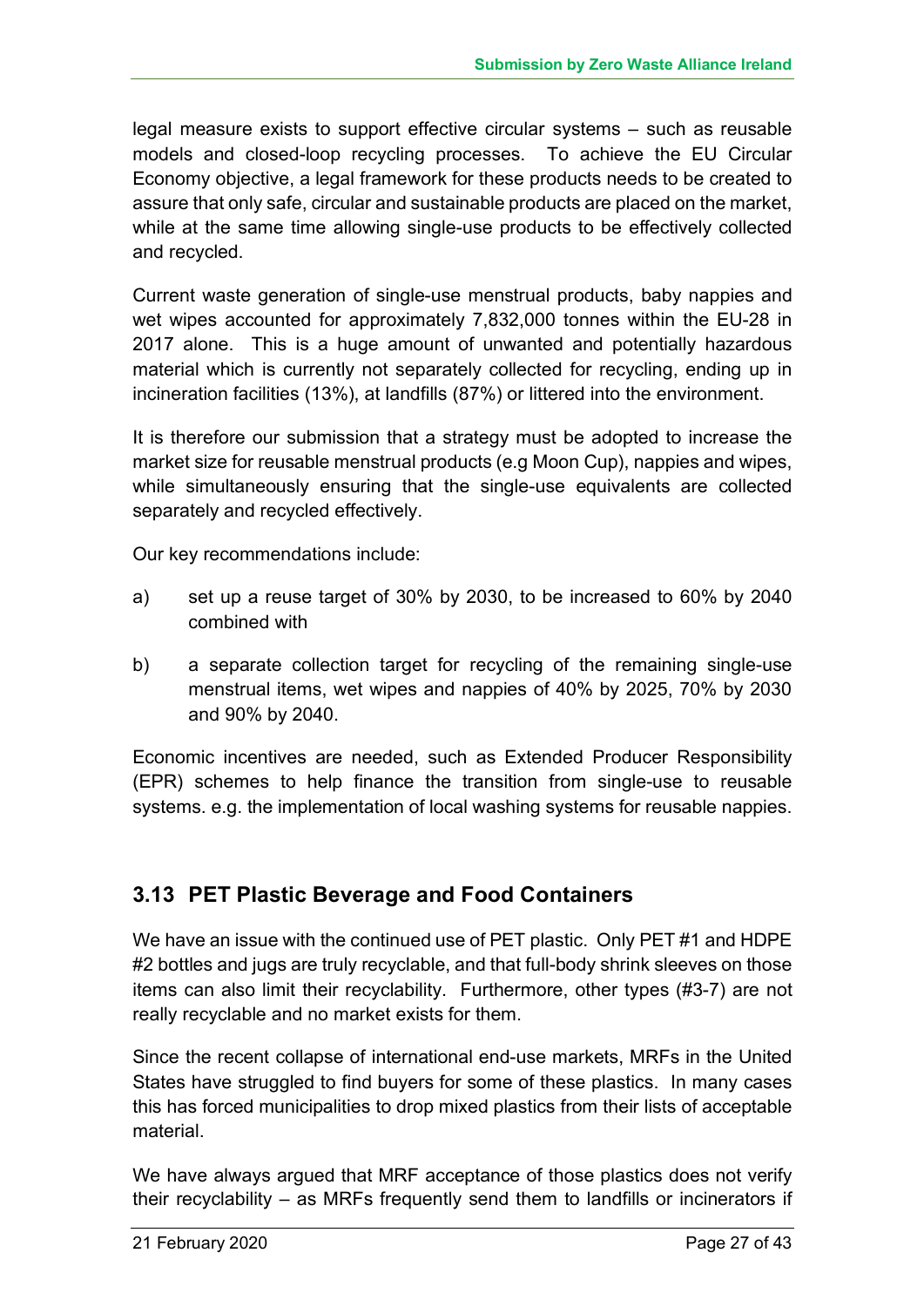buyers aren't available – and that those items have "negligible-to-negative value" as a result. Items like take-out food-ware and single-use plastic bags are seen as contaminants, rather than truly recyclable products. The report directly quotes Waste Management as stating collected plastics with no market demand will be disposed of rather than recycled.

Companies cannot legitimately place recycle symbols or 'Check Locally' text on products made from plastics #3-7 because MRFs nationwide cannot assure consumers that valueless plastics #3-7 bales will actually be bought and recycled into a new product. Retailers and consumer goods companies should seek (or be forced) to shift away from using certain plastics given the current infrastructure gap.

We recommend that these types of un-recyclable materials be banned over time (next 5 years max) and that levies are placed on their use in the interim period while alternatives are developed. The EPR system should apply to the producers of these plastics to recover the full cost of disposal.

In addition, the government should consider banning the following items (many of which are made from these plastic types):

- sweets and chocolate wrappers:
- condiment sachets such as ketchup, mustard, sugar cubes, jam, milk/creamer jiggers, when served on site;
- Plastic sweet sticks (sustainable option: make from cardboard);
- Release of balloons and Chinese Lanterns:
- Provision of disposable plastic water bottles to school-provided meals;
- Free give-away of plastic drinks bottles/drinks pouches in public areas;
- The selling of disposable water bottles in public spaces/events;
- Disposable containers, cups (including the lids) and plastic cutlery served on-site. (only reusable items allowed);
- The supply or use of plastic bottles in festive, sporting or cultural events
- Plastic wrap around fresh fruit and vegetables, except lots weighing 1.5 kilo or more, and fruits and vegetables posing a risk of deterioration when they are sold in bulk;
- Plastic herbal tea bags;
- Free plastic toys in children's fast food meals; and,
- Plastic confetti.

One possible problem is that there may not be enough rPET to meet the 30% recycled content requirement under the Single Use Plastic Directive. The quality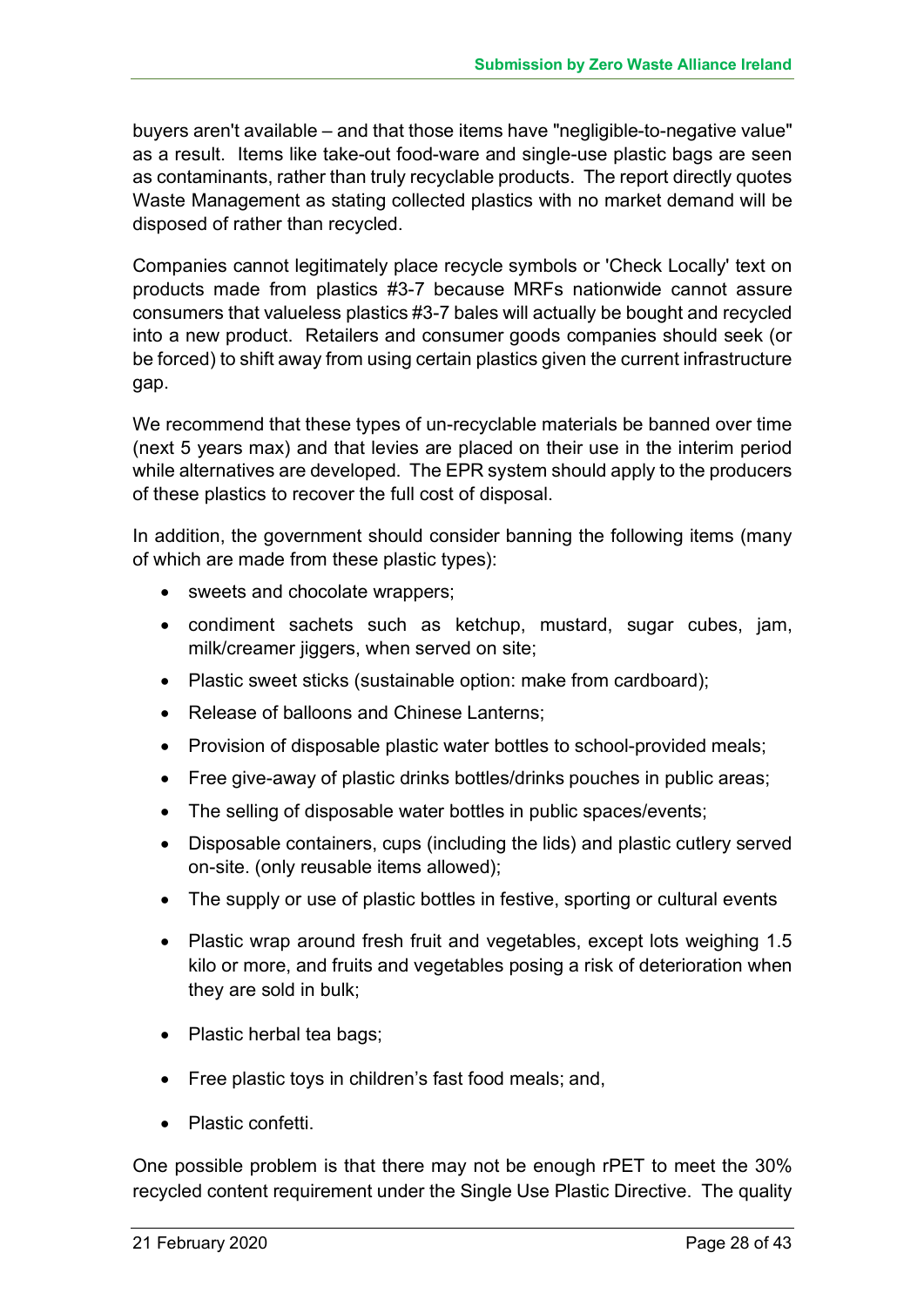of rPET for drinks containers and other food grade packaging must be of high quality to allay health and safety concerns. Coca Cola, once a company most associated with fighting the adoption of deposit refund schemes throughout the world, and the company which also produces the largest quantities of beverage containers which are not recycled, are now finally supporting DRS systems to ensure the quality of rPET.

Plastic PET bottles collected through a DRS are of higher quality as they are collected in a single stream and not contaminated by other plastic polymers or other materials; and this is being demonstrated by the recently established DRS in Lithuania, which in less than 6 months from start-up in 2018 has resulted in a recycling rate of 95-96%. In Ireland, Wellman International, a PET recycling company cannot accept rPET from Irish Material Recycling Facilities as the rPET is not clean enough. Instead, this company imports rPET flake from the Netherlands and Germany which they turn into rPET fibre. They support the introduction of a DRS in Ireland.

We therefore strongly recommend the adoption of a DRS in Ireland both to deal with our litter problem, but also to improve our recycling rate and develop our market share of clean rPET.

#### **3.14 Textiles and Garments**

The negative effects of "Fast Fashion" on volumes of discarded garments, ending up in a recycling centre at best, but more likely a downcycled cul-de-sac, are becoming clearer to shoppers. They want better value for money, and "Slow Fashion" fills that need, encouraging people to buy more classic and higher quality garments with a view to using them for longer. Their higher quality will mean they last longer and stay in fashion longer, yielding better value all round.

In Britain, garments have an estimated life span of two years, three months. The average Scottish household owns around £4,000 worth of clothes, but wear only 70 % of that each year, most commonly because it no longer fits. Recent research from the "Love Your Clothes" campaign found that women in Scotland were already good at looking after their clothing to make it last longer with 65 % stating they will attempt to mend or fix an item so that they can wear it again.

In Ireland 12,000 tonnes of textiles are reused locally in Ireland via charity shops. A much larger portion is either exported to second hand markets (unknown quantity via textile recyclers) or discarded in recycling and residual waste bins (approx. 80,000 tonnes under household and 20,000 tonnes under nonhousehold categories).

There is growing awareness of the impact of the fashion industry on waste arisings, both pre-consumer and post-consumer. The European Commission has listed textiles as a key priority area for the draft Circular Economy Action Plan 2.0, but still more work needs to be done.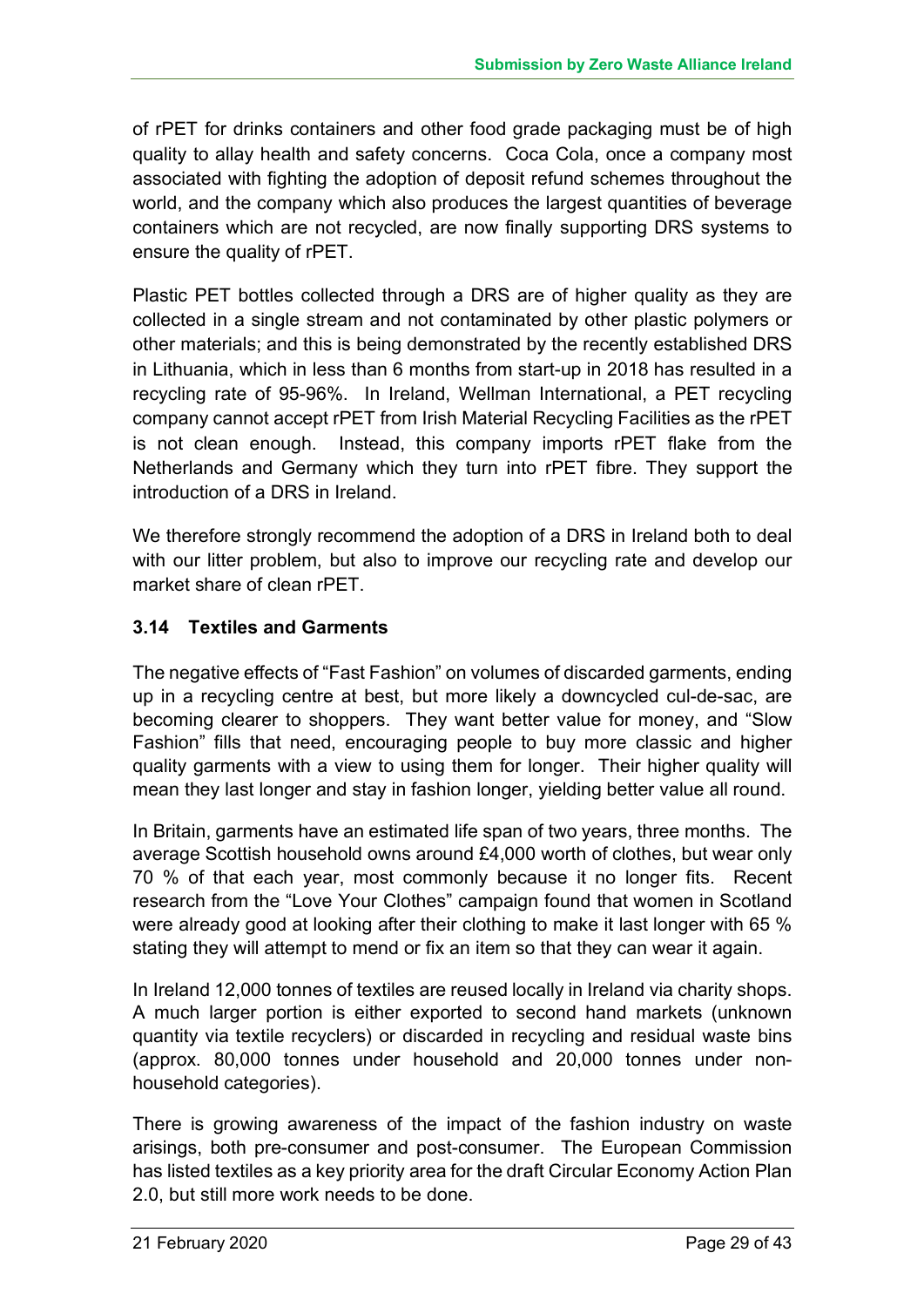We suggest the following actions to support the future sustainable consumption of textiles by manufacturers and the general public:

- 1. An education, information campaign to build awareness of the impact of textiles, Fast Fashion in particular, on global resources and persuade consumers to reduce their consumption and move to Slow Fashion mode. Lifetime value and versatility should become key decision criteria at purchase time.
	- A good example is the "Love Your Clothes" campaign in Britain. Love Your Clothes is an initiative created by WRAP (UK) that aims to raise awareness of the value of your garments and helps you make the most of the clothing you already have by encouraging people to think about the way they purchase, use and dispose of clothes.
- 2. Encourage re-use and swap shop networks so clothes do not get recycled or downcycled until much later in their life. Examples such as the "Revolve" scheme in Scotland would be a good one to follow*.*
	- o Revolve provides Scotland's re-use organisations with training, support and advice to give customers the assurance that the items they buy are of good quality, offering a similar shopping experience to buying new. There are currently over 140 Revolve certified stores in Scotland.

One such example is *Seamster Vintage*, a quality retro clothing store based in Glasgow's Southside that specialises in everyday vintage wear as well as their own line of handmade zero waste accessories. With an ethos that fashion should be sustainable, affordable and fun, all stock is carefully washed and repaired to bring it back to its best. Any items that are not repairable are upcycled into eye catching accessories, giving new life to the vintage fabrics.

Shopping "*Revolve*" helps Scotland make the best use of its natural resources, while reducing the number of items that end up in landfill each year. We can do likewise in Ireland.

3. Prevent textiles from entering the general waste collections. We must offer separate collection of textiles , independent of the charity collections, which are not reliable or standardised. It will see increasing volumes of textiles enter the second hand market and is not a sustainable solution unless we create increasing local demand for those textiles. Driving the demand for second hand textiles is therefore key in enhancing the flow of textiles locally as is ensuring the quality of the textiles collected.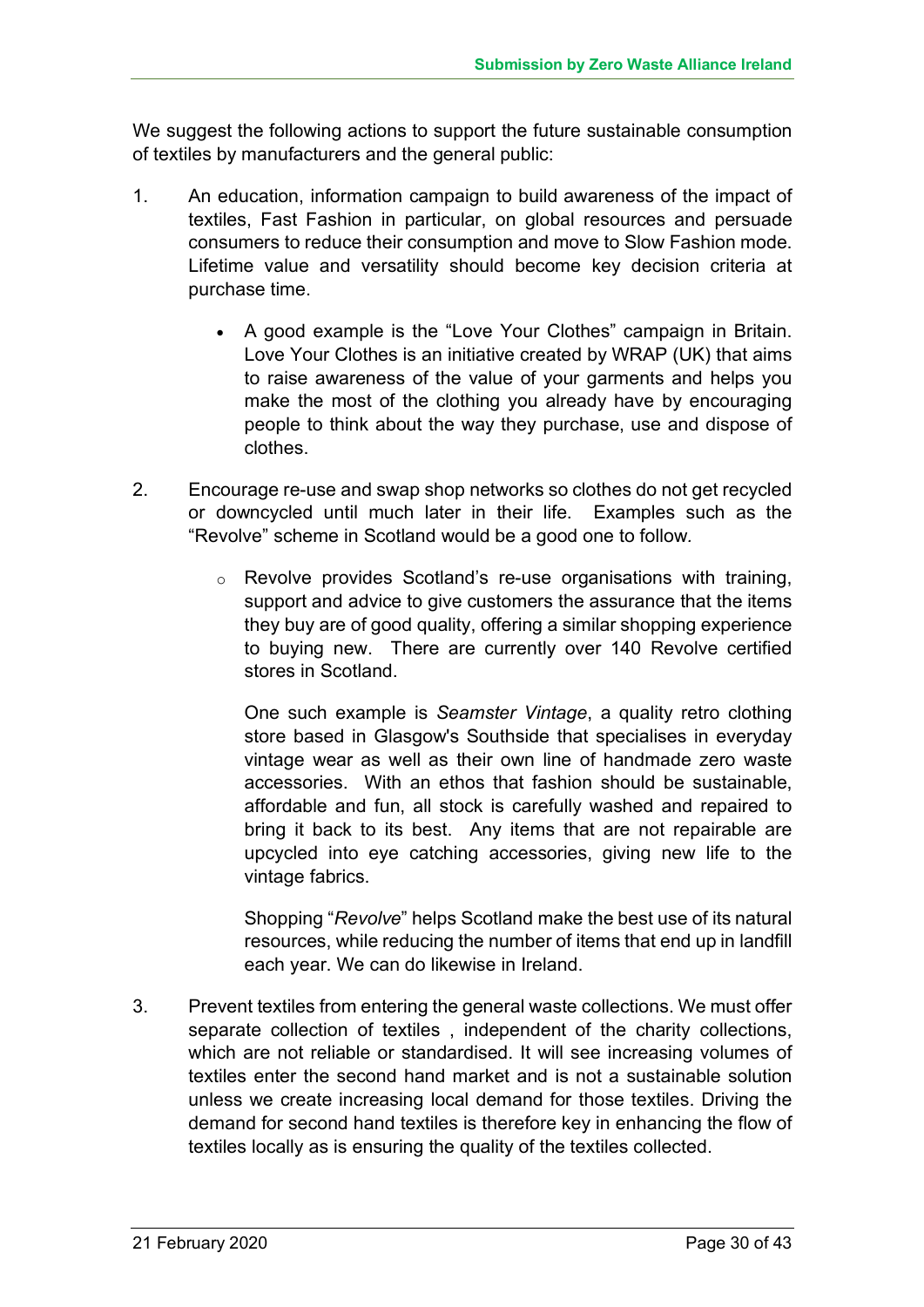- 4. **Circular Design**: We must focus our design efforts on re-use, versatility, repairability and long life. Soiled, badly worn or poor quality textiles are unsuitable for reuse or repair. We must encourage better design and engage consumers to prioritise good quality items, robust, versatile and long lasting.
- 5. We must ensure that textiles collected are re-used, repaired or re-worked as close as possible to the sourcing area. This retains value in the location, reduces travel miles and offers employment opportunities locally or regionally.

As is the case with paper and cardboard, significant volumes of textiles are contaminated by disposing of them in the wrong bin. Poorly segregated clothes will end up in landfills, incinerators or downcycled needlessly. This is a big loss of value for reuse, repair and upcycling opportunities. This loss happens also if we export textiles without offering them to local re-use, repair projects.

Exporting our textiles leaves us vulnerable to market price variations. In a scenario reminiscent of the Chinese plastics recycling import ban, some African markets are pushing for bans on the import of low quality second hand clothing.

It is important that the requirements of local second hand clothing retailers (such as charity shops) and repair workshops are considered for any future standardised separate collection scheme to ensure maximum local reuse and lowest travel miles are spent. Some options are :

- Offer regular standardised local textile collection services. A condition could be introduced to waste collector permits to provide for the separate collection of textiles in partnership with local second hand retailers (e.g. charity shops). Think in terms of "*FoodCloud*".
- Safeguard the current textile banks that are connected with local charities. To further support local reuse, Local Authorities should prioritise banks that direct textiles to local second hand retailers (e.g. charity shops).

#### **A further recommendation by ZWAI is that we need an EPR scheme for textiles.**

The producers must contribute to the full lifecycle costs of using their fashions. This funding contribution can be a welcome financial support to get repair and remake workshops off the ground. And coupled with favourable VAT treatment may enable these ventures to be profitable or break-even. Perhaps a partnership or collaboration could develop between Charity Shops and clothing brands or a series of franchised workshops are accredited to re-make and re-sell selected fashion brands. (A number of EU Member States are reviewing the option of EPR schemes for textiles in view of the mandatory separate collection requirement set out in the Waste Framework Directive).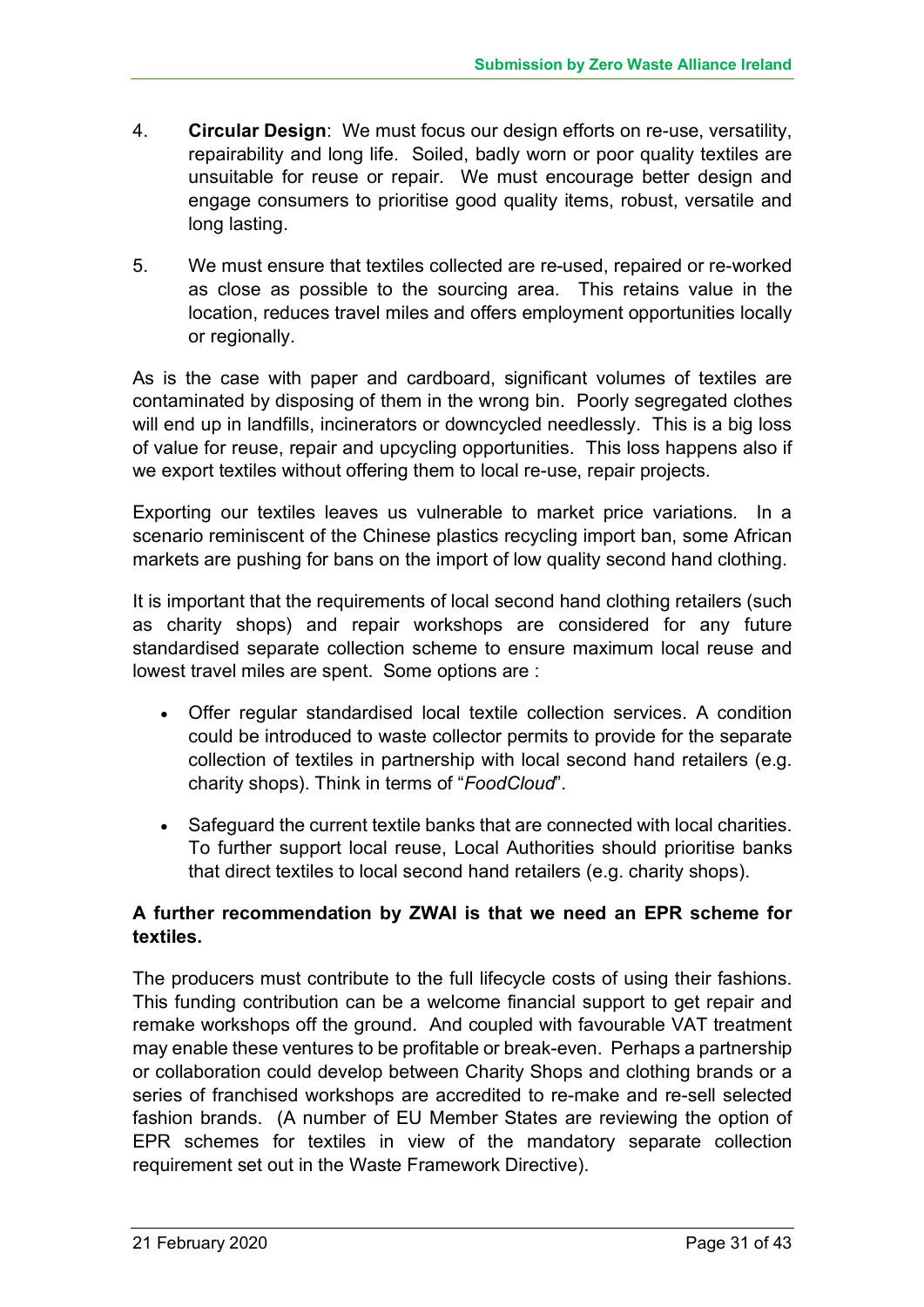An EPR scheme for textiles must be carefully designed to support local reuse, re-work while maintaining the value of fashion brands in the re-used market. We also need to pay attention to the existing network of second hand outlets and their ability to source high quality branded fashion.

**REMAKE and REPAIR workshops and shared facilities** will also provide opportunities for a concentration of activity in repairing, remaking and refurbishment of used garments.

The economies of scale will mean that centralised ,shared or co-managed textile restyle workshops will arrive, especially if EPR funding can flow to them and brand authorizations are given. It will make sense to share the facilities by different charity shops, designers, brand owners and retailers. Centralised skills and the scale to rework slow fashion items to new retail quality will enhance the products coming on tap for the shops. The workshop service can be offered as a wholesale supply source to these shops. Grants and government incentives are required to kick start the SME business model. These remade clothes should be VAT free as it has already been paid on first purchase.

Designated zones (warehouses and workshops) could be created for redesign/remake/repair similar to SMILE exchanges. There is an opportunity for Councils & IDA to offer support such as the New Frontiers, LEO schemes for SME start-ups.

#### **A further recommendation by ZWAI is that there should be a trade-in system for high quality fashion clothes.**

Such a scenario could follow the example of the business model for used motor vehicle sales.

The fashion retail chains and boutiques must be enlisted to make this happen as ubiquitously as in the motor trade. It will operate the same way. Customers trade in their fashion items in retail condition or needing slight repairs and get a credit that is used towards the purchase of new items.

Branded stores & franchises (e.g. Debenhams, Next, River Island, etc) may restrict their items to own brand clothes to maintain the brand image and display similarity. We would suggest the following approach:

- The traded in items must be made available alongside the new items in the same store and with parity of place on display;
- Product guarantees need not apply to used clothes and VAT should not apply (paid on new items only);
- Stores can be encouraged to open these TRADE IN aisles or dedicated racks through rates rebates (based on a % of floor area allocated to the Trade-in displays) or rent rebates;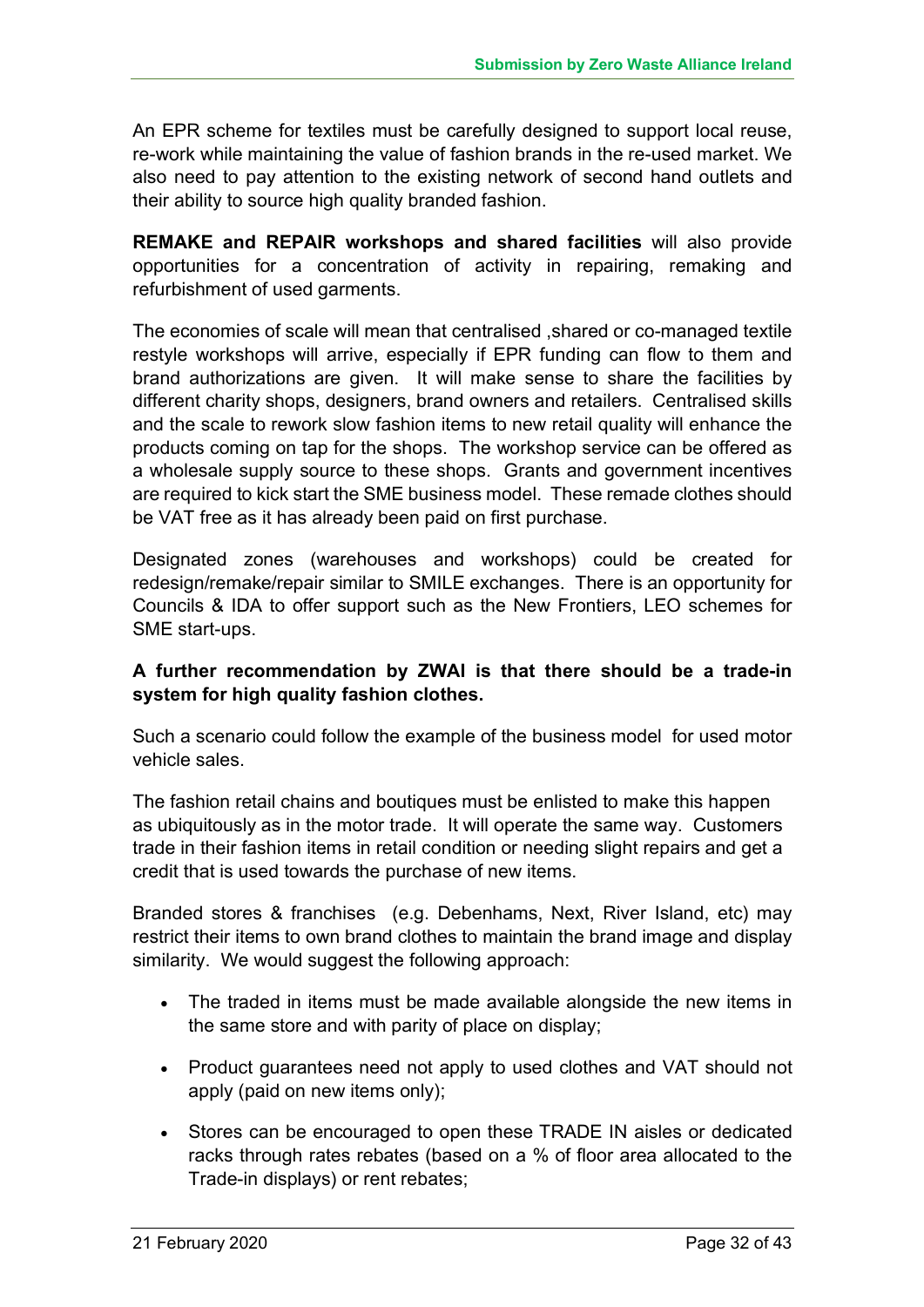- The customers will look after their clothes better and know there is a value to them. So they will be less likely to discard them or buy cheap fast fashion items that are worthless in the long term. This enforces the Circular Economy goal that goods are reused, reworked and recycled at their highest utility value for as long as possible;
- This will achieve a goal of reducing the volumes of discarded or downcycled clothes and create an acceptance of re-use and repair for fashion items. It will also indirectly reduce the growth of fast fashion (low quality) sales as people will realise there will be no value in the goods as a trade in later; and,
- It may impact the supply of items to charity shops as high value items will be traded back to the supplying store to get the best trade in price but the new awareness will lift all boats and draw more people into re-use stores /charity shops and keep more clothes in use for longer by more people.

#### **"Trading in your fur coat should be as easy as trading in your Ferrari" !**

# **3.15 The Circular Economy**

In 2016, ZWAI undertook a research project on the Circular economy, describing the background and origin of the term, and our report provided dome examples of successful implementation of the CE in other EU members states. Since that time, much has improved, and many more examples could be fund if the research were to be continued

#### **3.15.1 Kalundborg Eco-industrial Park**

Kalundborg Eco-Industrial Park is an industrial symbiosis network located in Kalundborg, Denmark, in which companies in the region collaborate to use each other's by-products and otherwise share resources.

The Kalundborg Eco-Industrial Park is the first full realization of industrial symbiosis. The collaboration and its environmental implications arose unintentionally through private initiatives, as opposed to government planning, making it a model for private planning of eco-industrial parks. At the center of the exchange network is the Asnæs Power Station, a 1500MW coal-fired power plant, which has material and energy links with the community and several other companies. Surplus heat from this power plant is used to heat 3500 local homes in addition to a nearby fish farm, whose sludge is then sold as a fertilizer. Steam from the power plant is sold to Novo Nordisk, a pharmaceutical and enzyme manufacturer, in addition to Statoil power plant. This reuse of heat reduces the amount thermal pollution discharged to a nearby fjord. Additionally, a by-product from the power plant's sulfur dioxide scrubber contains gypsum, which is sold to a wallboard manufacturer. Almost all of the manufacturer's gypsum needs are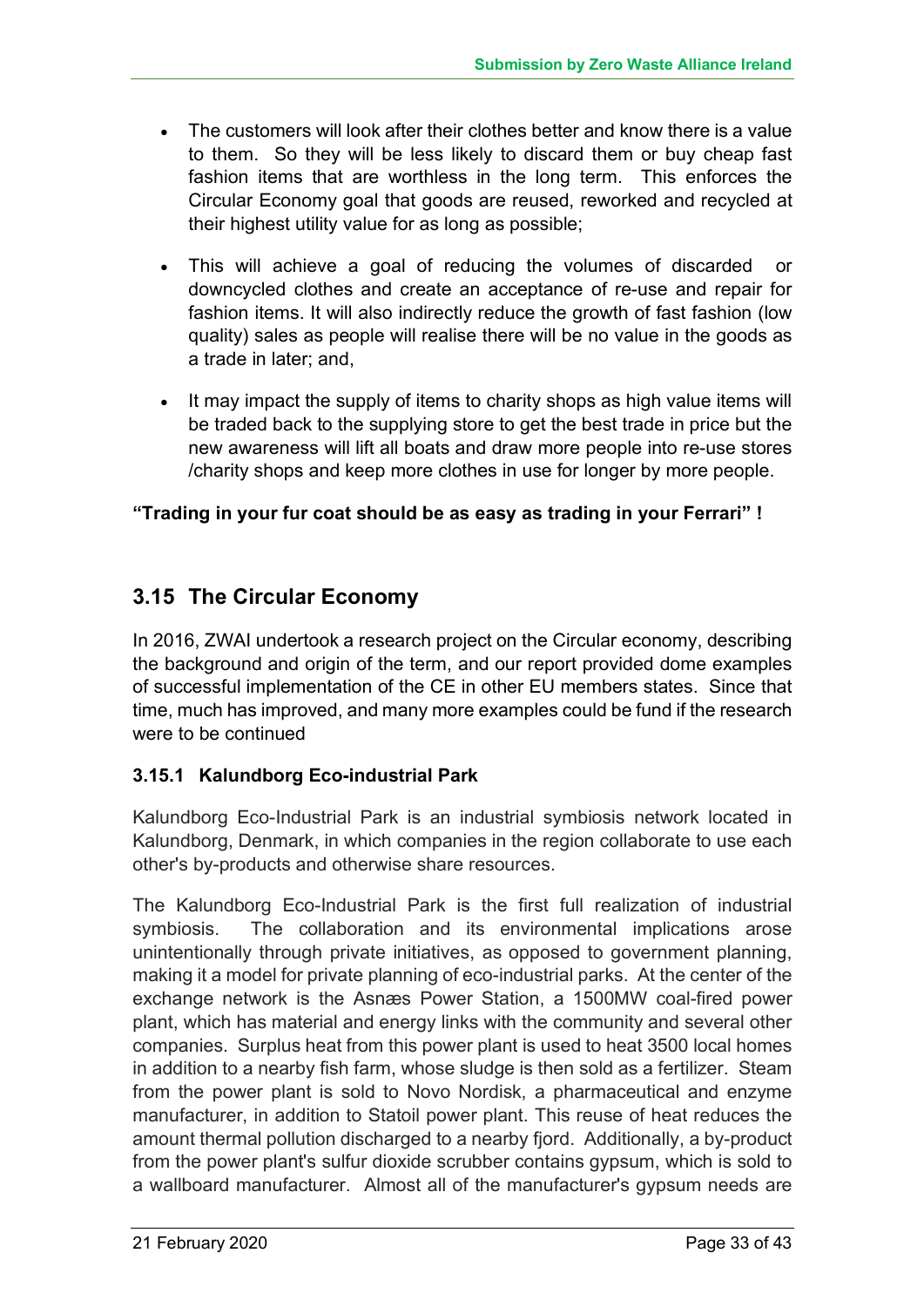met this way, which reduces the amount of open-pit mining needed. Furthermore, fly ash and clinker from the power plant is used for road building and cement production. These exchanges of waste, water and materials have greatly increased environmental and economic efficiency, as well as created other less tangible benefits for these actors, including sharing of personnel, equipment, and information.

#### **3.15.2 "Splosh"**

Splosh sells customers a one-off 'starter box', containing a range of simply designed bottles. A sachet of concentrated liquid is added to the bottle with warm tap water to create cleaning products. Bottles can be used repeatedly, with refill sachets delivered in boxes through the post.

Angus Grahame set up Splosh in 2012 with the idea that there must be an opportunity to sell household cleaning products outside of the supermarkets using a 'one time sale' model. Angus also looked into how these could be sold online but the typical size and weight of the products made this difficult. As a result, he began looking into how these could be completely redesigned for a new e-commerce business model.

With Splosh, instead of buying new bottles filled with product on a weekly basis, customers purchase a one-off 'starter box', containing a range of simply designed bottles. Inside each bottle is a sachet of concentrated liquid – customers just add warm tap water to create cleaning products that Splosh claim clean with comparable effectiveness to competitors. These bottles can be used repeatedly, with refill sachets delivered in boxes through the post.

If the bottle is reused 20 times it means 95% less packaging waste

This system has necessitated a complete redesign of many standard household cleaning products. The first step was to create a completely new, concentrated form of cleaning fluids – a more difficult task than just removing the water – and the main challenge faced was in finding chemists that had suitable expertise.

After creating the concentrate, packaging was chosen. The film pouch that holds the fluid is PVOH (polyvinyl alcohol), a dissolvable material used in a variety of industries. In this case it was an especially useful design choice, as once dissolved, PVOH actually improves the product, adding viscosity and a mild cleaning action to the mixed solution.

The other aspect was the external packaging. This needed to be durable, but also integrate with the postage model. Packages left on doorsteps or returned to sender would be inconvenient, so the box was designed to fit through a letterbox, and is classed as a 'large letter' by Britain's Royal Mail postal service.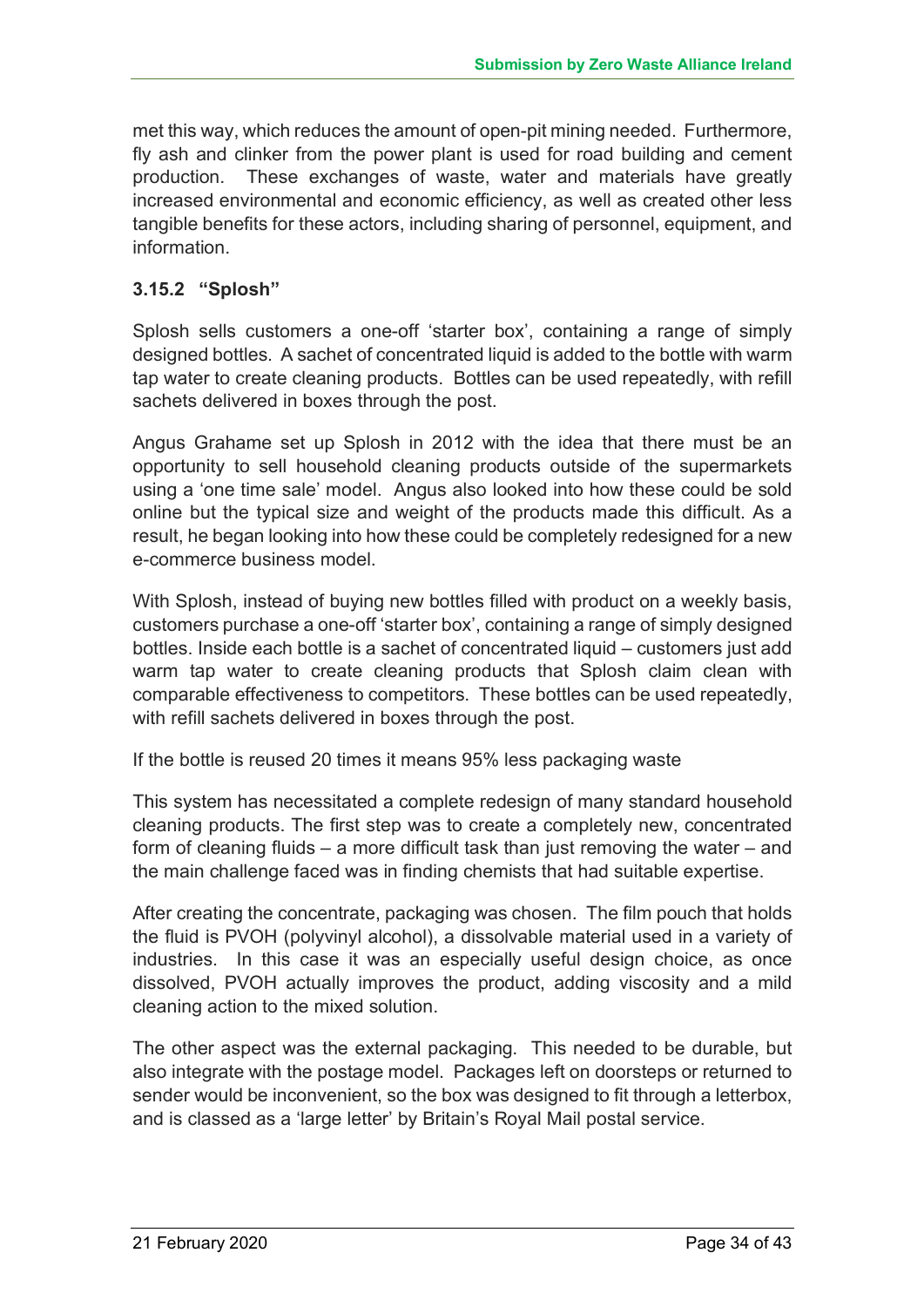#### **3.15.3 Scotland: Making Things Last -- A Circular Economy Strategy for a Country**

Developed by the Scottish Government, in partnership with Zero Waste Scotland, Scotland's Enterprise Agencies and the Scottish Environmental Protection Agency.

The Scottish Government developed a strategy in 2016 to move the country towards a more circular economy, aligning its economic and environmental objectives. It aims to bring together business sectors and individuals to jointly work towards that goal.

Two of the strategy's key elements are: to develop a more comprehensive approach to producer responsibility by setting up a single framework for all product types that drives choices for reuse, repair and remanufacture, while more fully exposing and addressing the costs of recycling and disposal; and to reduce all food waste by 33% by 2025 – the first such target to be set in Europe.

The strategy's four priority areas, based on their resource use, environmental impact and importance to the Scottish economy, are:

- 1. **Food, drink, and the broader bio-economy**: the beer, whisky and fish industries could reduce costs by £500-800 million a year by taking a more circular approach;
- 2. **Remanufacture**: contributes £1.1 billion a year to Scottish GDP and could contribute £1.7 billion a year by 2020;
- 3. **Construction and the built environment**: generates around half of all waste produced in Scotland, so has a significant opportunity to increase resource efficiency;
- 4. **Energy infrastructure**: has significant potential to re-use equipment from decommissioned oil, gas and renewables infrastructure (£30-35 billion is expected to be spent on oil and gas decommissioning by 2040)

Illustrating the economic and environmental integration of the approach, action in these priority areas is being delivered in close collaboration with Scotland's Enterprise Agencies, the Scottish Environment Protection Agency and Zero Waste Scotland. The focus areas of the strategy are also aligned with the priorities of the Innovation Centres in Scotland and the Scottish Institute for Remanufacture.

Close cooperation between the Scottish Government and the delivery partners was crucial in shaping the Scottish Government's public consultation, '*Making things last: Creating a more circular economy in Scotland'*, published in August 2015. For six months before the consultation, the Scottish Government and its partners worked to increase interest and debate through a series of workshops,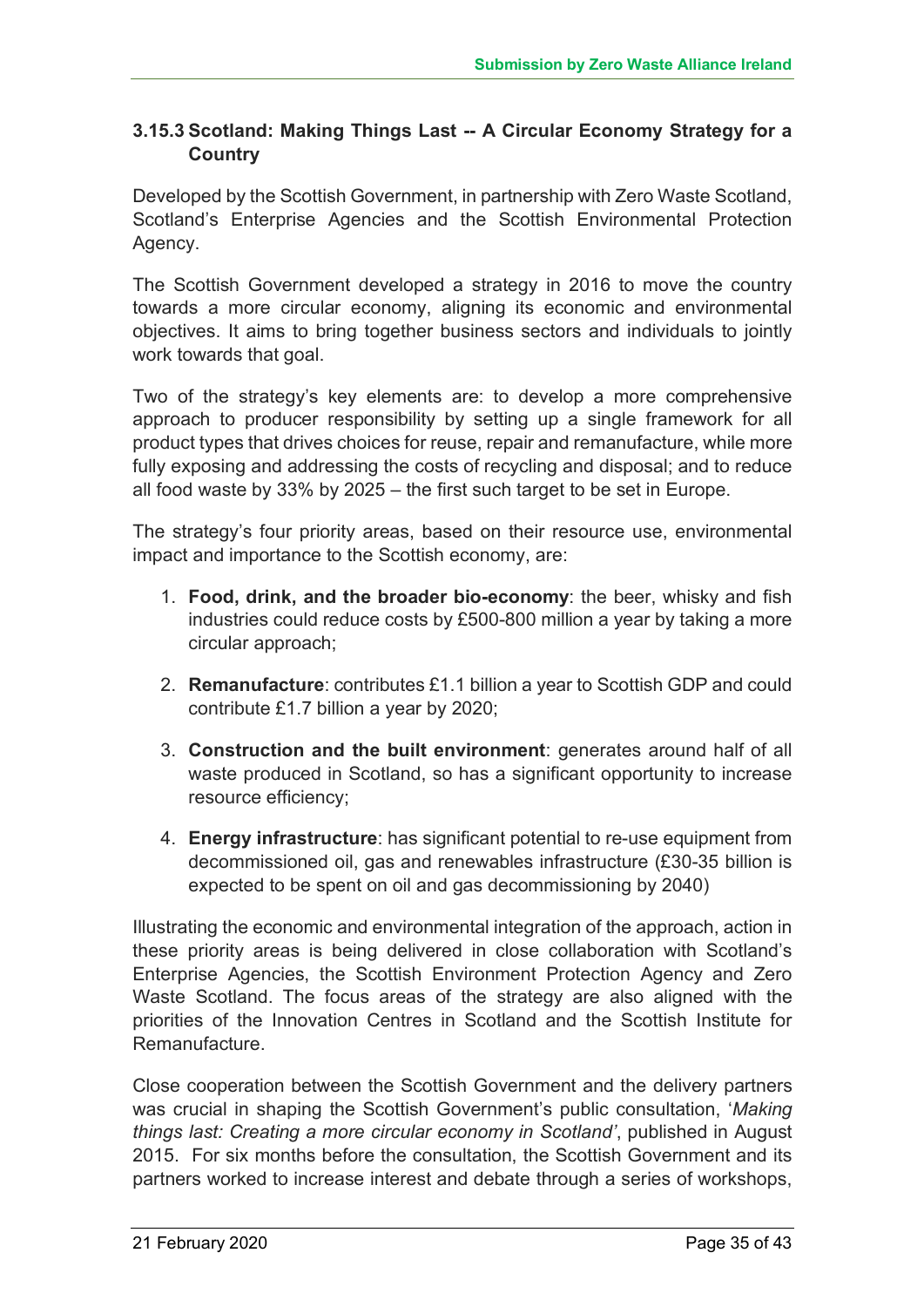seminars, media releases and the publication of evidence reports focused on different sectors.

The public consultation attracted 78 responses from industry, academia, community organisations, local government, trade organisations (representing their members' views) and individuals. For example, while waste prevention was implicit in the consultation, some respondents argued it should have more prominence in the strategy, a recommendation the government adopted by adding a new chapter and setting the food waste reduction target. The consultation also sought views on the idea of a centre of expertise for circular economy design, but no clear vision of how that could work emerged. Instead, in line with consultation feedback, the strategy's design focus is on providing mainstream business support and influencing decisions at EU level.

Linked to the circular economy strategy, the Scottish Manufacturing Action Plan (2016) is also encouraging manufacturing firms to adopt circular practices such as remanufacture as one of its core themes. The plans to establish a manufacturing skills academy provide a further opportunity to incorporate circular economy practices in education programmes on product design and resource use.

The Scottish Food Waste Reduction Target, to reduce food waste 33% by 2025, is the main focus of the waste prevention part of the strategy. To work towards this target Resource Efficient Scotland, part of **Zero Waste Scotland**, is supporting SMEs in preventing food waste and adapting to the 5kg threshold for separate food waste collection, in place since January 2016. Broader waste collection also features in the strategy. The Scottish Household Recycling Charter has been introduced to promote a consistent approach to household recycling of food, glass, paper/card and cans/plastics across all municipalities in Scotland and is gaining momentum. While implementation will take time, by July 2016 half of Scottish councils had signed the Charter. Through harmonised services based on best practice, the expectation is for increased householder participation, improved quality of recycled materials, and greater economic benefit to local authorities.

With the strategy now in place, the Scottish Government and its partners are working on the priorities identified to move Scotland towards a more circular economy. This in turn will provide opportunities for businesses, communities and people across Scotland.

It is relevant that neither England nor Wales have a Zero Waste policy similar to that of Scotland, and that the Scottish Government works closely with Zero Waste Scotland. Scotland might therefore be a good example for Ireland to follow.

#### **3.15.4 Denmark: Public procurement as a circular economy enabler**

Initiated by the Danish government, the programme aims to shift public procurement to support the transition to a circular economy. Through the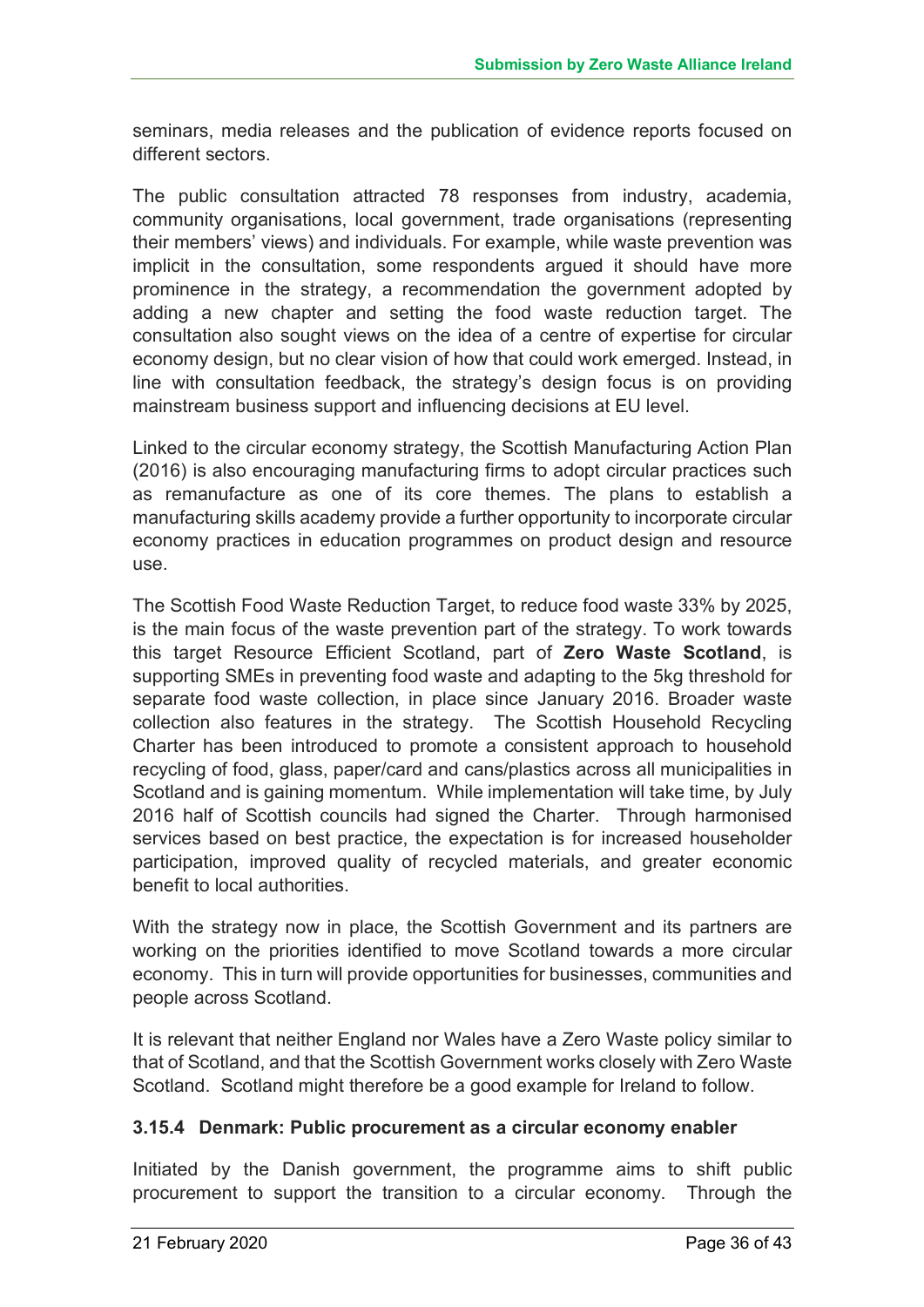partnership, members work to integrate procurement policies that emphasise circular economy criteria such as the use of non-toxic chemicals, extended product lifespan, and the cycling of biological and technical materials.

Public procurement refers to the process by which public authorities purchase goods and services from companies. The impact of public procurement on the transition to a circular economy could be significant as it is worth around EUR 2 trillion in the European Union, around 19% of GDP. Integration of holistic procurement requirements can increase demand for circular products and services, drive innovation, minimise environmental degradation and save public money, as the costs of the product's entire life cycle will be considered.

#### **3.15.5 "Public procurement 19% of GDP in the EU"**

In Denmark, where the public sector procures goods and services for around EUR 38 billion annually, a national initiative is aiming to shift the country's public procurement practices to support a green transition of the market.

#### **3.15.6 Partnership for Green Public Procurement (GPP)**

The Partnership for GPP is a collaborative initiative between Danish regions, municipalities and the Ministry of Environment and Food on common objectives for green procurement. The current 14 partners have committed themselves to integrate green goals in their procurement policies as well as greening their procurement on 11 specific product groups. Criteria include recyclability, number of chemicals, product lifespan and total cost of ownership – all elements essential for the transition to a circular economy. The partnership's total volume of procurement is significant at EUR 5 billion.

The Partnership for GPP was established in 2006 by the then Minister of Environment, Connie Hedegaard, and Denmark's three largest municipalities. The objective is to create a coalition of governmental bodies to increase procurement volumes and therefore have a larger impact on the market. The partnership is in close collaboration with the Forum for Sustainable Procurement, which is a broader national initiative targeting all stakeholders with an interest in procurement, and has been running since 2011.

The key activities of the Partnership for GPP revolve around collaboration, capacity building and sharing of knowledge and experiences. Through the partnership the members get access to knowledge on how to integrate environmental and economic requirements into tenders, and a common set of criteria they can use to strategically drive the market in the same direction. Membership is free, but active participation and the development of specific actions are requirements.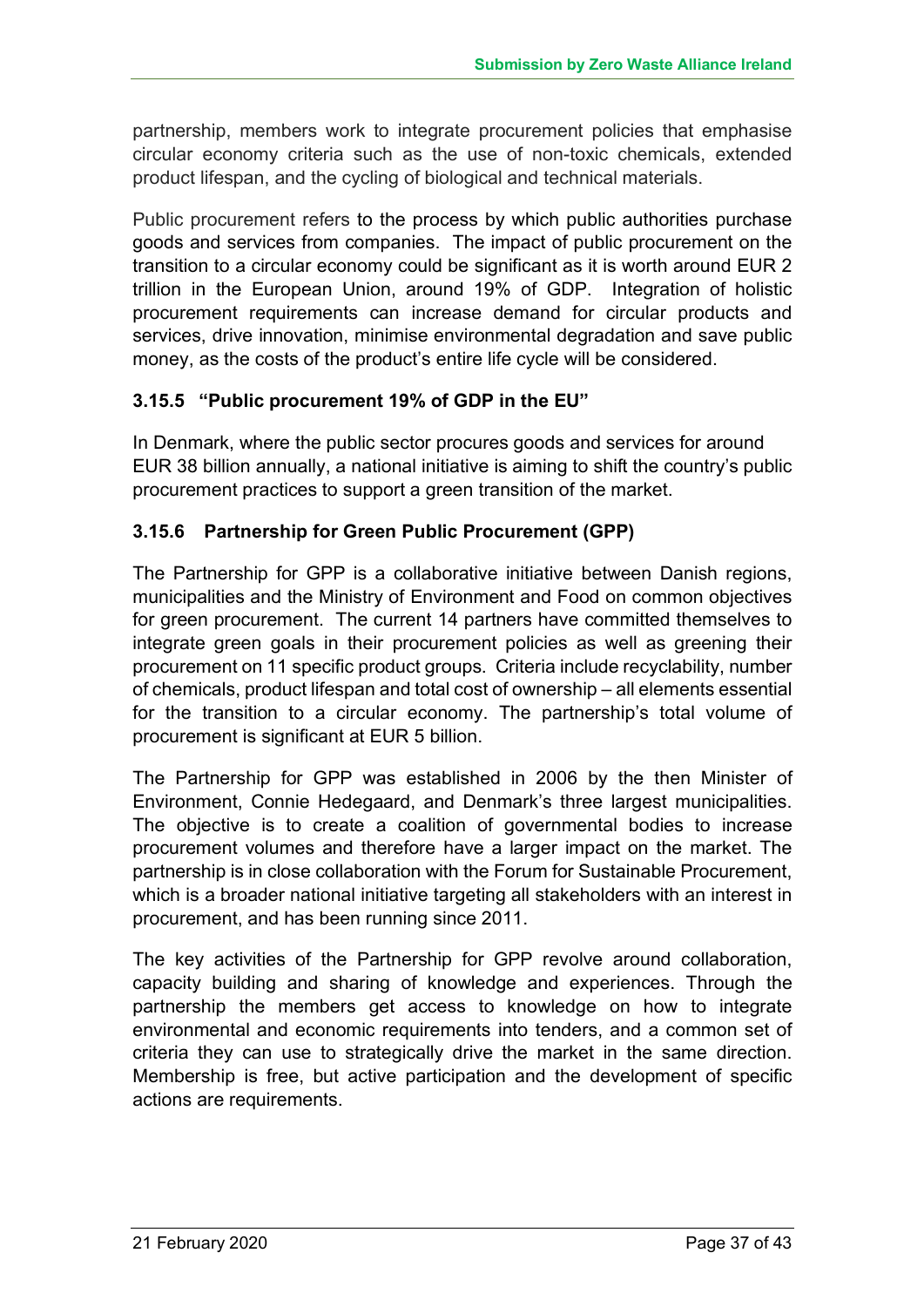#### **3.15.7 Example: residential construction in Odense Municipality**

Odense Municipality was to construct 40 new residences for youths with disabilities. By rethinking the tender and implementing green procurement requirements the new buildings were constructed using fewer unwanted chemicals, alternative materials such as paper wool for insulation, recycled bricks, and energy efficient solutions including LED lighting and solar water heating. The construction cost of the residences was 5% higher than businessas-usual, but it is expected that the extra investment will be repaid quickly due to lower operating costs (source: gronneindkob.dk, and ansvarligeindkob.dk).

#### **3.15.8 Portugal: Green Growth Commitment**

In Portugal, a country only slightly larger than Ireland (92,200 km compared with our 84,420 km, but with a population of 10.5 million compared with Ireland's 6.38 million) the government has embarked on a green growth agenda that incorporates circular economy policies and targets across sectors including construction, industry and waste management. The Green Growth Commitment was developed in collaboration with 100 organisations, and represents a long term economic strategy for Portugal to plot a course to recovery since the 2007- 08 financial crisis.

Once the Economic and Financial Assistance Program to stabilise its economy after the financial crisis was complete, the Portuguese government looked for an economic development vision that promoted long-term benefits in growth and employment. The government established a Green Growth Coalition in 2014 to represent around 100 organisations from the business, science and finance sectors, along with public bodies, NGOs and foundations. This coalition took on the task of devising a national strategy to stimulate economic growth and jobs whilst addressing resource scarcity and climate change.

The coalition set up a four-month public consultation on a Green Growth Commitment to canvas views from a wide range of stakeholders on the opportunities and constraints of this vision. Along with 74 written contributions, this process included 10 seminars on specific themes, attended by 1,500 people and featuring 91 speakers, with an accompanying online portal and social media presence. The government found that this intense consultation process strengthened the initiatives and the commitment of stakeholders across society to implement them.

The resulting vision has 14 objectives, each with quantified targets for 2020 and 2030, and is updated annually. They span the following areas:

- Stimulating green activity sectors, including creating new jobs
- Promoting efficient use of resources, including increasing water and energy efficiency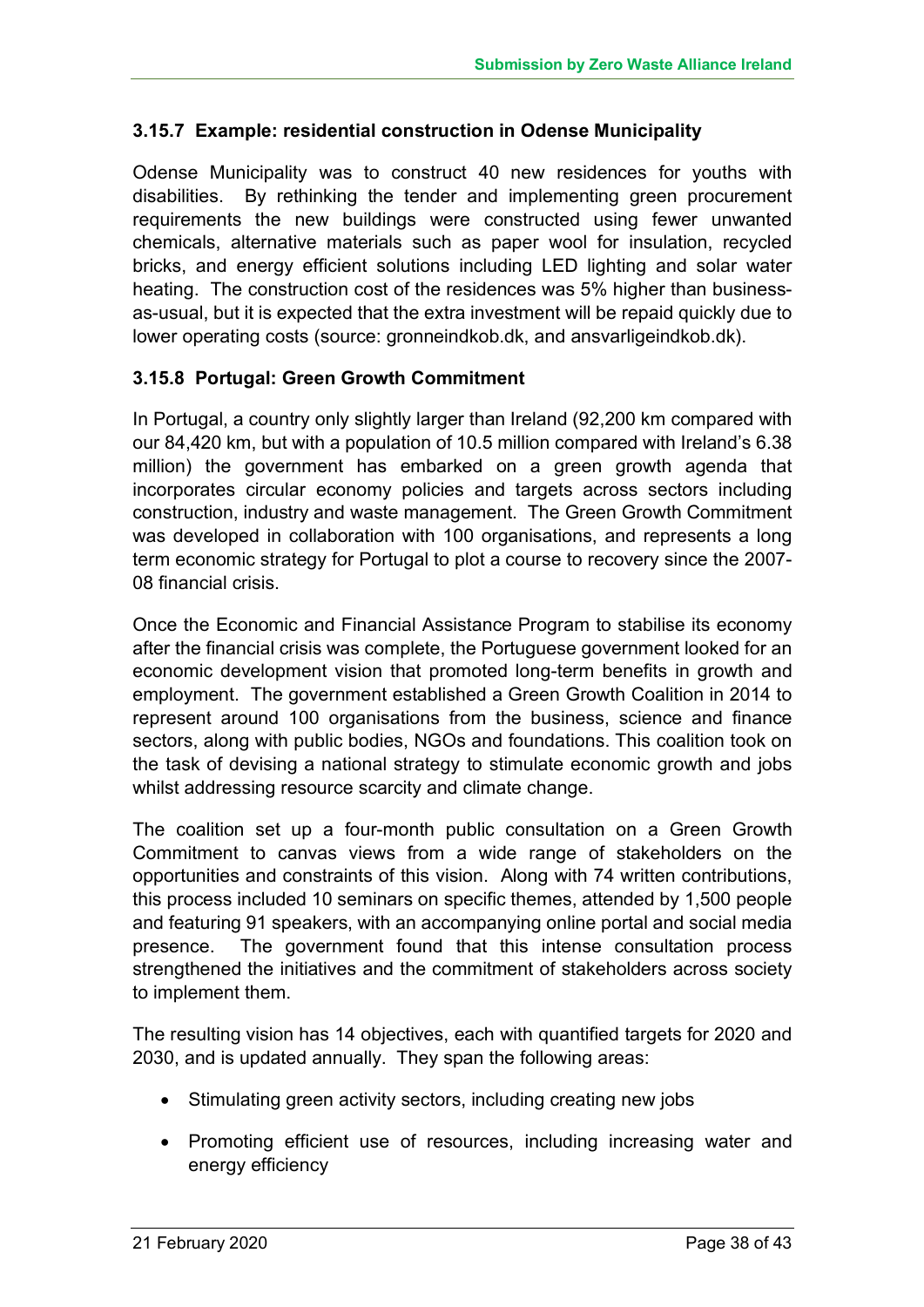• Increasing renewable energy use, and improving biodiversity quality.

Three objectives under 'Promote efficient use of resources' are of particular interest to the move towards a circular economy:

- Increasing the productivity of materials (from 1.14 EUR of GDP per kg of materials consumed in 2013 to 1.17 in 2020 and 1.72 in 2030)
- Increasing the use of waste and by-products as raw materials in the economy (from 56% in 2012 to 68% in 2020 and 86% in 2030)
- Increasing the ratio of building renovations to new buildings (from 10.3%) in 2013 to 17% in 2020 and 23% in 2030).

To meet these objectives the agreement sets out 111 initiatives across 10 sectors. In the waste sector for example, initiatives include:

- Encouraging the use of waste in the production of new products
- Stimulating the selective collection and recycling of urban waste
- Increasing the operational efficiency of urban waste treatment systems
- Promoting industrial symbiosis type agreements between different industries that involve the trade of waste and by-products.

Policy types in the package span a range from public procurement, fiscal measures, information dissemination and R&D support.

Policymakers learned a number of lessons during the process of developing the commitment. Firstly, a solid and well-balanced framework setting out a clear vision of green growth in 2020 and 2030 was a crucial starting point, and was followed by stakeholder involvement at an early stage to ensure that sectorial contributions supported the overall strategy. Collaboration with other ministries was also a key factor at the start of the project, in order to gain wider support and avoid the Green Growth Coalition being seen as a political project of the Ministry for Environment, Spatial Planning and Energy.

According to Jorge Moreira da Silva, former Minister of Environment, Spatial Planning and Energy: "Portugal is proud of having a Green Growth Commitment that is no longer a political unilateral initiative but rather a strategy that was adopted by society as a whole. This is the main guarantee that green growth is not a trend in Portugal, but a paradigm shift that is rooted in the population and a fundamental part of the country's future".

#### **3.15.9 The result**

In order to progress the initiative, policymakers found thematic workshops useful in selecting ambitious but realistic goals and targets, and capacity building in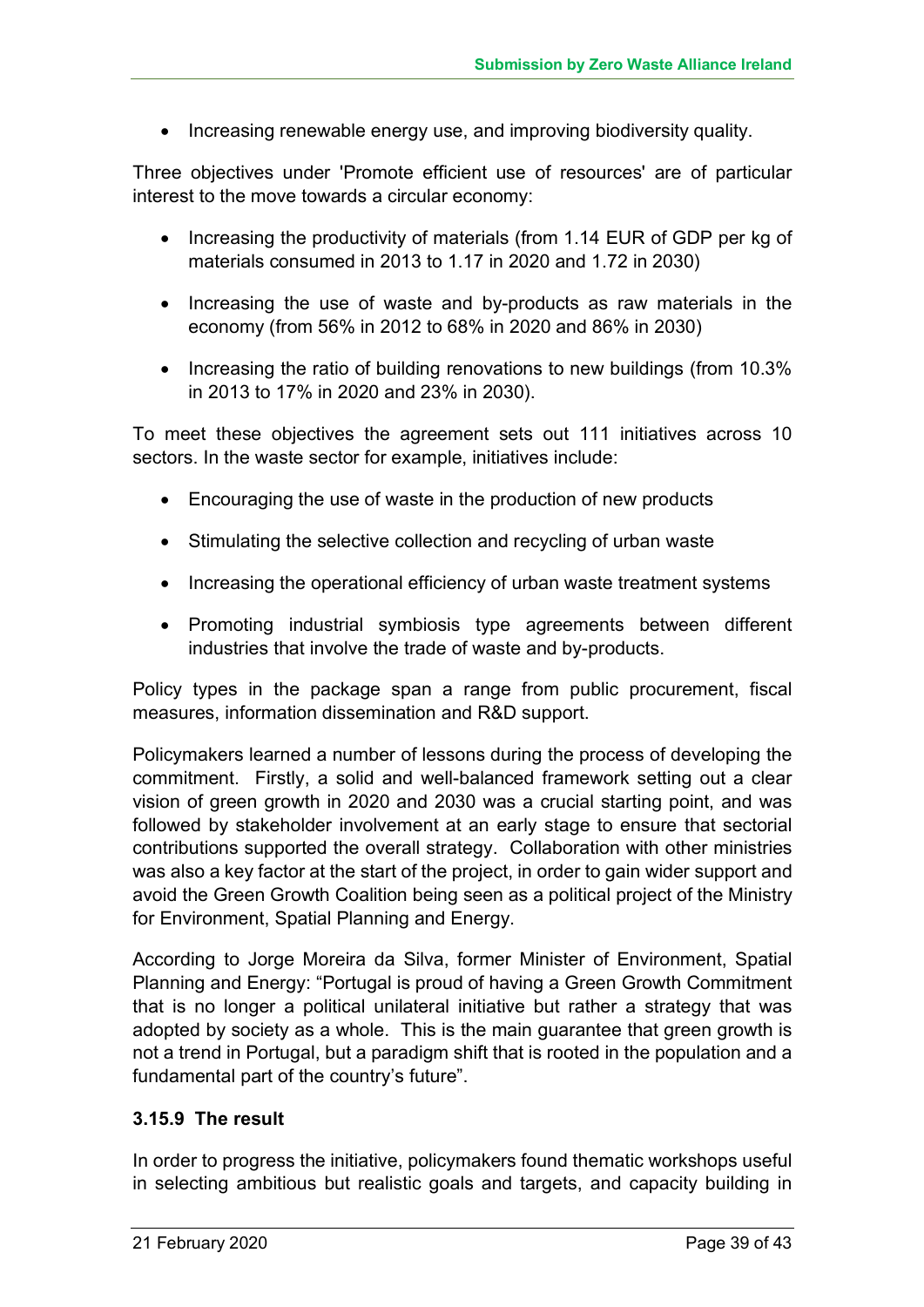government bodies at regional, local, sectorial level was essential to developing "Regional Green Growth Strategies". Finally, building alliances with external partners, such as the Green Growth Knowledge Platform or Green Growth Group, was important to network with international initiatives and share best practice.

Though still in its early stages of implementation, the Portuguese Green Growth Commitment is an example of an economy-wide vision that incorporates circular economy policies into a more traditional green growth agenda that focuses on renewable energy and reducing greenhouse gas emissions. When taken alongside the country's Green Taxation Reform, which aims to divert taxation from labour and income to resources and pollution, the vision of resource husbandry is a bold one that will be watched closely by policymakers around the world.

#### **3.15.10 Netherlands: Green Deal**

Many circular economy opportunities are profitable but are not realised due to non-financial barriers. The Green Deal, a joint initiative between two Dutch ministries, addresses these barriers by providing advisory support to selected innovative business initiatives.

Many circular economy opportunities have sound underlying profitability but often face non-financial barriers that limit their expansion or hold back their pace of development. For many small players a lack of clarity in obtaining relevant permits, navigating applicable regulations or out-dated perceptions of regulatory hurdles are also important hindrances to them taking on new projects. To help businesses overcome these barriers, policymakers are key players.

In the Netherlands the Government has addressed these non-financial barriers with a whole new programme, the Green Deal. The programme is a joint initiative of the Ministries of Economic Affairs, Infrastructure and the Environment, and the Interior and Kingdom Relations, with a board comprised of businesses, nongovernmental organisations (NGOs) and government.

Through this programme the government has taken a new role of providing a responsive service to organisations that ask for help to realise green growth. This includes circular economy opportunities that face implementation barriers. The policymakers experience is that even if a regulatory hurdle has already been overcome, the perception that it still stands remains in people's minds for a long time. By advising on regulation, administration, financing, and in some cases amending regulations and facilitating the involvement of key stakeholders, the government has managed to stimulate economic activity from the ground up without providing any further financial incentives.

The applicant organisation, which can be a company, industry organisation or NGO, outlines their business idea, the barriers that stand in its way and potential solutions to them. If successful, the government signs a voluntary agreement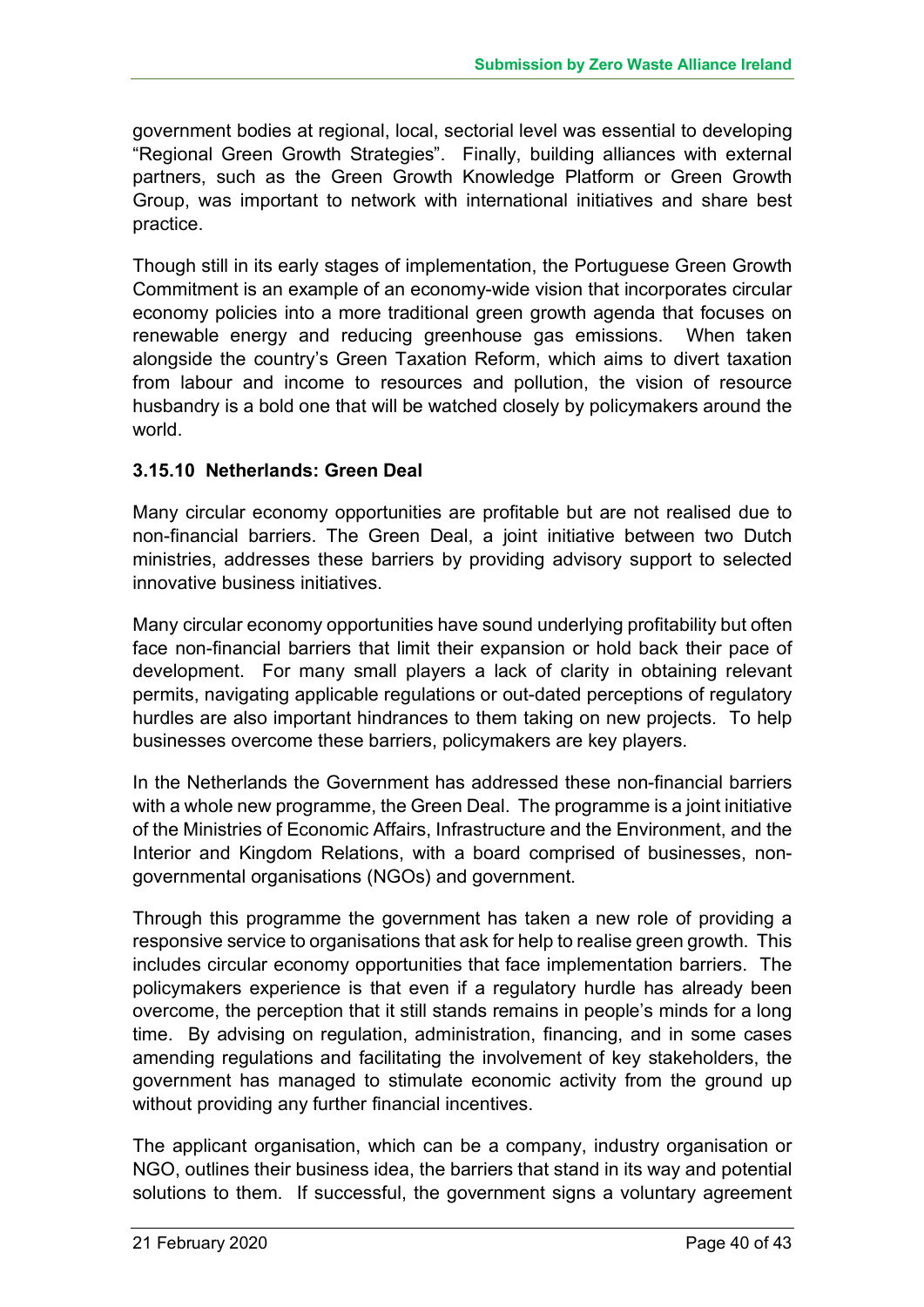(Green Deal) with the initiating organisation to work with them for two to three years. Once the government selects an idea it is subjected to an intensive legal assessment with respect to national and EU legislation. The proposed initiative must be in line with policy aims, be profitable (or have the potential to become so) and should be able to demonstrate results preferably within three years.

Policymakers involved in the development and execution of the Green Deal report a surprising level of appetite to sign deals both on the part of the applicant organisations that drive the process, and also from the government. They also note that an unexpected benefit has been to give companies increased confidence in their business model, by virtue of its selection by the government as promising and worthy of 2-3 years of support. Companies have reported finding great benefit in the simple act of opening up a line of communication with the government, and with other companies.

To maximise the chance of achieving scale-up and impact the Ministry has refined the programme strategy over the years. T he number of Green Deals per year has fallen from over 70 in both 2011 and 2012 to 13 in 2013 and 17 in 2014. This reflects that currently negotiated deals are more strategic in nature and have a larger number of parties involved.

The government for its part has become comfortable with the evolutionary approach of reviewing each deal after two to three years and stopping those that are not running as successfully as hoped. Targeting projects of above average innovation and ambition, and therefore risk, entails that some Green Deals cannot be completed, or only partially. However these projects are still valuable, the ministry says, as they provide lessons for other projects and to the Green Deal approach overall.

Another lesson learned over the last years, according to the Ministry, is to make sure that texts of Green Deals are precisely formulated, that the targets are SMART, and that ideally an agreement on scale-up is included.

By 2015, some 185 projects have been successfully implemented, and these include

#### **3.15.11 Dutch Phosphate Value Chain Agreement**

In 2011, the government brought together 20 water, chemical and food industry and agricultural stakeholders through the 'Nutrient Platform' to sign the 'Phosphate Value Chain Agreement'. This was a Green Deal that aimed to turn the Netherlands into a net exporter of secondary phosphate. The Ministry of Infrastructure and Environment appointed and funded a full-time value-chain director to head the network for two years and work closely with the Nutrient Platform to execute the agreement.

The deal brought together stakeholders in the value chain that do not normally work together and generated trust even when certain parties stood to benefit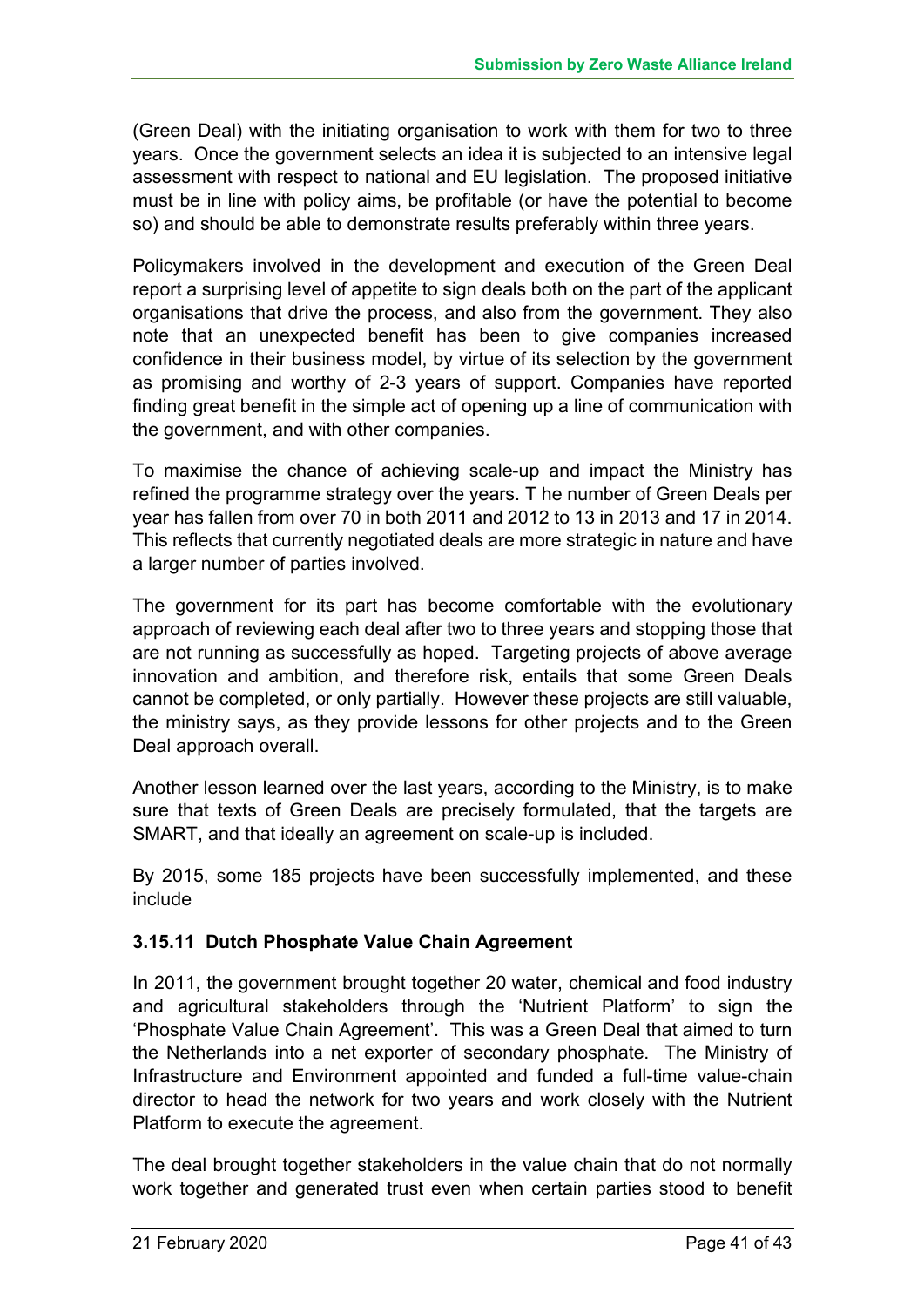more than others. The government set new rules for the use of recovered phosphates as fertiliser in the Netherlands, to overcome the barrier of legislation hindering the use of recovered materials, in particular if they contain heavy metals or other pollutants. The Nutrient Platform also involved the financial sector to make a closer connection between innovative companies and financial institutions to accelerate sustainable secondary phosphate innovations being brought to market. This action was needed to overcome the barrier of high price volatility in the secondary phosphate market discouraging investment. No government incentives such as subsidies needed to be offered.

#### **3.15.12 Agreement on ship-generated waste in the Netherlands**

In September 2014, a green deal agreement was signed between the maritime industry (ship suppliers, ship owners, port reception facilities), an NGO, five Port Authorities and the Dutch Government on ship-generated waste. The agreement is an example of the international element of the Green Deal programme, which seeks to take advantage of the interest it has generated in other countries and in international bodies such as the EU, OECD (Organisation for Economic Cooperation and Development) and UNEP (United Nations Environment Programme).

The agreed concrete actions were to optimise the delivery of ship-generated waste at port reception facilities (PRFs) in the Netherlands and to promote the separated delivery of plastic ship-generated waste. Even the application by ships of sound waste management procedures on board is undermined if the separated waste streams are mixed after discharging them to a PRF. It is therefore important that good waste management facilities are adopted by more PRFs worldwide. The parties to the agreement are willing to share their experiences and lessons learned and are open to assist others interested in following a similar approach. The agreement was submitted to the Marine Environment Protection Committee of the International Maritime Authority.

#### **3.15.13 Results**

As clarified in the Danish report "*Delivering the Circular Economy – A Toolkit for Policymakers"*, profitability is often not the key barrier to implement or scale-up a circular economy business opportunity. Rather it is unintended consequences of existing regulations, social factors such as a lack of experience among companies and policymakers to detect and capture circular economy opportunities, and market failures such as imperfect information and unaccounted externalities that need to be addressed. By the end of 2015, after four years of numerous applications and 185 concluded projects, the Dutch government has proven with the Green Deal Programme that with a responsive and collaborative approach and by bringing in relevant stakeholders across sectors many of these barriers can be overcome without needing to provide financial incentives